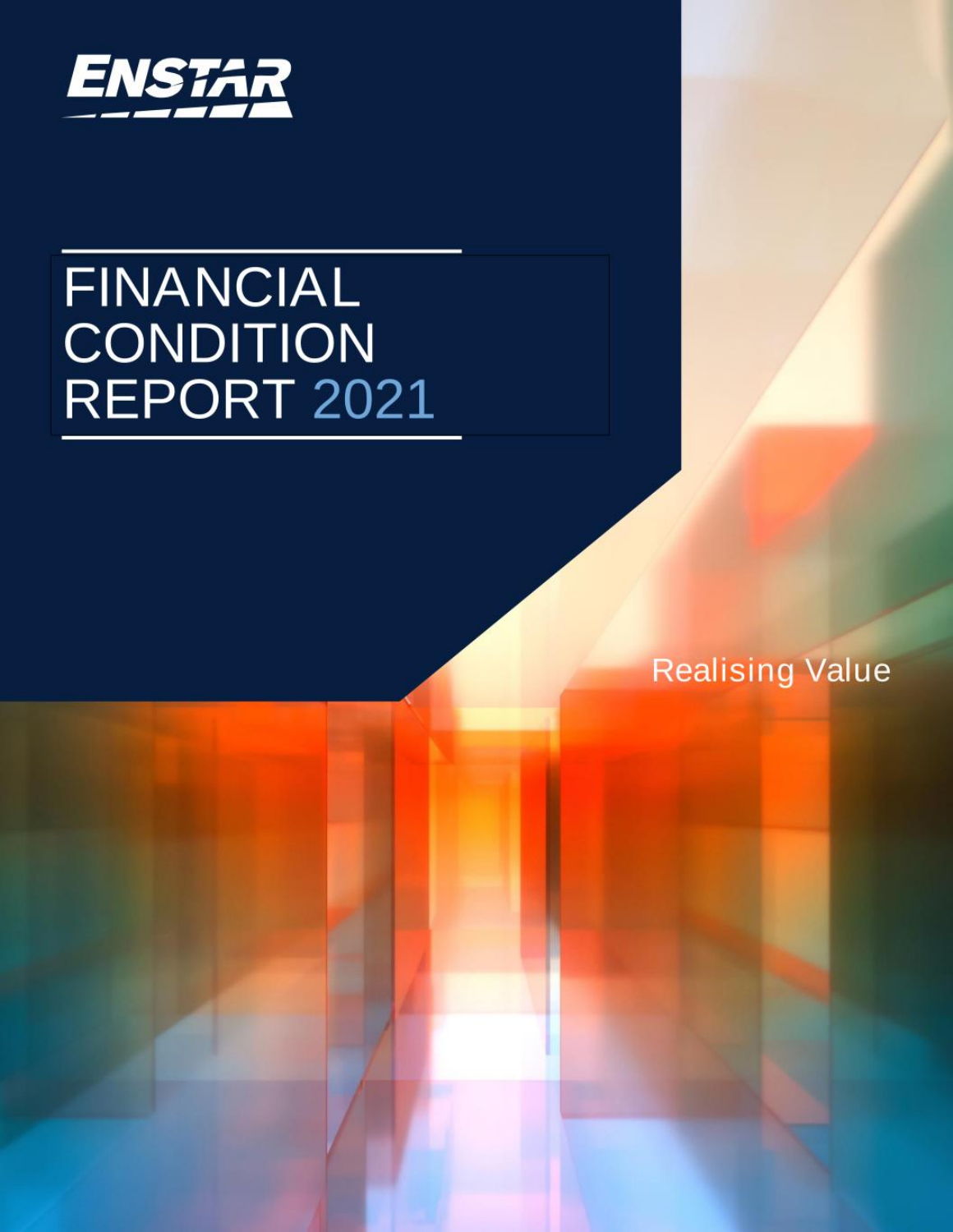

ENSTAR GROUP LIMITED, BERMUDA BMA Registration Number 9001

Windsor Place | 3rd Floor | 22 Queen Street | Hamilton HM JX | Bermuda Company telephone number: (441) 292-3645

**Financial Condition Report for the year ended December 31, 2021 Enstar Group Limited and subsidiaries (collectively "Enstar Group Limited")**

> Prepared in accordance With the reporting requirements of the Bermuda Monetary Authority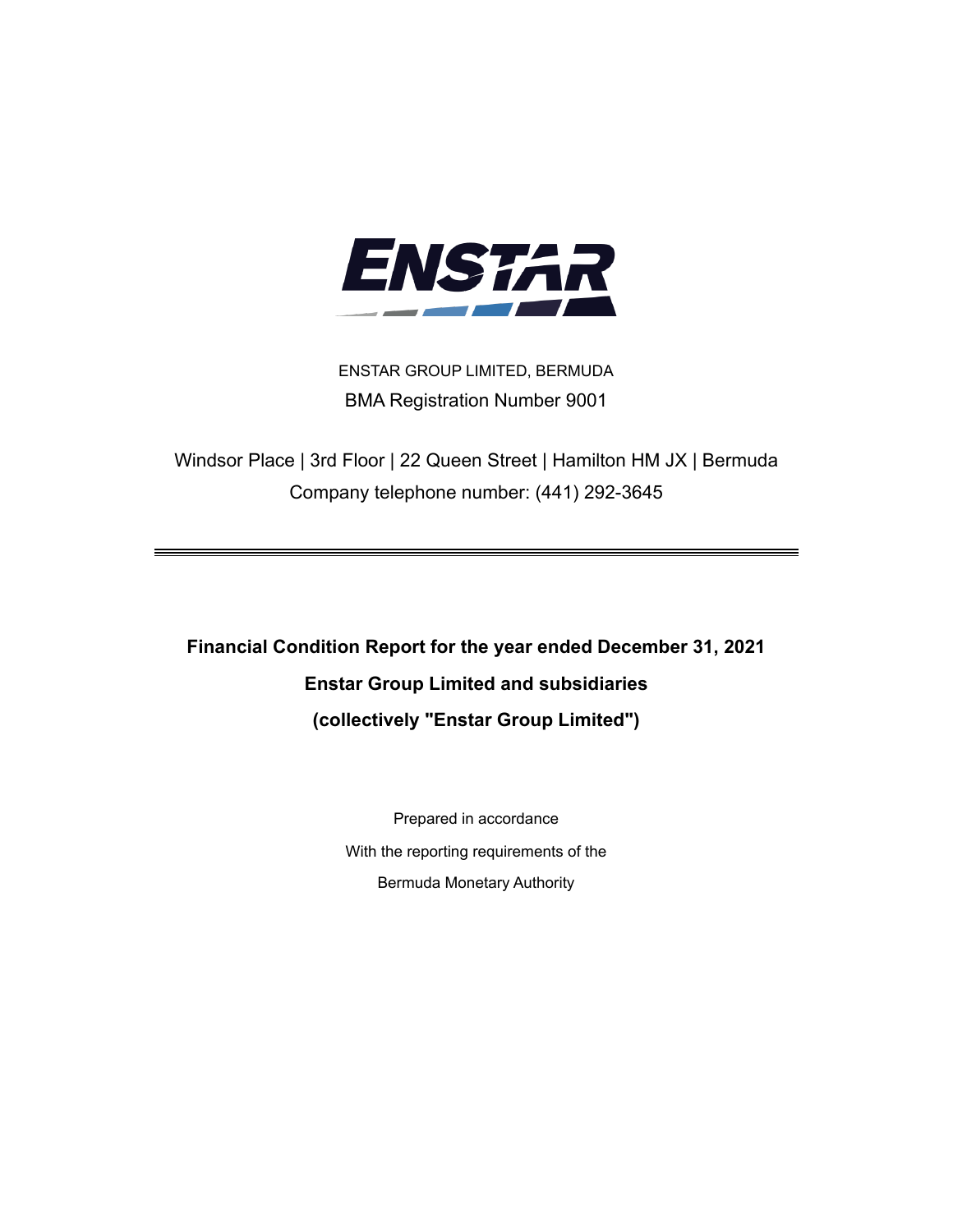# **Table of Contents**

|                |                                                                                                                                    | Page                    |
|----------------|------------------------------------------------------------------------------------------------------------------------------------|-------------------------|
|                | IMPORTANT INFORMATION REGARDING FORWARD-LOOKING STATEMENTS                                                                         | $\overline{1}$          |
|                | <b>EXECUTIVE SUMMARY</b>                                                                                                           | $\overline{2}$          |
|                | DETAILS OF AUDITOR AND GROUP SUPERVISOR                                                                                            | $\overline{2}$          |
|                | <b>ITEM 1. BUSINESS AND PERFORMANCE</b>                                                                                            | $\overline{\mathbf{3}}$ |
| a)             | <b>Description of Business</b>                                                                                                     | $\underline{3}$         |
| b)             | <b>Ownership Details</b>                                                                                                           | $\overline{4}$          |
| C)             | <b>Group Structure</b>                                                                                                             | $\overline{5}$          |
| d)             | Insurance Business Written by Line of Business                                                                                     | $\underline{6}$         |
| e)             | Material Income and Expenses for the Reporting Period                                                                              | $\underline{8}$         |
| f              | Performance of Investments for the Reporting Period                                                                                | <u>10</u>               |
| g)             | Any Other Material Information                                                                                                     | 13                      |
| <b>ITEM 2.</b> | <b>GOVERNANCE STRUCTURE</b>                                                                                                        | 15                      |
| a)             | Board and Senior Executive Structure, Role, Responsibility and Segregation of Responsibilities                                     | 15                      |
| b)             | <b>Remuneration Policy</b>                                                                                                         | 16                      |
| C)             | Pension or Early Retirement Schemes for Members, Board and Senior Employees                                                        | 18                      |
| d)             | Material Transaction with Shareholders, Controllers, Persons who Exercise Significant Influence, the Board<br>or Senior Executives | <u>18</u>               |
| e)             | <b>Fitness and Proprietary Requirements</b>                                                                                        | 23                      |
| f)             | Risk Management and Solvency Self-Assessment                                                                                       | 33                      |
| g)             | Internal Controls and Compliance                                                                                                   | 36                      |
| h)             | <b>Internal Audit</b>                                                                                                              | 37                      |
| i)             | <b>Actuarial Function</b>                                                                                                          | 38                      |
| j)             | Outsourcing                                                                                                                        | 38                      |
| $\mathsf{k}$   | <b>Other Material Information</b>                                                                                                  | 39                      |
| <b>ITEM 3.</b> | <b>RISK PROFILE</b>                                                                                                                | 40                      |
| a)             | <b>Material Risks</b>                                                                                                              | 40                      |
| b)             | <b>Risk Mitigation</b>                                                                                                             | 40                      |
| C)             | <b>Material Risk Concentrations</b>                                                                                                | 41                      |
| d)             | Investments in Accordance With the Prudent Person Principles of the Code of Conduct                                                | 41                      |
| e)             | Stress Testing and Sensitivity Analysis to Assess Material Risks                                                                   | 41                      |
| ITEM 4.        | <b>SOLVENCY VALUATION</b>                                                                                                          | 43                      |
| a)             | Valuation Bases, Assumptions and Methods to Derive the Value of Each Asset Class                                                   | 43                      |
| b)             | Valuation bases, Assumptions and Methods to Derive the Value of Technical Provisions                                               | $\overline{44}$         |
| C)             | Description of Recoverables from Reinsurance Contracts                                                                             | $\overline{45}$         |
| d)             | Valuation Bases, Assumptions and Methods to Derive the Value of Other Liabilities                                                  | 45                      |
| ITEM 5.        | <b>CAPITAL MANAGEMENT</b>                                                                                                          | 47                      |
| a)             | <b>Eligible Capital</b>                                                                                                            | 47                      |
| b)             | <b>Regulatory Capital Requirements</b>                                                                                             | 52                      |
| $\mathsf{c})$  | Approved Internal Capital Model to derive the ECR                                                                                  | 52                      |
|                | <b>ITEM 6. SUBSEQUENT EVENTS</b>                                                                                                   | 53                      |
|                | <b>DECLARATION ON FINANCIAL CONDITION REPORT</b>                                                                                   | 55                      |
|                | <b>APPENDIX I - LISTING OF SUBSIDIARIES</b>                                                                                        | 56                      |
|                | <b>APPENDIX II -DETAILS OF SUBSIDIARY BOARD MEMBERS</b>                                                                            | 58                      |

Page

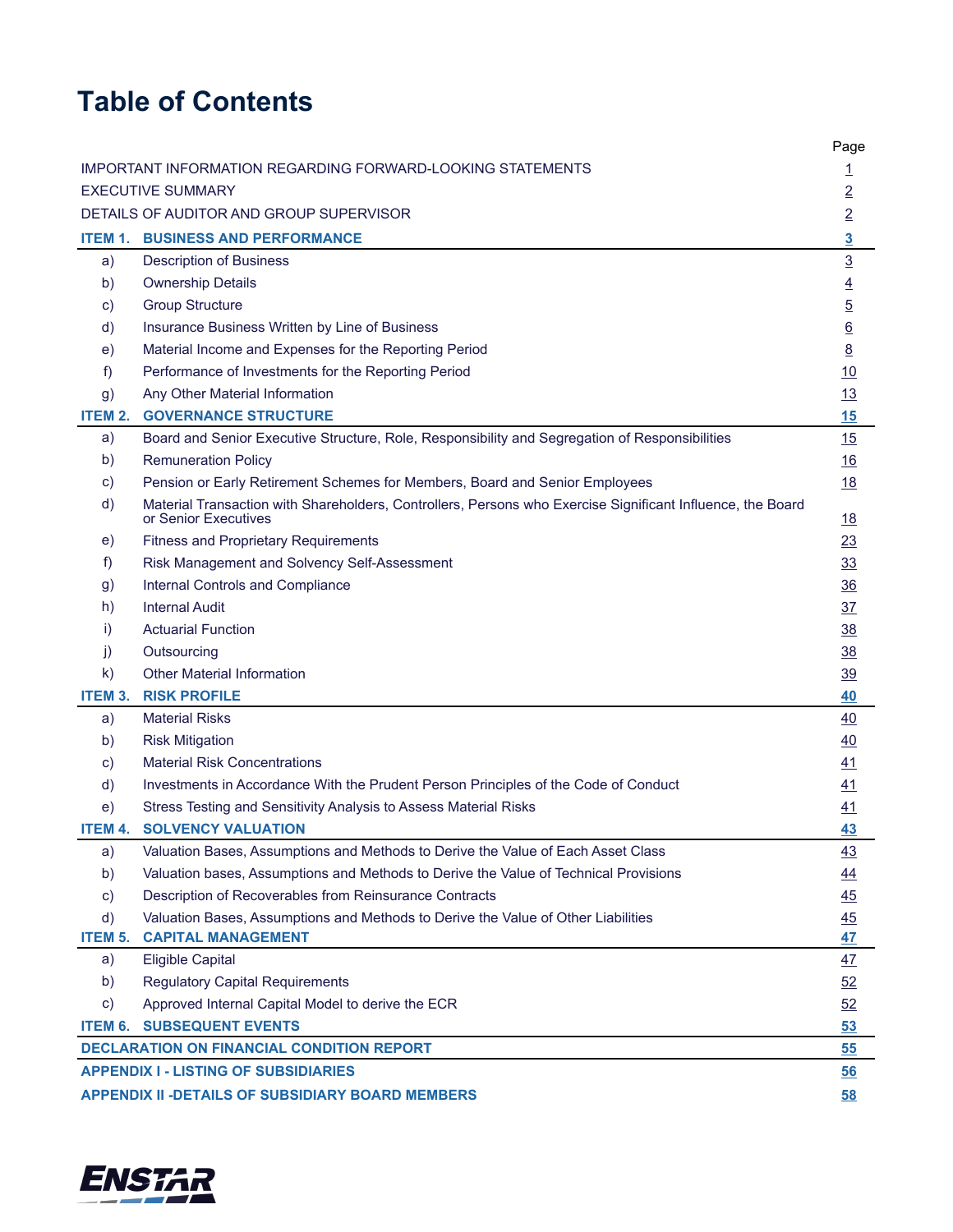### **IMPORTANT INFORMATION REGARDING FORWARD-LOOKING STATEMENTS**

<span id="page-3-0"></span>This report may include certain forward-looking statements regarding our views with respect to our business, operations, loss reserves, strategy, investment portfolio, economic model, and our expected performance for future periods, as well as the insurance market and industry conditions. These statements are intended as "forwardlooking statements" under the Private Securities Litigation Reform Act of 1995. Actual results may materially differ from those set forth in the forward-looking statements. You may identify forward-looking statements by the use of words such as "believe," "expect," "plan," "intend," "anticipate," "estimate," "predict," "potential," "may," "should," "could," "will" or other words or expressions of similar meaning, although not all forward-looking statements contain such terms.

Forward-looking statements involve significant risks and uncertainties, including risks of changing market conditions in the overall economy and the industry, the success of implementing our strategies, the adequacy of our loss reserves, the regulatory environment, current and future litigation, the success of new acquisitions, competitive pressures, loss of key personnel, risks relating to our active underwriting businesses, our liquidity and other factors detailed in our Annual Report on Form 10-K and our other reports filed from time to time with the Securities and Exchange Commission ("SEC").

Any forward-looking statement in this report reflects Enstar Group Limited's current views with respect to future events and is subject to these and other risks, uncertainties and assumptions. If any of these risks or uncertainties materialize, or if our underlying assumptions prove to be incorrect, actual results may vary significantly from what we projected. You are cautioned not to place undue reliance on these forward-looking statements, which speak only as of the date on which they are made. We undertake no obligation to publicly update or review any forward looking statement, whether to reflect any change in our expectations with regard thereto, or as a result of new information, future developments or otherwise, except as required by law.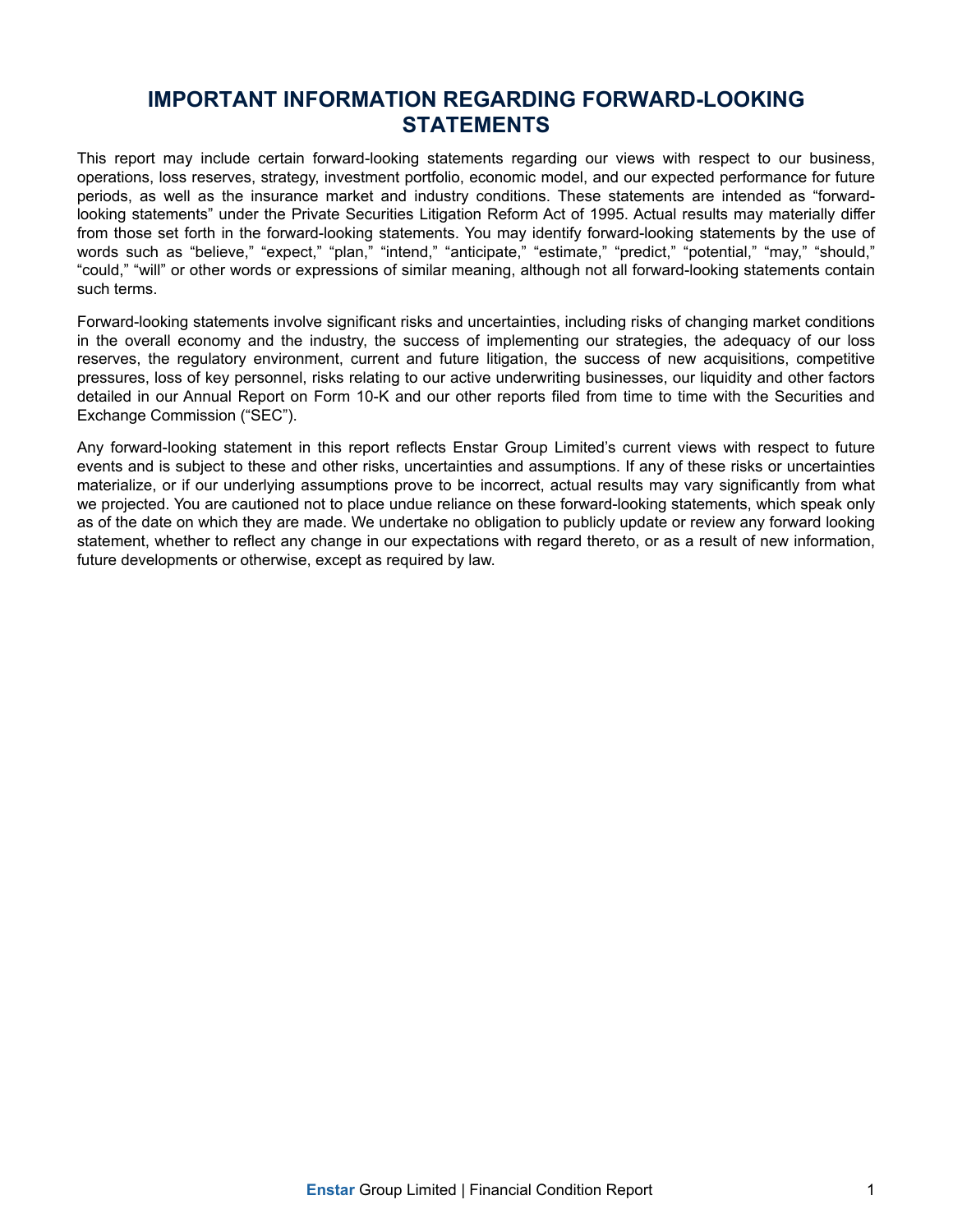### **EXECUTIVE SUMMARY**

<span id="page-4-0"></span>This Financial Condition Report ("FCR") is prepared in accordance with the Bermuda Monetary Authority's ("BMA") Insurance (Public Disclosure) Rules 2015 and Insurance (Group Supervision) Rules 2011. The FCR documents the business and performance, governance structure, risk profile, solvency valuation, capital management and subsequent events of Enstar Group Limited ("Enstar") and for each of Cavello Bay Reinsurance Limited ("Cavello Bay"), Fitzwilliam Insurance Limited ("Fitzwilliam") and StarStone Insurance Bermuda Limited ("SIBL") (collectively our "Bermuda Operating Subsidiaries" covered under this report) for the year ended December 31, 2021.

Unless the context indicates otherwise, the terms "Enstar," "the Company," "Group," "EGL," "we," "us" or "our" mean Enstar Group Limited and its consolidated subsidiaries and the term "Parent Company" means Enstar Group Limited, excluding its consolidated subsidiaries.

We use the standard Bermuda Solvency Capital Requirement ("BSCR") model to assess the Enhanced Capital Requirement ("ECR") or required statutory capital and surplus. This FCR is based primarily on the Economic Balance Sheets ("EBS"), Statutory Financial Statements ("SFS") and the audited financial statements prepared in accordance with United States Generally Accepted Accounting Principles ("U.S. GAAP") of Enstar and our Bermuda Operating Subsidiaries covered under this report as of December 31, 2021.

The following charts provides the ECR ratios for Enstar and our primary Bermuda Operating Subsidiary, Cavello Bay, for the last five years:



During the first quarter of 2022, we experienced significant unrealized losses on fixed income investments due to rising interest rates and widening credit spreads. Under the BSCR model it is expected that these first quarter losses will be offset by an increased discount on net loss reserves. As such, we estimate that our capital adequacy for the first quarter of 2022 will not be adversely impacted by this.

### **DETAILS OF APPROVED AUDITOR AND GROUP SUPERVISOR**

*Approved Auditor* **KPMG Audit Limited** Crown House | 4 Par-la-Ville Road Hamilton HM 08 | Bermuda

**Enstar ECR Ratios**

*Group Supervisor* **Bermuda Monetary Authority** BMA House | 43 Victoria Street Hamilton | Bermuda

**Cavello Bay ECR Ratios**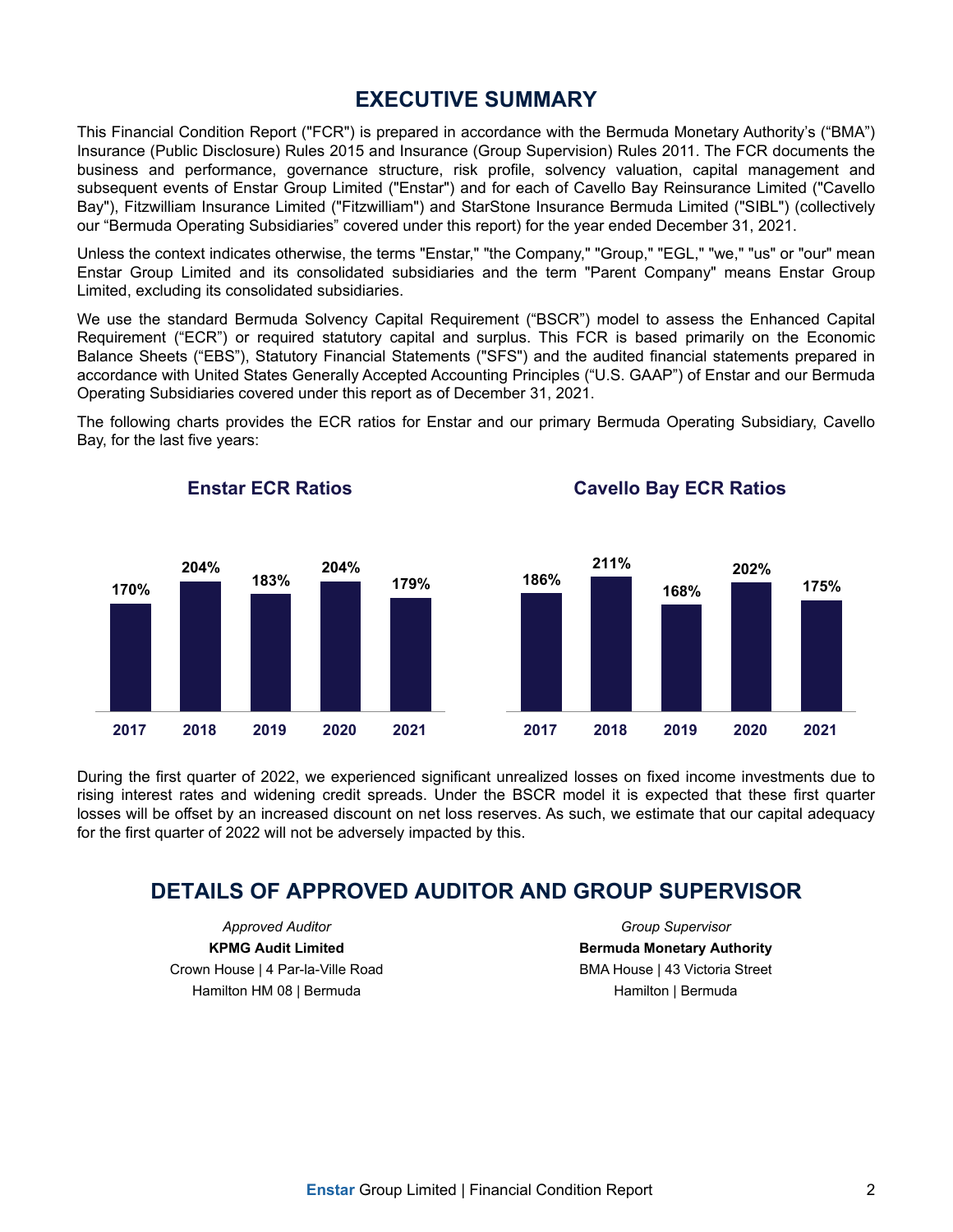### <span id="page-5-0"></span>**ITEM 1. BUSINESS AND PERFORMANCE**

### **a) Description of Business**

Enstar is a leading global (re)insurance group that offers innovative capital release solutions through its network of group companies in Bermuda, the United States, the United Kingdom, Continental Europe and Australia. Our core focus is acquiring and managing (re)insurance companies and portfolios of (re)insurance business in run-off.

Our voting ordinary shares are listed on the NASDAQ Global Select Market under the ticker symbol "ESGR."

Effective January 1, 2021, we revised our segment structure to align with how our chief operating decision maker ("CODM"), who was determined to be our Chief Executive Officer, views our business, assesses performance and allocates resources to our business components. Following the acquisition of Enhanzed Reinsurance, Ltd. ("Enhanzed Re") on September 1, 2021, our business is organized into four reportable segments:

- **Run-off:** consists of our acquired property and casualty and other (re)insurance business, including our defendant asbestos and environmental ("A&E") businesses and StarStone International (from January 1, 2021) following our decision to place it into an orderly run-off.
- **Enhanzed Re:** consists of life and property aggregate excess of loss (catastrophe) business that we have assumed via the acquisition of the controlling interest in Enhanzed Re.
- **Investments:** consists of our investment activities and the performance of our investment portfolio, excluding those investable assets attributable to our Legacy Underwriting segment.
- **Legacy Underwriting:** consists of businesses that we have either, in the case of Atrium, exited via the sale of the majority of our interest in or, in the case of StarStone International (included in the Legacy Underwriting Segment through December 31, 2020), placed into run-off.

Prior to January 1, 2021, this segment comprised SGL No. 1 Limited ("SGL No. 1")'s 25% net share of Atrium's Syndicate 609 business at Lloyd's and StarStone International. From January 1, 2021, this segment comprises SGL No.1's 25% gross share of the 2020 and prior underwriting years of Atrium's Syndicate 609 at Lloyd's, offset by the contractual transfer of the results of that business to the Atrium entities that were divested in an exchange transaction (the "Exchange Transaction"). There is no net retention for Enstar on Atrium's 2020 and prior underwriting years.

In addition, our corporate and other activities, which do not qualify as an operating segment, include income and expense items that are not directly attributable to our reportable segments.

For additional information on our reportable segments, as well as acquisitions and divestitures in the year, refer to Notes 3, 4 and 5, respectively, to our consolidated financial statements of our Annual Report on Form 10-K for the year ended December 31, 2021.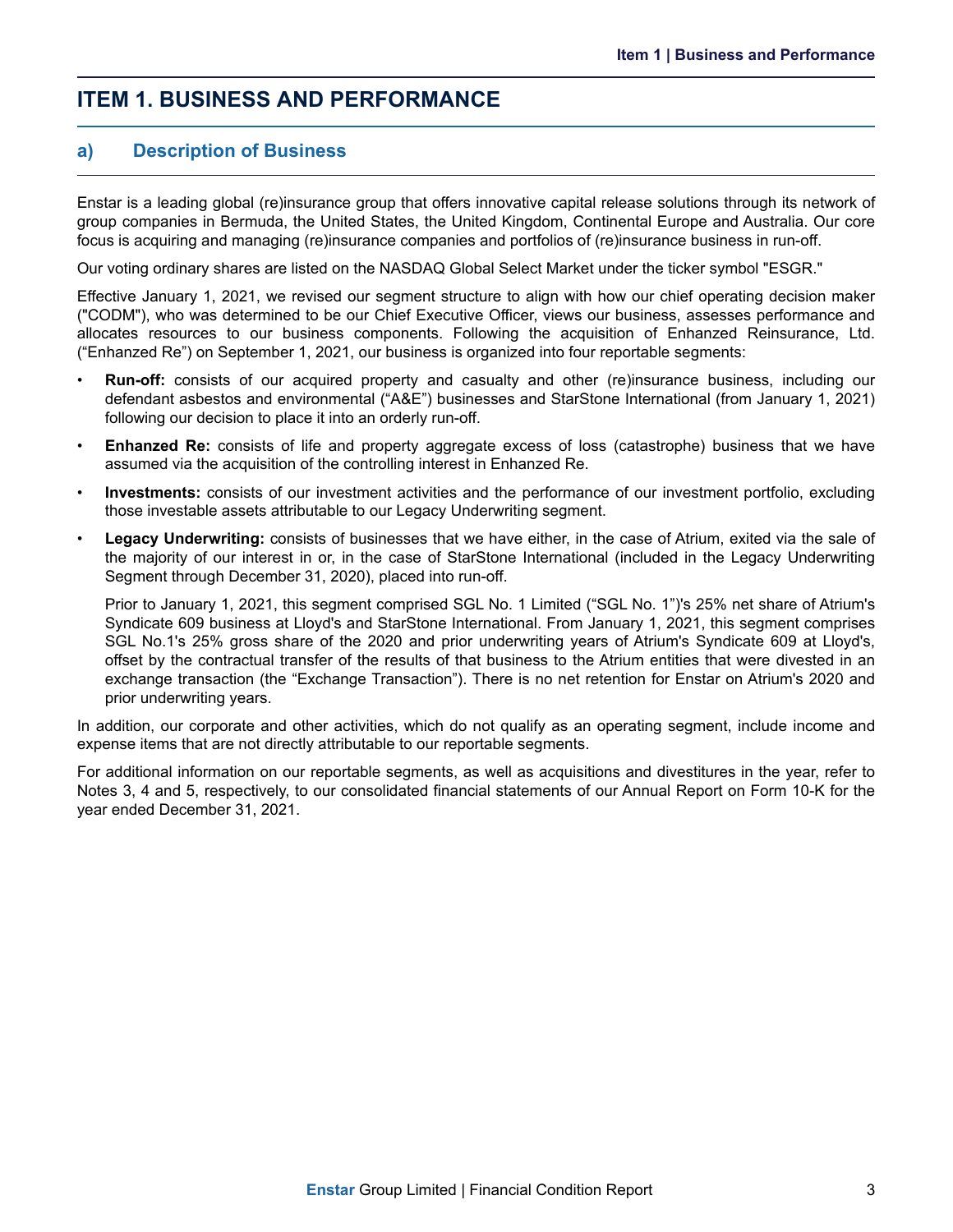### <span id="page-6-0"></span>**b) Ownership Details**

The table below sets forth information as of April 4, 2022 regarding beneficial ownership of our voting ordinary shares (including restricted voting ordinary shares):

| <b>Name of Beneficial Owner</b>                                                     | Number of Ordinary Shares <sup>(1)</sup> Percent of Class <sup>(2)</sup> |           |
|-------------------------------------------------------------------------------------|--------------------------------------------------------------------------|-----------|
| Stone Point Capital LLC                                                             | 1,635,986                                                                | 9.9%      |
| Canada Pension Plan Investment Board ("CPPIB")                                      | 1,501,211                                                                | 9.1%      |
| The Vanguard Group                                                                  | 1,066,503                                                                | 6.5%      |
| Wellington Management Group LLP                                                     | 1,038,942                                                                | 6.3%      |
| BlackRock, Inc.                                                                     | 880,637                                                                  | 5.3%      |
| All Executive Officers and Directors as a group (15<br>persons as of April 4, 2022) | 1,854,270                                                                | $11.2 \%$ |

 $<sup>(1)</sup>$  In each case based on information provided to us by these individuals:</sup>

• each person or group known to us to be the beneficial owner of more than 5% of our ordinary shares; and

• all of our directors and executive officers as a group.

 $(2)$  Percentages are based on 16,506,173 ordinary shares outstanding as of April 4, 2022.

In addition to voting ordinary shares, there were a total of 1,597,712 issued and outstanding non-voting ordinary shares as of April 4, 2022. These shares are held by CPPIB, as set forth in the table below:

| Name of Beneficial Owner     | <b>Ordinary Voting</b><br><b>Shares</b> | <b>Series C Non-</b><br><b>Voting Ordinary</b><br><b>Shares</b> | <b>Series E Non-</b><br><b>Voting Ordinary</b><br><b>Shares</b> | Economic<br><b>Interest</b> |
|------------------------------|-----------------------------------------|-----------------------------------------------------------------|-----------------------------------------------------------------|-----------------------------|
| <b>CPPIB and CPPIB Trust</b> | 2.242.946                               | 1.192.941                                                       | 404.771                                                         | 21.2 %                      |

For additional information on our shares, refer to Note 18 to our consolidated financial statements of our Annual Report on Form 10-K for the year ended December 31, 2021.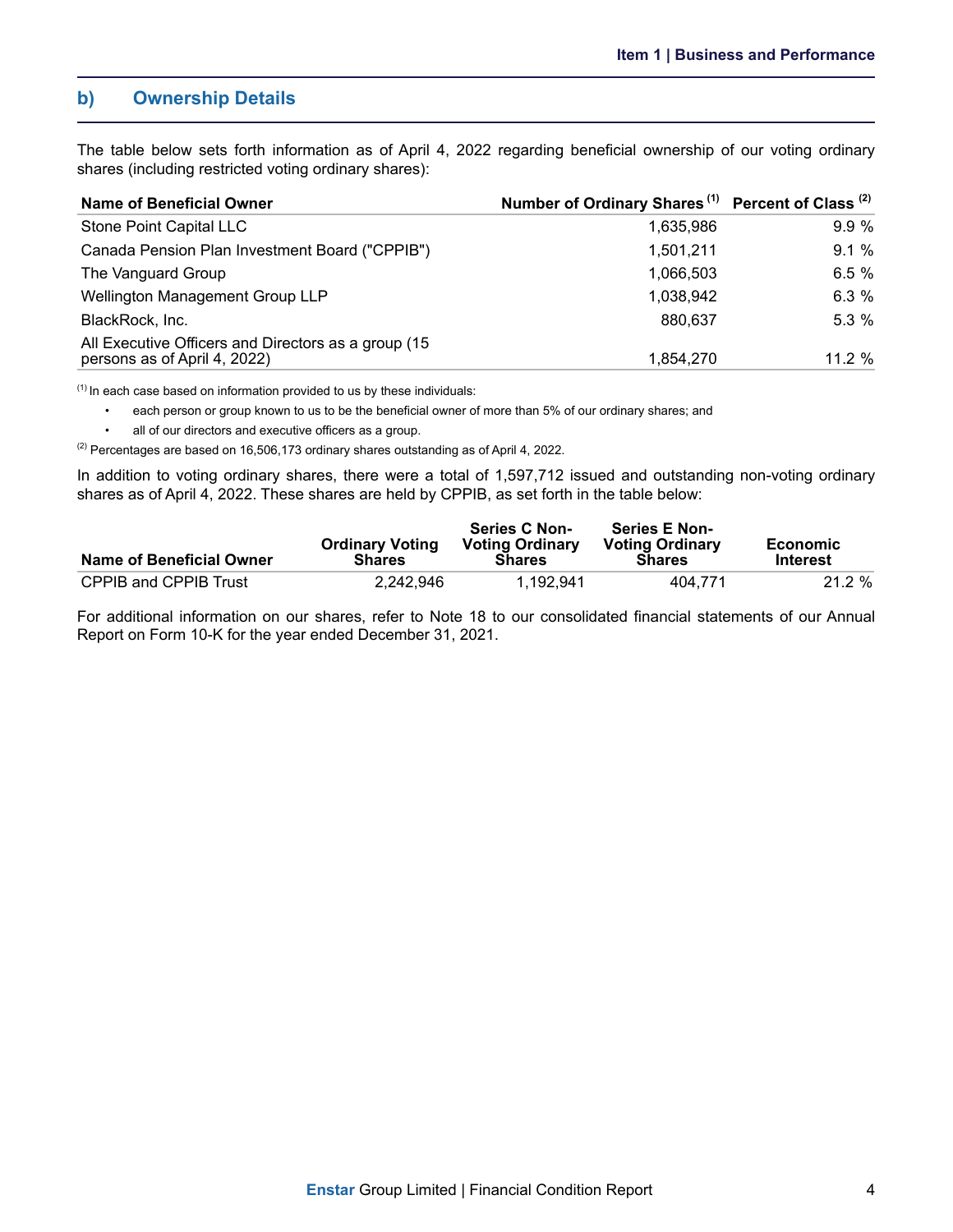### <span id="page-7-0"></span>**c) Group Structure**

Please refer to Appendix I for a listing of our subsidiaries. Our primary regulated insurance subsidiaries are listed below.

#### **Bermuda**

- Cavello Bay  $(1)$
- Enhanzed Re
- Fitzwilliam<sup>(1)</sup>
- $SIBL<sup>(2)</sup>$
- (1) Cavello Bay and Fitzwilliam were incorporated under the laws of Bermuda on April 8, 2015 and March 15, 2002, respectively. These two companies are both wholly-owned subsidiaries of Kenmare Holdings Limited ("Kenmare"), a company incorporated in Bermuda on August 16, 2011. Enstar is the ultimate parent company of both Cavello Bay and Fitzwilliam.
- $^{(2)}$  SIBL was incorporated under the laws of Bermuda on November 21, 2007, and is a wholly owned subsidiary of StarStone Specialty Holdings Limited, an entity in which Kenmare holds a 58.98% interest, which is, in turn, wholly owned by Enstar.

### **United States**

- Clarendon National Insurance Company
- Fletcher Reinsurance Company
- Yosemite Insurance Company

#### **United Kingdom**

- Mercantile Indemnity Company Limited
- River Thames Insurance Company Limited

### **Europe**

StarStone Insurance SE

### **Rest of World**

• Gordian Runoff Limited (Australia)

### **Other**

We participate in the Lloyd's market through our interests in:

(i) Syndicate 2008, a syndicate that has permission to underwrite reinsurance to close ("RITC") business and other run-off or discontinued business type transactions with other Lloyd's Syndicates;

(ii) Syndicate 1301 (2020 and prior underwriting years), which is managed by Enstar Managing Agency Limited ("EMAL") (EMAL also serves as managing agent for Syndicate 2008); and

(iii) Atrium's Syndicate 609 (2020 and prior underwriting years), which is managed by Atrium Underwriters Limited, a Lloyd's managing agent.

On January 1, 2021, we sold the Atrium business as referenced in Item 1(a) and on March 15, 2021, we completed the sale of StarStone Underwriting Limited ("SUL"), together with the right to operate StarStone's Syndicate 1301.

For additional information on our divestitures in the year, refer to Note 5 to our consolidated financial statements of our Annual Report on Form 10-K for the year ended December 31, 2021.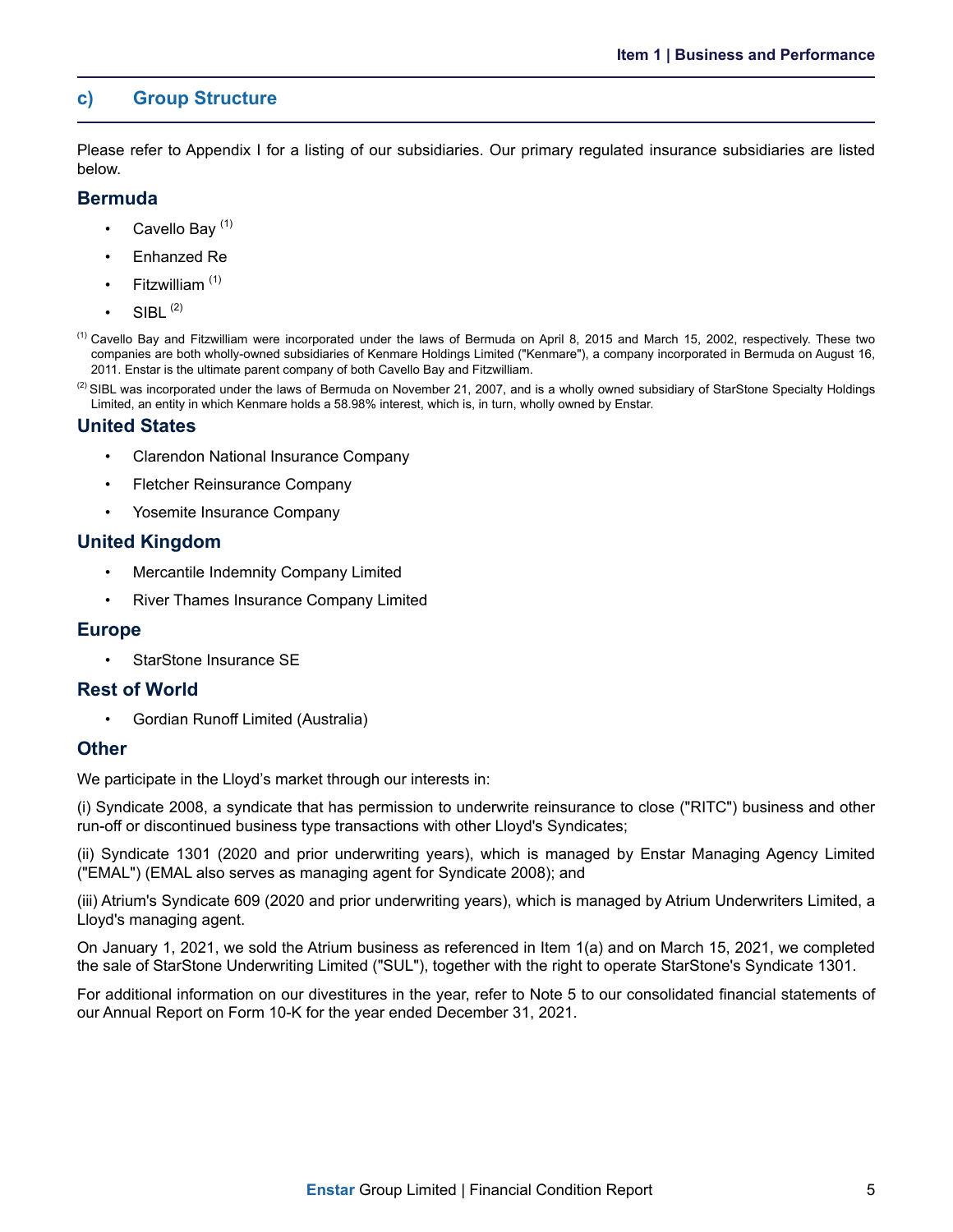### <span id="page-8-0"></span>**d) Insurance Business Written by Line of Business**

Our strategy is focused on effectively managing portfolios and businesses in run-off. Although we have largely exited our active underwriting platforms, we still record premiums written and earned as a result of the run-off of premiums and endorsements on multiyear contracts completed in recent years.

The following table provides gross premiums written by segment:

|                            | 2021 |                               |    | 2020 |
|----------------------------|------|-------------------------------|----|------|
|                            |      | (in millions of U.S. dollars) |    |      |
| Run-off                    | \$   | 51                            | \$ | 5    |
| Enhanzed Re                |      | 3                             |    |      |
| <b>Legacy Underwriting</b> |      | 52                            |    | 547  |
| <b>Total</b>               |      | 106                           |    | 552  |

The following table provides gross premiums written by geographical area:

|                      |                               | 2021 |    | 2020 |  |  |  |  |
|----------------------|-------------------------------|------|----|------|--|--|--|--|
| Geographical area    | (in millions of U.S. dollars) |      |    |      |  |  |  |  |
| <b>United States</b> | \$                            | 39   | \$ | 183  |  |  |  |  |
| United Kingdom       |                               | 19   |    | 119  |  |  |  |  |
| Europe               |                               | 17   |    | 83   |  |  |  |  |
| Asia                 |                               | 8    |    | 68   |  |  |  |  |
| <b>Rest of World</b> |                               | 23   |    | 99   |  |  |  |  |
| <b>Total</b>         |                               | 106  |    | 552  |  |  |  |  |

The following table provides gross and net premiums written for each of our Bermuda Operating Subsidiaries covered under this report:

|             |   |              | 2021 |                               | 2020 |              |      |            |  |  |  |
|-------------|---|--------------|------|-------------------------------|------|--------------|------|------------|--|--|--|
|             |   | <b>Gross</b> |      | <b>Net</b>                    |      | <b>Gross</b> |      | <b>Net</b> |  |  |  |
|             |   |              |      | (in millions of U.S. dollars) |      |              |      |            |  |  |  |
| Cavello Bay | S | 39           | - \$ | $39*$                         |      | 14           | - \$ | 16         |  |  |  |
| Fitzwilliam |   |              |      |                               |      | (2)          |      | (2)        |  |  |  |
| <b>SIBL</b> |   | 16           |      |                               |      | 296          |      | 232        |  |  |  |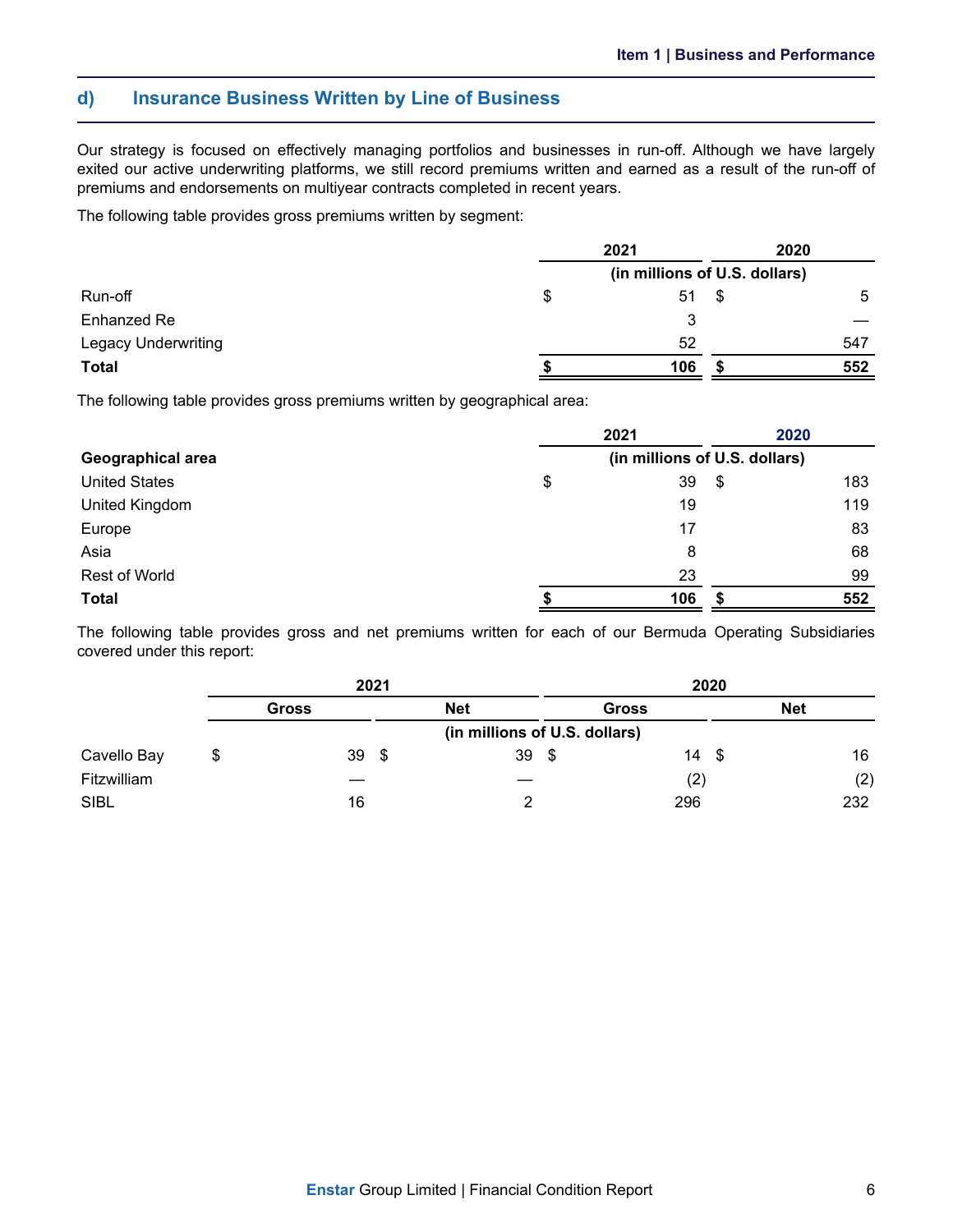The table below sets forth a summary of new retroactive reinsurance transactions that we have completed with external parties between January 1, 2021 and December 31, 2021:

| <b>Transaction</b>               |    | Total<br><b>Assets</b><br><b>Assumed</b> | <b>Deferred</b><br>Charge<br>Asset $^{(1)}$ |     |    | <b>Total Assets</b><br>from<br><b>Transactions</b> |      | <b>Total</b><br><b>Liabilities</b><br>from<br><b>Transactions</b> | Type of<br><b>Transaction</b> | Remaining<br>Limit upon<br><b>Acquisition</b> | <b>Line of Business</b>                               | <b>Jurisdiction</b>      |
|----------------------------------|----|------------------------------------------|---------------------------------------------|-----|----|----------------------------------------------------|------|-------------------------------------------------------------------|-------------------------------|-----------------------------------------------|-------------------------------------------------------|--------------------------|
| (in millions of U.S. dollars)    |    |                                          |                                             |     |    |                                                    |      |                                                                   |                               |                                               |                                                       |                          |
| AXA Group                        | \$ | 1,395                                    | \$                                          | 92  | \$ | 1,487                                              | - \$ | 1,487                                                             | <b>ADC</b>                    | \$<br>808                                     | Casualty and<br>professional lines                    | Global                   |
| CNA <sup>(2)</sup>               |    | 652                                      |                                             | 105 |    | 757                                                |      | 757                                                               | <b>LPT</b>                    | 179                                           | Excess workers'<br>compensation                       | U.S.                     |
| Hiscox                           |    | 532                                      |                                             | N/A |    | 532                                                |      | 532                                                               | <b>LPT</b>                    | 189                                           | Surplus lines broker<br>business                      | U.S., U.K.<br>and Europe |
| ProSight <sup>(3)</sup>          |    | 478                                      |                                             | 24  |    | 502                                                |      | 502                                                               | LPT/ADC                       | 230                                           | Workers'<br>compensation and<br>general liability     | U.S.                     |
| Liberty<br>Mutual <sup>(2)</sup> |    | 363                                      |                                             | 26  |    | 389                                                |      | 389                                                               | <b>LPT</b>                    | 121                                           | Energy, construction<br>and homebuilders<br>liability | U.S.                     |
| <b>RSA</b>                       |    | 95                                       |                                             | 1   |    | 96                                                 |      | 96                                                                | <b>ADC</b>                    | 175                                           | Commercial and<br>personal lines                      | U.K. and<br>Ireland      |
| Coca-Cola                        |    | 42                                       |                                             | 6   |    | 48                                                 |      | 48                                                                | <b>LPT</b>                    | 21                                            | Workers'<br>compensation                              | U.S.                     |
| <b>Total 2021</b>                |    | 3,557                                    | \$                                          | 254 | \$ | 3,811                                              | \$   | 3,811                                                             |                               |                                               |                                                       |                          |

 $<sup>(1)</sup>$  Where the estimated ultimate losses payable exceed the premium consideration received at the inception of the agreement, a deferred charge</sup> asset is recorded.

 $^{(2)}$  We have ceded 10% of these transactions to Enhanzed Re on the same terms and conditions as those received by us. Effective September 1, 2021 Enhanzed Re was consolidated by us (previously accounted for as an equity method investment) and all intercompany transactions and balances between Enhanzed Re and Enstar were eliminated upon consolidation.

 $(3)$  Includes \$178 million of liabilities from the ADC element of the transaction.

We define new business as material transactions other than business acquisitions which generally take the form of reinsurance or direct business transfers.

When we acquire new business, the liabilities we assume typically exceed the fair value of the assets we receive. This is generally due to the future earnings expected on the assets, as well as negotiations if we believe the liabilities could be reduced in the future through successful claims management.

The difference between the liabilities assumed and the assets acquired is recorded as a deferred charge asset ("DCA"), which is then amortized over the expected settlement period. As such, the performance of the new business is assessed over time by comparing the net of investment income, loss reserve development and amortization of the DCA.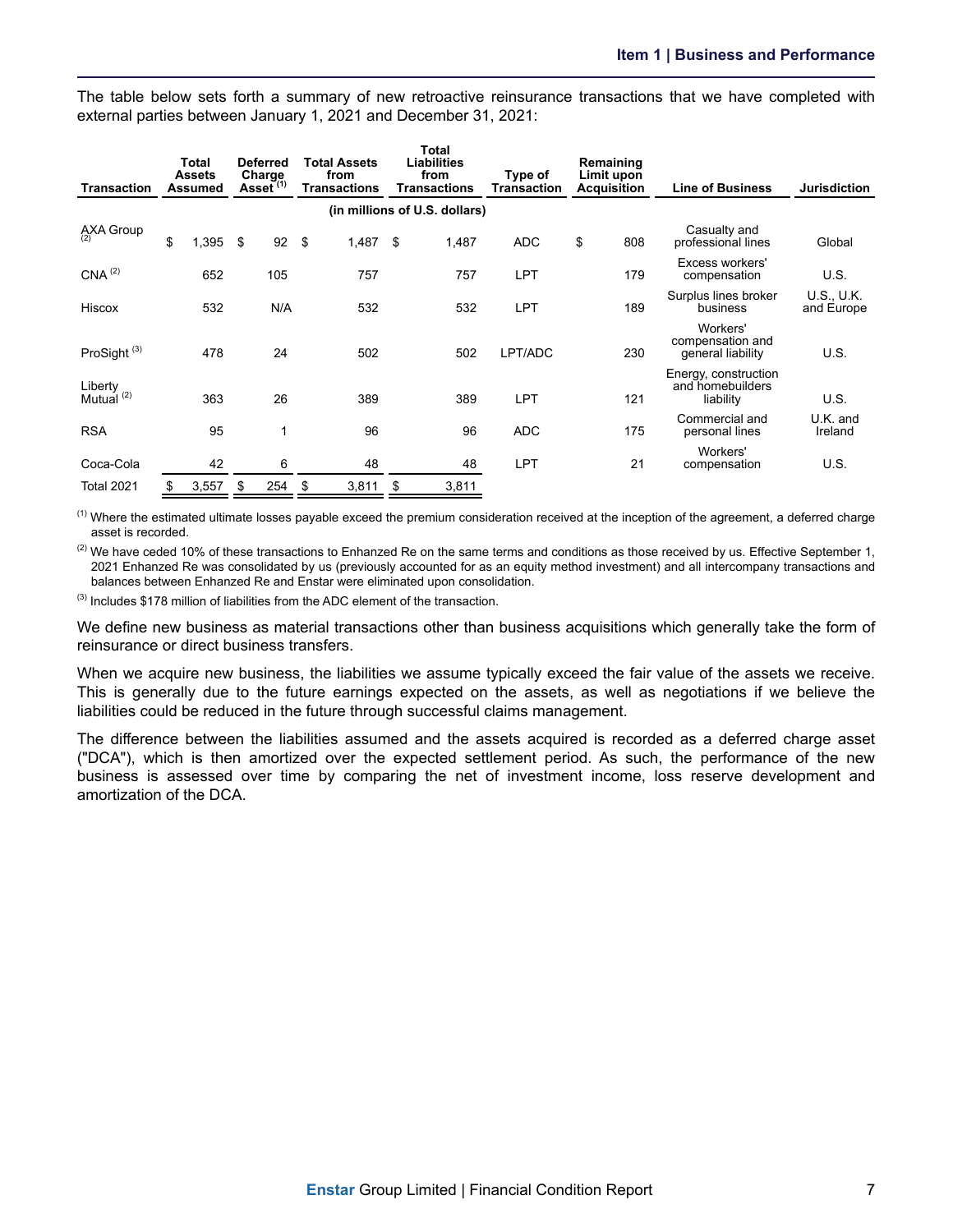### <span id="page-10-0"></span>**e) Material Income and Expenses for the Reporting Period**

### **Consolidated Results of Operations**

The following table sets forth highlights from our consolidated statements of earnings prepared in accordance with U.S GAAP:

|                                                                     | <b>Year Ended December 31,</b> |       |    |                               |           |          |  |
|---------------------------------------------------------------------|--------------------------------|-------|----|-------------------------------|-----------|----------|--|
|                                                                     | 2021                           |       |    | 2020                          | \$ Change |          |  |
|                                                                     |                                |       |    | (in millions of U.S. dollars) |           |          |  |
| <b>Underwriting Results</b>                                         |                                |       |    |                               |           |          |  |
| Net premiums earned                                                 | \$                             | 245   | \$ | 572                           | \$        | (327)    |  |
| Net incurred losses and loss adjustment expenses ("LAE")            |                                |       |    |                               |           |          |  |
| Current period                                                      |                                | (172) |    | (405)                         |           | 233      |  |
| <b>Prior Period</b>                                                 |                                | 283   |    | (11)                          |           | 294      |  |
| Total net incurred losses and LAE                                   |                                | 111   |    | (416)                         |           | 527      |  |
| Policyholder benefit expenses                                       |                                | (3)   |    |                               |           | (3)      |  |
| Acquisition costs                                                   |                                | (57)  |    | (171)                         |           | 114      |  |
| <b>Investment Results</b>                                           |                                |       |    |                               |           |          |  |
| Net investment income                                               | \$                             | 312   | \$ | 303                           | \$        | 9        |  |
| Net realized (losses) gains                                         |                                | (61)  |    | 19                            |           | (80)     |  |
| Net unrealized gains                                                |                                | 178   |    | 1,623                         |           | (1, 445) |  |
| Earnings from equity method investments                             |                                | 93    |    | 239                           |           | (146)    |  |
| <b>General and administrative expenses</b>                          | \$                             | (367) | \$ | (502)                         | \$        | 135      |  |
| NET EARNINGS ATTRIBUTABLE TO ENSTAR ORDINARY<br><b>SHAREHOLDERS</b> | \$                             | 437   | \$ | 1,719                         | \$        | (1, 282) |  |

We have discussed the results of our operations by aggregating certain captions from our consolidated statement of earnings, as we believe it provides a more meaningful view of our results and eliminates repetition that would arise if captions were discussed on an individual basis. In order to facilitate discussion, we have grouped the following captions:

- **Underwriting results:** includes net premiums earned, net incurred losses and LAE, policyholder benefit expenses and acquisition costs.
- **Investment results:** includes net investment income, net realized (losses) gains, net unrealized gains and earnings from equity method investments.
- **General and administrative results:** includes general and administrative expenses.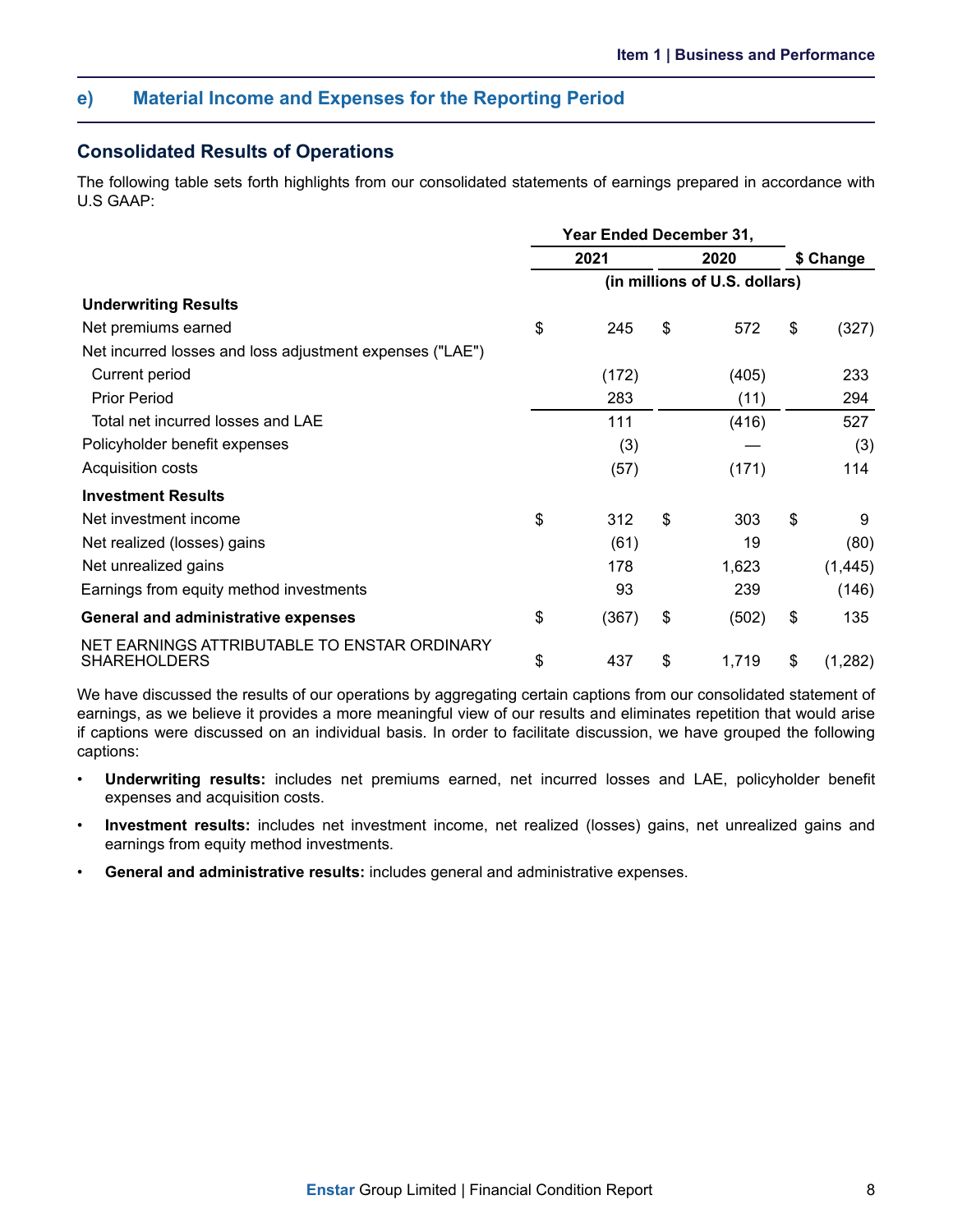### **Underwriting results**

As noted above, although we have largely exited our active underwriting platforms, we still record net premiums earned and the associated current period net incurred losses and acquisition costs as a result of new business during the year and the run-off of unearned premiums from transactions completed in recent years.

Premiums earned in the Run-off segment are offset by the related current period net incurred losses and LAE and acquisition costs.

The components of underwriting results are as follows:

|                                      |         | 2021      |                       |                |                               |     |                        |      |       |          |         | 2020  |                               |        |                        |       |       |      |
|--------------------------------------|---------|-----------|-----------------------|----------------|-------------------------------|-----|------------------------|------|-------|----------|---------|-------|-------------------------------|--------|------------------------|-------|-------|------|
|                                      | Run-off |           | <b>Enhanzed</b><br>Re |                | Legacy<br><b>Underwriting</b> |     | Corporate<br>and other |      | Total |          | Run-off |       | Legacy<br><b>Underwriting</b> |        | Corporate<br>and other |       | Total |      |
| Net premiums<br>earned               | \$      | $182 - $$ |                       | 5 <sup>5</sup> | \$                            | 58  | -\$                    |      | \$    | $245$ \$ |         | 59    | - \$                          | 513 \$ |                        |       | \$    | 572  |
| Net incurred losses<br>and LAE:      |         |           |                       |                |                               |     |                        |      |       |          |         |       |                               |        |                        |       |       |      |
| Current period                       |         | 144       |                       | 2              |                               | 26  |                        |      |       | 172      |         | 30    |                               | 375    |                        |       |       | 405  |
| Prior periods                        |         | (338)     |                       |                |                               | (6) |                        | 61   |       | (283)    |         | (175) |                               | (4)    |                        | 190   |       | 11   |
| Total net incurred<br>losses and LAE |         | (194)     |                       | $\overline{2}$ |                               | 20  |                        | 61   |       | (111)    |         | (145) |                               | 371    |                        | 190   |       | 416  |
| Policyholder benefit<br>expenses     |         |           |                       | (4)            |                               |     |                        |      |       | (3)      |         |       |                               |        |                        |       |       |      |
| Acquisition costs                    |         | 44        |                       |                |                               | 13  |                        |      |       | 57       |         | 20    |                               | 151    |                        |       |       | 171  |
| Underwriting results                 | S       | 332       | \$                    |                | \$                            | 25  | \$                     | (62) | S     | 302      | \$      | 184   | \$                            | (9)    | \$                     | (190) | \$    | (15) |

Prior period net incurred losses of \$283 million for 2021 were primarily driven by:

- Reductions in the estimates of net ultimate losses of \$281 million;
- Changes in the fair value of liabilities for which we have elected the fair value option of \$75 million; and
- Reductions in provisions for unallocated LAE ("ULAE") of \$63 million; partially offset by,
- Amortization of DCAs and fair value adjustments of \$120 million and \$16 million, respectively.

### **Investment results**

We strive to structure our investment holdings and the duration of our investments in a manner that recognizes our liquidity needs, including our obligation to pay losses and future policyholder benefit expenses.

The components of our investment results split between our fixed income assets (which includes our short-term and fixed maturity investments classified as trading and available for sale ("AFS"), fixed maturity investments included within funds held-directly managed, cash and cash equivalents, including restricted cash and cash equivalents, and funds held by reinsured companies, collectively our "Fixed Income" assets) and other investments ("Other Investments") (which includes equities, the remainder of funds held-directly managed and equity method investments) are as follows:

|                                         | 2021                          |       |                                    |      |       |      |     | 2020                   |    |                      |   |         |  |
|-----------------------------------------|-------------------------------|-------|------------------------------------|------|-------|------|-----|------------------------|----|----------------------|---|---------|--|
|                                         | <b>Fixed</b><br><b>Income</b> |       | <b>Other</b><br><b>Investments</b> |      | Total |      |     | Fixed<br><b>Income</b> |    | Other<br>Investments |   | Total   |  |
|                                         | (in millions of U.S. dollars) |       |                                    |      |       |      |     |                        |    |                      |   |         |  |
| Net investment income                   | \$                            | 239   | \$                                 | 73   | \$    | 312  | S.  | 256                    | \$ | 47                   | S | 303     |  |
| Net realized (losses) gains             |                               | (4)   |                                    | (57) |       | (61) |     | 18                     |    |                      |   | 19      |  |
| Net unrealized (losses) gains           |                               | (206) |                                    | 384  |       | 178  |     | 288                    |    | 1,335                |   | 1,623   |  |
| Earnings from equity method investments |                               |       |                                    | 93   |       | 93   |     |                        |    | 239                  |   | 239     |  |
| Total investment return ("TIR") (\$)    | S                             | 29    | \$                                 | 493  | S     | 522  | \$. | 562                    |    | 1.622                |   | \$2.184 |  |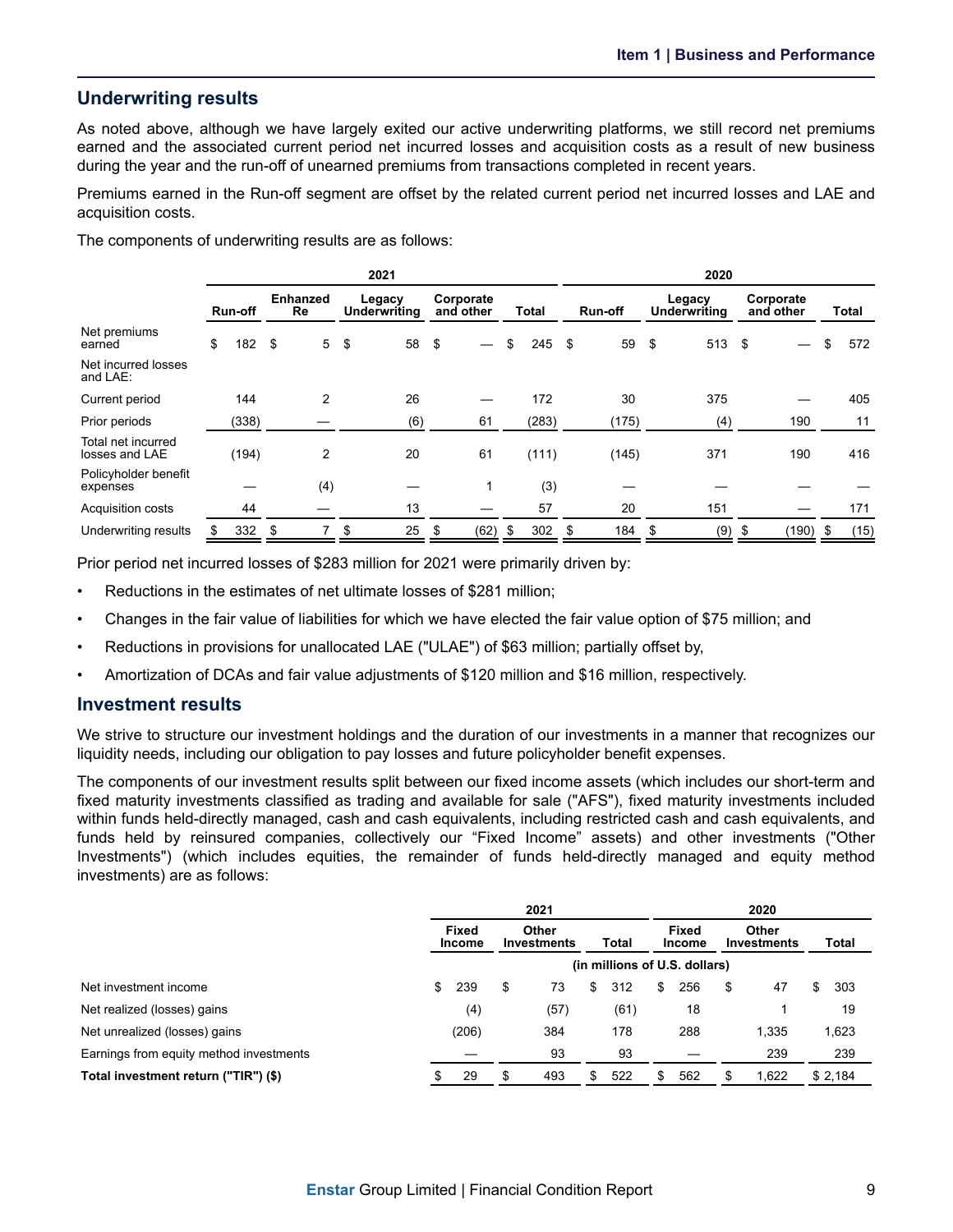<span id="page-12-0"></span>Our TIR on fixed income assets was \$29 million in 2021, as net investment income was partially offset by decline in the market value of our fixed income securities, primarily driven by rising interest rates across U.S., U.K. and European markets.

Our 2021 TIR on other investments, including equities, was \$493 million, primarily led by strong performances in our public equity, private equity, and CLO equity positions, driven by the tightening of high yield and loan spreads and a rally in global equity markets. This was partially offset by net realized and unrealized losses in the InRe Fund, primarily due to the deterioration of global and Chinese equity markets through the second half of 2021, including American Depository Receipts, to which the InRe Fund had exposure.

### **General and administrative results**

The components of general and administrative results are as follows:

|                            |                               | 2021 | 2020 |     |  |  |  |  |
|----------------------------|-------------------------------|------|------|-----|--|--|--|--|
|                            | (in millions of U.S. dollars) |      |      |     |  |  |  |  |
| Salaries and benefits      | \$                            | 202  | - \$ | 214 |  |  |  |  |
| <b>Professional fees</b>   |                               | 57   |      | 43  |  |  |  |  |
| IT costs                   |                               | 36   |      | 36  |  |  |  |  |
| <b>Legacy Underwriting</b> |                               | 10   |      | 158 |  |  |  |  |
| Other                      |                               | 62   |      | 51  |  |  |  |  |
| Total                      |                               | 367  | \$   | 502 |  |  |  |  |

The \$135 million decrease in general and administrative expenses was primarily driven by the decision to place StarStone International in run-off and the sale of Atrium. There was an additional decrease in salaries and benefits expenses due to reductions in performance-based salaries and benefits costs and lower headcount.

### **f) Performance of Investments for the Reporting Period**

We manage our investments to obtain an attractive risk adjusted returns while maintaining prudent diversification of assets and operating within the constraints of a regulated global (re)insurance group. We also consider the liquidity requirements and duration of our claims and contract liabilities.

We have a group-wide investment policy and group mandate, which applies to our consolidated investment portfolio and all subsidiary cash and investment portfolios.

Our investment policy:

- Outlines our investment objectives and constraints;
- Prescribes permitted asset class limits and strategies;
- Establishes risk tolerance limits; and
- Establishes appropriate governance.

Our investment policy also includes constraints that impact our asset allocation and external asset manager selection.

In pursuing our investment objectives, we typically allocate to assets with varying risk-return profiles that fall into two classifications: core assets and non-core assets.

• **Core Asset Strategy:** Our core assets investment portfolio is predominantly invested in investment grade fixed maturity securities that are duration and currency optimized and held against reserves in accordance with our contractual obligations with our counterparty insurers and as prescribed in statutory liquidity and solvency regulations. Our goal with these securities is to meet the expected maturity and prompt payment of the claims, while maximizing investment income.

Our fixed maturity assets include U.S. government and agency investments, highly rated sovereign and supranational investments, high-grade corporate investments as well as mortgage-backed and asset-backed investments.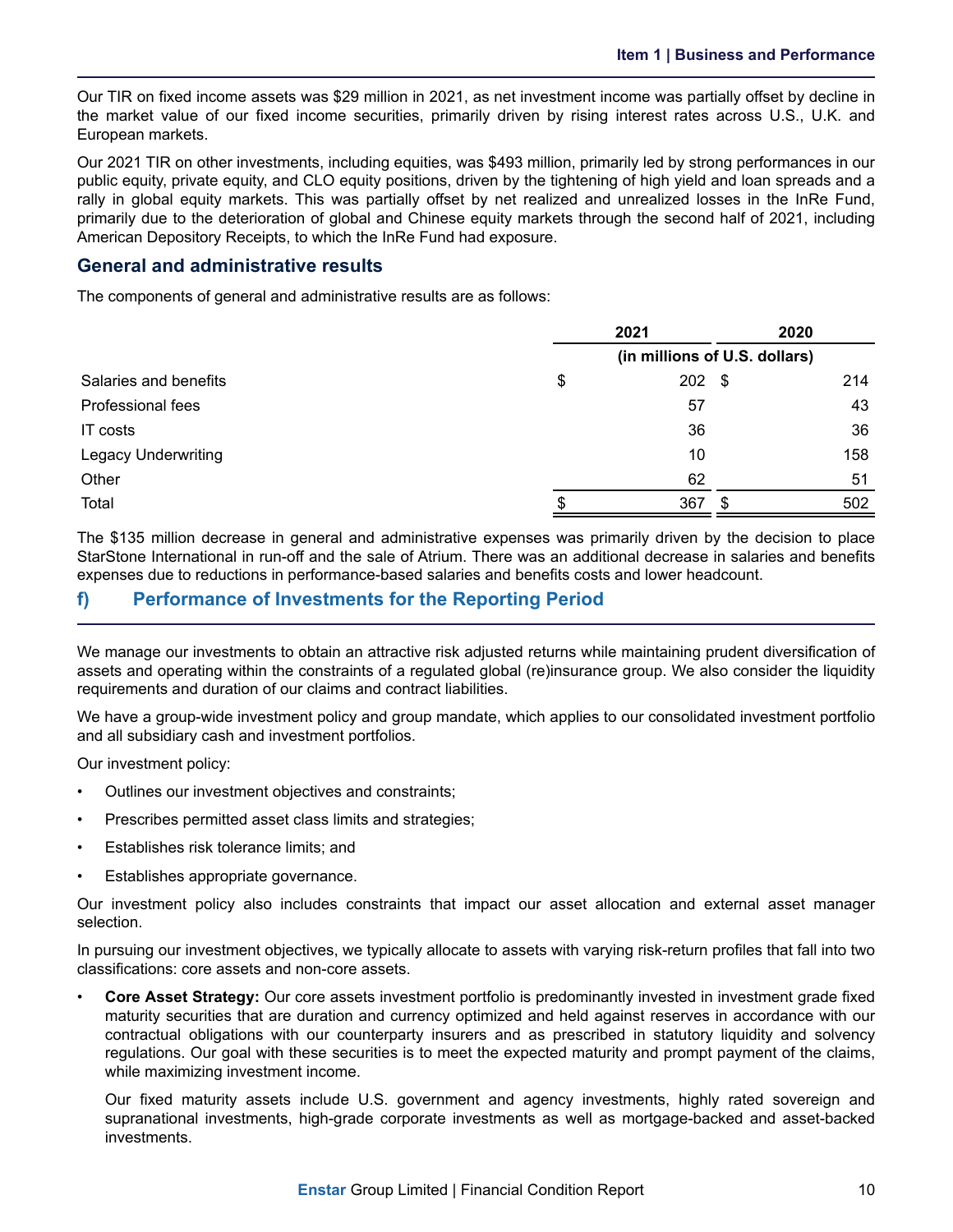• **Non-Core Asset Strategy:** Our goal with our non-core assets investment portfolio is to provide diversification and increased return. Our non-core assets typically include below-investment grade fixed income securities and bank loans, public equity securities, hedge funds, private equity funds, fixed income funds, collateralized loan obligation ("CLO") equities, real estate funds and private credit funds. In addition, we include equity method investments as part of our investable assets.

Our core assets, or fixed income assets, include short-term and fixed maturity investments classified as trading and available-for-sale ("AFS"), fixed maturity investments included within funds-held directly managed, cash and cash equivalents, and funds held by reinsured companies.

Our non-core assets, or other investments, include equities, the remainder of the funds held-directly managed and equity method investments.

The allocation and composition of our non-core assets may vary, depending on risk appetite, current market conditions and the assessment of relative value between asset classes.

We believe our non-core investments provide diversification in our overall investment portfolio, because they generally have low correlation with our fixed income investments, thereby providing an opportunity for improved risk-adjusted rates of return while minimizing downside risk over the long term. The returns of our non-core investments may be volatile, and we may experience significant unrealized gains or losses in a particular quarter or year. Regulatory, rating agency, and other factors may limit our capacity to hold non-core assets.

The table below shows the composition of our investable assets in accordance with U.S. GAAP:

|                                                           | 2021   | 2020                          | \$ Change |  |  |
|-----------------------------------------------------------|--------|-------------------------------|-----------|--|--|
|                                                           |        | (in millions of U.S. dollars) |           |  |  |
| Short-term investments, trading, at fair value            | 6      | 5                             |           |  |  |
| Short-term investments, available-for-sale, at fair value | 34     | 264                           | (230)     |  |  |
| Fixed maturities, trading, at fair value                  | 3,756  | 4,595                         | (839)     |  |  |
| Fixed maturities, available-for-sale, at fair value       | 5,652  | 3,395                         | 2,257     |  |  |
| Funds held - directly managed                             | 3,007  | 1,075                         | 1,932     |  |  |
| Equities, at fair value                                   | 1,995  | 847                           | 1,148     |  |  |
| Other investments, at fair value                          | 2,333  | 4,244                         | (1, 911)  |  |  |
| Equity method investments                                 | 493    | 832                           | (339)     |  |  |
| <b>Total investments</b>                                  | 17,276 | 15,257                        | 2,019     |  |  |
| Cash and cash equivalents (including restricted cash)     | 2,092  | 1,373                         | 719       |  |  |
| Funds held by reinsured companies                         | 2,340  | 636                           | 1,704     |  |  |
| Total investable assets                                   | 21,708 | 17,266                        | 4,442     |  |  |
| Duration (in years) <sup>(1)</sup>                        | 5.64   | 4.82                          |           |  |  |
| Average credit rating (2)                                 | A+     | A+                            |           |  |  |

 $<sup>(1)</sup>$  The duration calculation includes cash and cash equivalents, short-term investments and fixed maturity securities, as well as the fixed maturity</sup> securities and cash and cash equivalents within our funds held-directly managed portfolios.

 $<sup>(2)</sup>$  The average credit ratings calculation includes cash and cash equivalents, short-term investments, fixed maturity securities and the fixed</sup> maturity securities within our funds held - directly managed portfolios.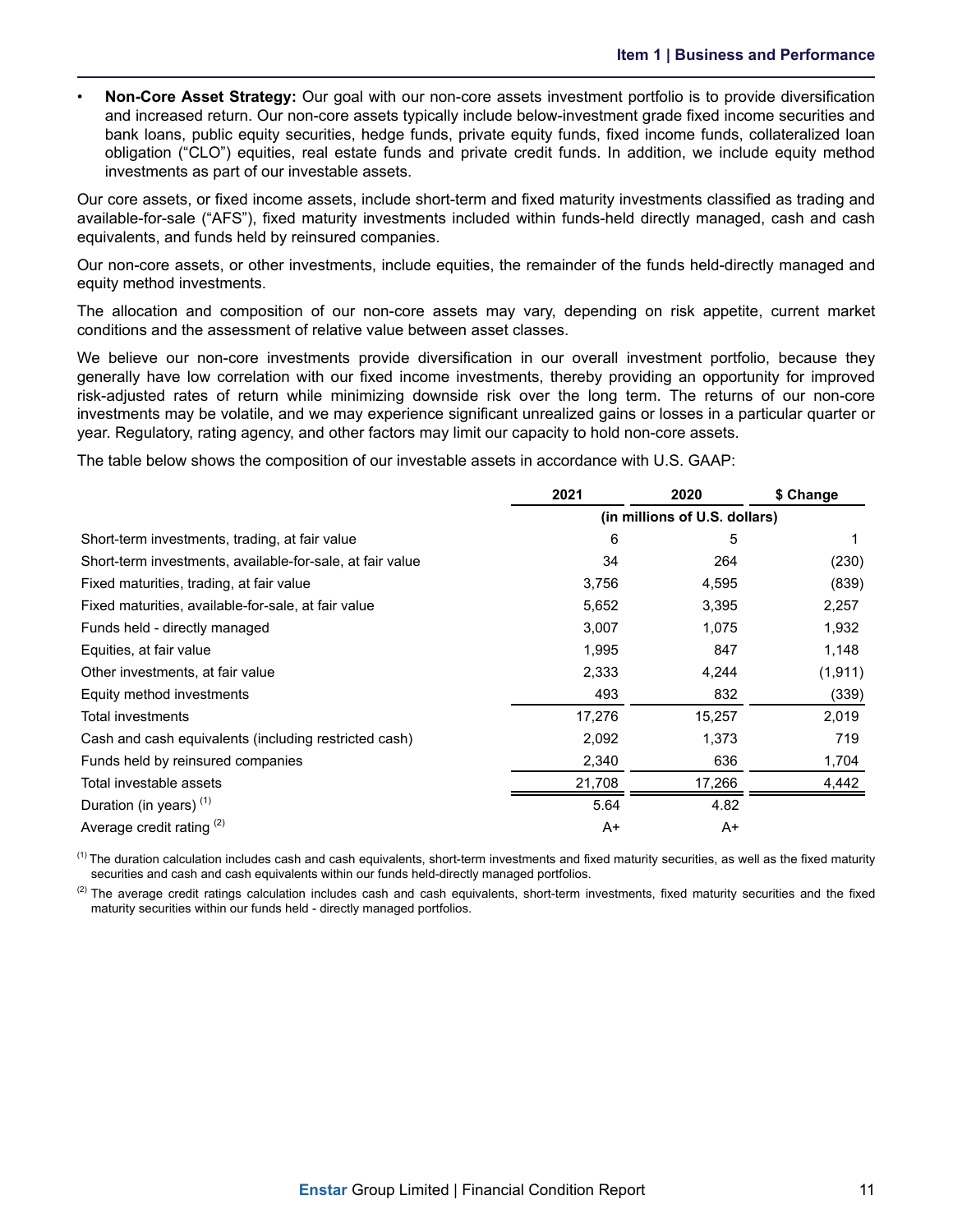The table below shows the TIR by investment type, adjusted to reallocate certain categories of investments based on management's view of the underlying economic exposure of a particular investment:

|                                                          |                 | 2021              |              | 2020                          |    |                   |                           |  |  |  |  |  |
|----------------------------------------------------------|-----------------|-------------------|--------------|-------------------------------|----|-------------------|---------------------------|--|--|--|--|--|
| <b>INVESTMENT TYPE</b>                                   | <b>TIR (\$)</b> | Carrying<br>Value | TIR (%) (1)  | $TIR($ \$)                    |    | Carrying<br>Value | TIR $(\%)$ <sup>(1)</sup> |  |  |  |  |  |
|                                                          |                 |                   |              | (in millions of U.S. dollars) |    |                   |                           |  |  |  |  |  |
| <b>Fixed maturities</b>                                  | \$<br>(12)      | \$<br>12,254      | $(0.1)\%$ \$ | 540                           | \$ | 9,319             | 5.9 %                     |  |  |  |  |  |
| Equities                                                 | 163             | 902               | 19.1 %       | 38                            |    | 831               | 4.2 %                     |  |  |  |  |  |
| Bond/loan funds                                          | 36              | 1,606             | 3.1%         | 25                            |    | 763               | 3.5%                      |  |  |  |  |  |
| Hedge funds                                              | (46)            | 291               | $(2.5)\%$    | 1,222                         |    | 2,638             | 70.5 %                    |  |  |  |  |  |
| Private equity funds                                     | 134             | 642               | 30.8 %       | 44                            |    | 226               | 20.9 %                    |  |  |  |  |  |
| CLO equities                                             | 84              | 400               | 23.0 %       | 41                            |    | 295               | 19.6 %                    |  |  |  |  |  |
| Private credit                                           | 25              | 385               | 7.0 %        | 9                             |    | 299               | 5.7%                      |  |  |  |  |  |
| Real estate                                              | 8               | 102               | 10.6 %       | $\overline{2}$                |    | 39                | 7.4%                      |  |  |  |  |  |
| Other                                                    | 1               |                   | 6.2%         | 1                             |    |                   | 158.5 %                   |  |  |  |  |  |
| Equity method investments                                | 93              | 493               | 12.5 %       | 239                           |    | 832               | 50.2 %                    |  |  |  |  |  |
| Cash and cash equivalents<br>(including restricted cash) |                 | 2,092             | — %          | 4                             |    | 1,373             | 0.3%                      |  |  |  |  |  |
| Funds held                                               | 53              | 2,541             | 2.4%         | 35                            |    | 651               | 4.3 %                     |  |  |  |  |  |
| Investment expenses                                      | (17)            |                   |              | (16)                          |    |                   |                           |  |  |  |  |  |
| <b>Total</b>                                             | \$<br>522       | \$<br>21,708      | 2.5%         | 2,184<br>\$                   | \$ | 17,266            | 14.1 %                    |  |  |  |  |  |

<sup>(1)</sup> TIR was calculated as a total of net investment income, plus net realized and unrealized gains (losses), plus earnings from equity method investments divided by the five period average carrying value for each investment type.

The decrease in TIR in 2021 was primarily driven by significant outperformance by our investments in 2020, notably by unrealized gains of \$1.2 billion related to the InRe Fund managed by AnglePoint. These unrealized gains were driven by strong performance in equity markets across multiple sectors, including consumer discretionary, communication services, information technology and consumer staples.

The following tables show TIR by investment type, adjusted to reallocate certain categories of investments based on management's view of the underlying economic exposure of a particular investment, for each of our Bermuda Operating Subsidiaries covered under this report:

### **Cavello Bay**

|                                                          |                               |            |    | 2021                     |                          |  | 2020       |    |                          |                        |  |  |  |  |  |  |
|----------------------------------------------------------|-------------------------------|------------|----|--------------------------|--------------------------|--|------------|----|--------------------------|------------------------|--|--|--|--|--|--|
| <b>INVESTMENT TYPE</b>                                   |                               | $TIR($ \$) |    | Carrying<br><b>Value</b> | TIR $(%)$ <sup>(1)</sup> |  | $TIR($ \$) |    | Carrying<br><b>Value</b> | TIR (%) <sup>(1)</sup> |  |  |  |  |  |  |
|                                                          | (in millions of U.S. dollars) |            |    |                          |                          |  |            |    |                          |                        |  |  |  |  |  |  |
| <b>Fixed maturities</b>                                  | \$                            | 26         | \$ | 5.041                    | $0.6 \%$ \$              |  | 146        | \$ | 3,150                    | 5.7%                   |  |  |  |  |  |  |
| Equities                                                 |                               | 113        |    | 1.477                    | 12.6 %                   |  | 48         |    | 480                      | 13.7 %                 |  |  |  |  |  |  |
| Other                                                    |                               | 116        |    | 1.856                    | 3.8%                     |  | 1,373      |    | 3,692                    | 54.2 %                 |  |  |  |  |  |  |
| Equity method investments                                |                               | 93         |    | 474                      | 13.8 %                   |  | 174        |    | 577                      | 34.6 %                 |  |  |  |  |  |  |
| Cash and cash equivalents<br>(including restricted cash) |                               |            |    | 1.349                    | $-$ %                    |  | 1          |    | 262                      | 0.3%                   |  |  |  |  |  |  |
| Funds held                                               |                               | 30         |    | 4.756                    | 1.1%                     |  | 48         |    | 1.327                    | 7.8%                   |  |  |  |  |  |  |
| Intercompany                                             |                               | 10         |    |                          |                          |  | 34         |    |                          |                        |  |  |  |  |  |  |
| Investment expenses                                      |                               | (8)        |    |                          |                          |  | (5)        |    |                          |                        |  |  |  |  |  |  |
| Total                                                    | \$                            | 380        |    | 14.953                   | $3.0 \%$ \$              |  | 1,819      | \$ | 9,488                    | 26.7 %                 |  |  |  |  |  |  |

<sup>(1)</sup> TIR was calculated as a total of net investment income, plus net realized and unrealized gains (losses), plus earnings from equity method investments divided by the five period average carrying value for each investment type.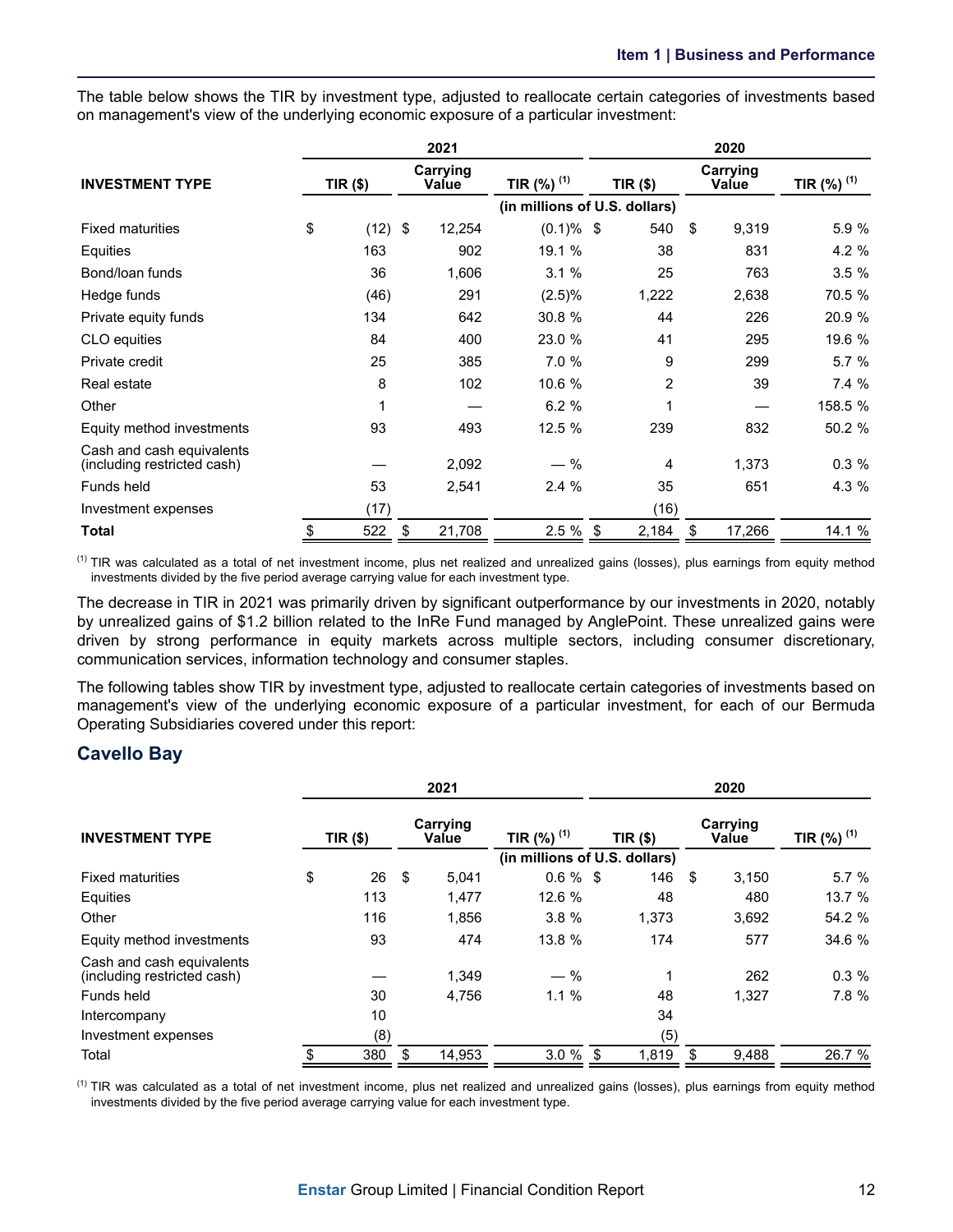### <span id="page-15-0"></span>**Fitzwilliam**

|                                                          |                | 2021              |                               | 2020       |     |    |                   |                  |  |  |  |  |  |
|----------------------------------------------------------|----------------|-------------------|-------------------------------|------------|-----|----|-------------------|------------------|--|--|--|--|--|
| <b>INVESTMENT TYPE</b>                                   | $TIR($ \$)     | Carrying<br>Value | TIR $(\%)$ <sup>(1)</sup>     | $TIR($ \$) |     |    | Carrying<br>Value | TIR $(\%)^{(1)}$ |  |  |  |  |  |
|                                                          |                |                   | (in millions of U.S. dollars) |            |     |    |                   |                  |  |  |  |  |  |
| <b>Fixed maturities</b>                                  | \$<br>5        | \$<br>326         | $1.6 \%$ \$                   |            | 24  | \$ | 372               | 5.9 %            |  |  |  |  |  |
| Equities                                                 | $\overline{2}$ | 8                 | 27.9 %                        |            | (1) |    |                   | (27.7)%          |  |  |  |  |  |
| Other                                                    | 12             | 109               | 9.1%                          |            | 17  |    | 172               | 9.3 %            |  |  |  |  |  |
| Cash and cash equivalents<br>(including restricted cash) |                | 61                | $-$ %                         |            |     |    | 55                | 0.5%             |  |  |  |  |  |
| Funds held                                               | (7)            | 1,046             | (0.8)%                        |            | 75  |    | 1,345             | 8.4 %            |  |  |  |  |  |
| Intercompany                                             | 1              |                   |                               |            | 8   |    |                   |                  |  |  |  |  |  |
| Investment expenses                                      |                |                   |                               |            | (1) |    |                   |                  |  |  |  |  |  |
| Total                                                    | 13             | \$<br>1,550       | 0.9%                          | \$         | 122 | \$ | 1,951             | 7.4 %            |  |  |  |  |  |
| <b>SIBL</b>                                              |                |                   |                               |            |     |    |                   |                  |  |  |  |  |  |
|                                                          |                | 2021              |                               |            |     |    | 2020              |                  |  |  |  |  |  |
|                                                          |                |                   |                               |            |     |    |                   |                  |  |  |  |  |  |

| <b>INVESTMENT TYPE</b>                                   | TIR (\$) |    | Carrying<br>Value | TIR $(%)$ <sup>(1)</sup>      | $TIR($ \$) | Carrying<br><b>Value</b> | TIR $(%)$ <sup>(1)</sup> |  |
|----------------------------------------------------------|----------|----|-------------------|-------------------------------|------------|--------------------------|--------------------------|--|
|                                                          |          |    |                   | (in millions of U.S. dollars) |            |                          |                          |  |
| <b>Fixed maturities</b>                                  | \$<br>16 | \$ | 386               | $3.7 \%$ \$                   | 13         | \$<br>443                | $2.2 \%$                 |  |
| Equities                                                 |          |    | 36                | $-$ %                         | 4          | 68                       | 4.7%                     |  |
| Other                                                    | 15       |    | 38                | 26.3 %                        | (3)        | 72                       | (3.9)%                   |  |
| Cash and cash equivalents<br>(including restricted cash) |          |    | 90                | $(0.1)\%$                     |            | 97                       | $0.8 \%$                 |  |
| Funds held                                               |          |    | 4                 | 5.3%                          |            | 3                        | 14.5 %                   |  |
| Intercompany                                             | 6        |    |                   |                               | 6          |                          |                          |  |
| Investment expenses                                      | (1)      |    |                   |                               | (1)        |                          |                          |  |
| Total                                                    | 36       | ደ  | 554               | 5.8 % \$                      | 20         | 684                      | 2.3%                     |  |

 $<sup>(1)</sup>$  TIR was calculated as a total of net investment income, plus net realized and unrealized gains (losses) divided by the five period average</sup> carrying value for each investment type.

### **g) Any Other Material Information**

### **Atrium Exchange Transaction**

As referenced in Item 1(a), the Atrium exchange transaction was completed on January 1, 2021 and Northshore Holdings Limited ("Northshore"), the holding company that owns Atrium Underwriting Group Limited and its subsidiaries (collectively, "Atrium") and Arden Reinsurance Company Ltd. ("Arden") was deconsolidated and our remaining investment was accounted for as a privately held equity investment and carried at fair value in the first quarter of 2021.

### **Sale of SUL**

As referenced in Item 1(c), on March 15, 2021, we completed the sale of SUL along with the right to operate StarStone's Syndicate 1301.

### **Enhanzed Re**

As referenced in Item 1(a), on September 1, 2021, we acquired the controlling interest in Enhanzed Re and consolidated Enhanzed Re from that date (previously accounted for as an equity method investment).

As part of our strategic review of Enhanzed Re in 2022, we evaluated the current marketplace offerings and the strategic position of Enhanzed Re to take advantage of future opportunities and have concluded that we will not be seeking new life business portfolios for the Enhanzed Re platform.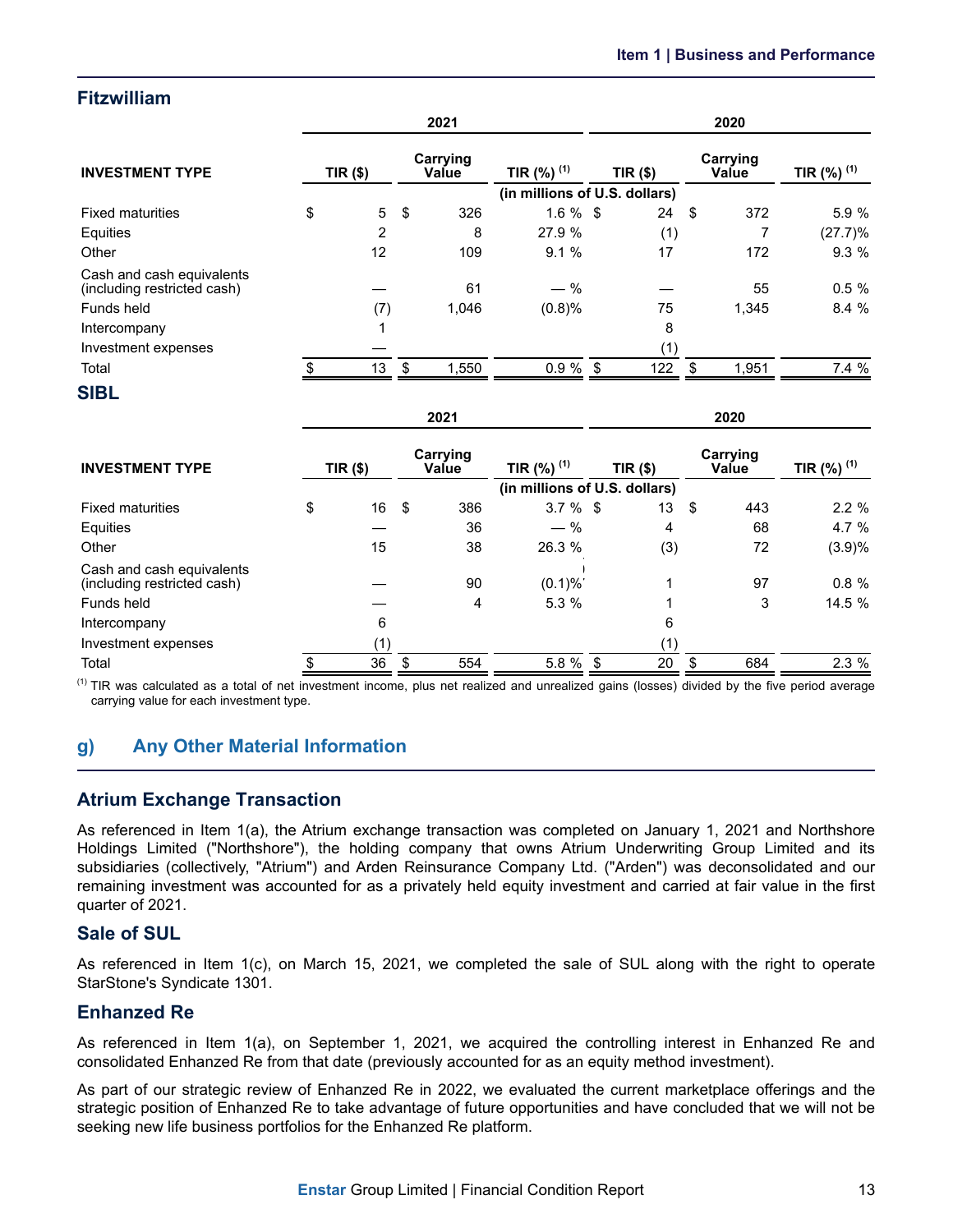For additional information on our acquisitions and divestitures in the year, refer to Notes 4 and 5, respectively, to our consolidated financial statements of our Annual Report on Form 10-K for the year ended December 31, 2021.

### **Subsequent Events**

Please refer to Item 6.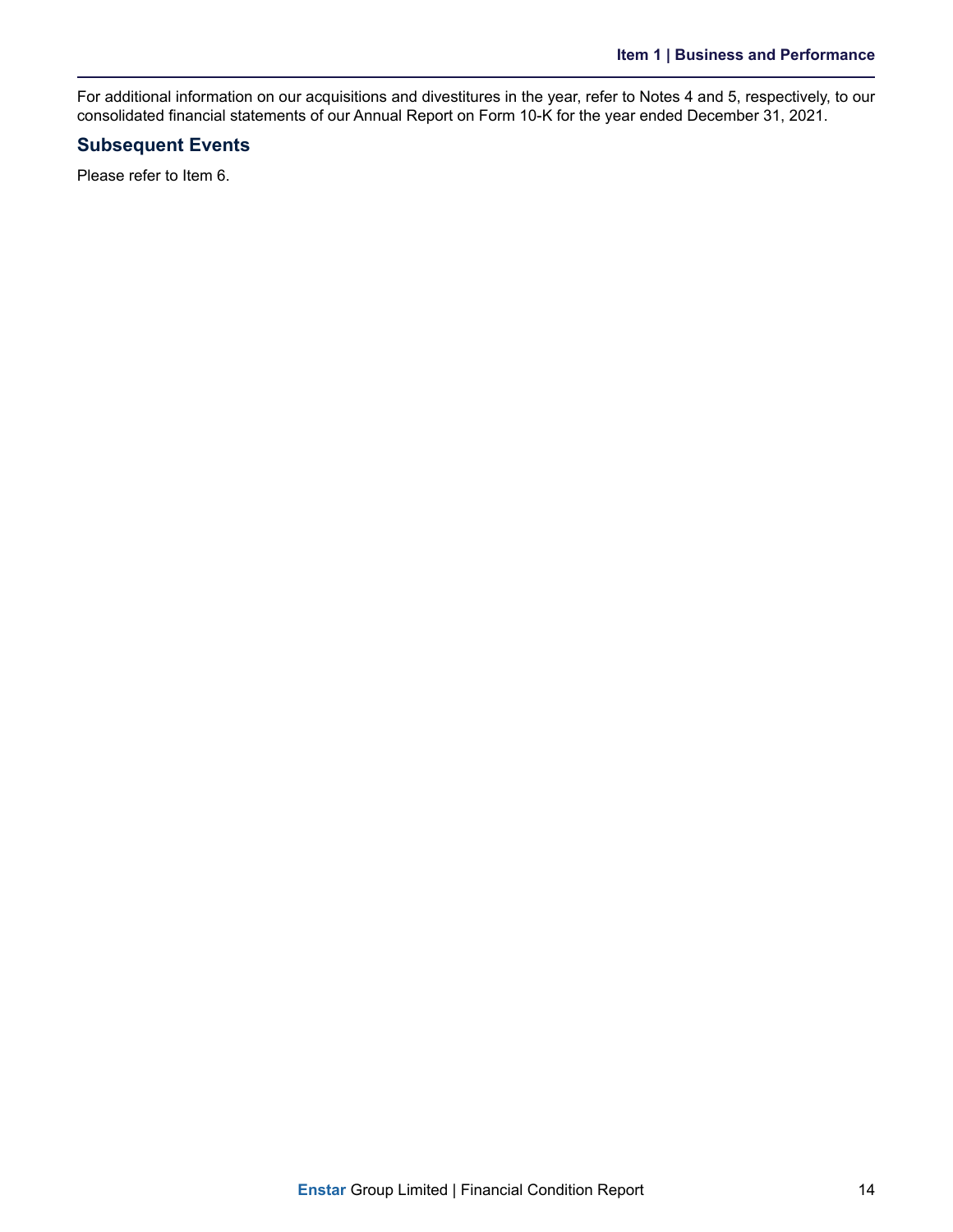# <span id="page-17-0"></span>**ITEM 2. GOVERNANCE STRUCTURE**

### **a) Board and Senior Executive Structure, Role, Responsibility and Segregation of Responsibilities**

### **i) Roles and Responsibilities**

The table below shows the current composition of our Board of Directors (the "Board") and the committee assignments of each of our directors:

| <b>Name</b>                | <b>Board Position</b> | <b>Responsibilities</b>                                                                                                                                                                                                           |
|----------------------------|-----------------------|-----------------------------------------------------------------------------------------------------------------------------------------------------------------------------------------------------------------------------------|
| <b>Robert Campbell</b>     | Chairman              | Independent Non Executive Board Member. Chair of the Board of Directors, Chair of<br>the Audit, Investment and Executive Committees. Member of the Human Resources<br>and Compensation, and Nominating and Governance Committees. |
| <b>B. Frederick Becker</b> | Director              | Independent Non Executive Board Member. Chair of the Human Resources and<br>Compensation and Nominating and Governance Committees. Member of the Audit<br>Committee.                                                              |
| Sharon A. Beesley          | Director              | Independent Non Executive Board Member. Member of the Nominating and<br>Governance Committees.                                                                                                                                    |
| Susan L. Cross             | Director              | Independent Non Executive Board Member. Member of the Audit and Risk<br>Committees.                                                                                                                                               |
| Myron Hendry               | Director              | Independent Non Executive Board Member. Member of the Risk and Nominating<br>and Governance Committees.                                                                                                                           |
| James Carey                | Director              | Non-Executive Board Member. Member of the Investment Committee.                                                                                                                                                                   |
| Hans-Peter Gerhardt        | Director              | Independent Non Executive Board Member. Member of Human Resources and<br>Compensation, Risk and Executive Committees.                                                                                                             |
| Orla Gregory               | Director              | Board Member. Acting Chief Financial Officer and Chief Operating Officer.                                                                                                                                                         |
| Paul O'Shea                | Director              | Board Member, President.                                                                                                                                                                                                          |
| <b>Hitesh Patel</b>        | Director              | Independent Non Executive Board Member. Chair of the Risk Committee. Member<br>of the Audit, and Nominating and Governance Committees.                                                                                            |
| Dominic Silvester          | Director              | Board Member, Chief Executive Officer, Member of Investment and Executive<br>Committees.                                                                                                                                          |
| Poul Winslow               | Director              | Independent Non Executive Board Member. Member of the Investment, Human<br>Resources and Compensation and Executive Committees.                                                                                                   |

The primary responsibility of the Board is to oversee the management of the Company's affairs to further the best interests of Enstar and its shareholders. The Board therefore monitors and oversees the Company's operations and strategic initiatives, sets and approves the Company's risk appetite, ensures competent and robust risk management and the implementation of appropriate accounting and other internal controls. The Board has an Audit Committee, a Human Resources and Compensation Committee, a Nominating and Governance Committee, a Risk Committee, an Investment Committee, and an Executive Committee. Each committee operates under a written charter that has been approved by the Board. Each Committee reviews its charter annually, and recommends any proposed changes to the Board. Current copies of the charters for all of our committees are available on our website at http://www.enstargroup.com/corporate-governance.

Our Board believes that our corporate governance structure appropriately satisfies the need for objectivity and includes several effective oversight measures, such as:

- the roles of Chairman and Chief Executive Officer ("CEO") are separated;
- the Chairman as well as a majority of our directors are independent directors;
- before or after regularly scheduled Board meetings, the independent directors meet in executive session to review, among other things, the performance of our executive officers; and
- the Audit, Risk, Human Resources and Compensation, and Nominating and Governance Committees of the Board consist solely of independent directors who perform key functions, such as (i) overseeing the integrity and quality of our financial statements and internal controls, (ii) establishing senior executive compensation, (iii)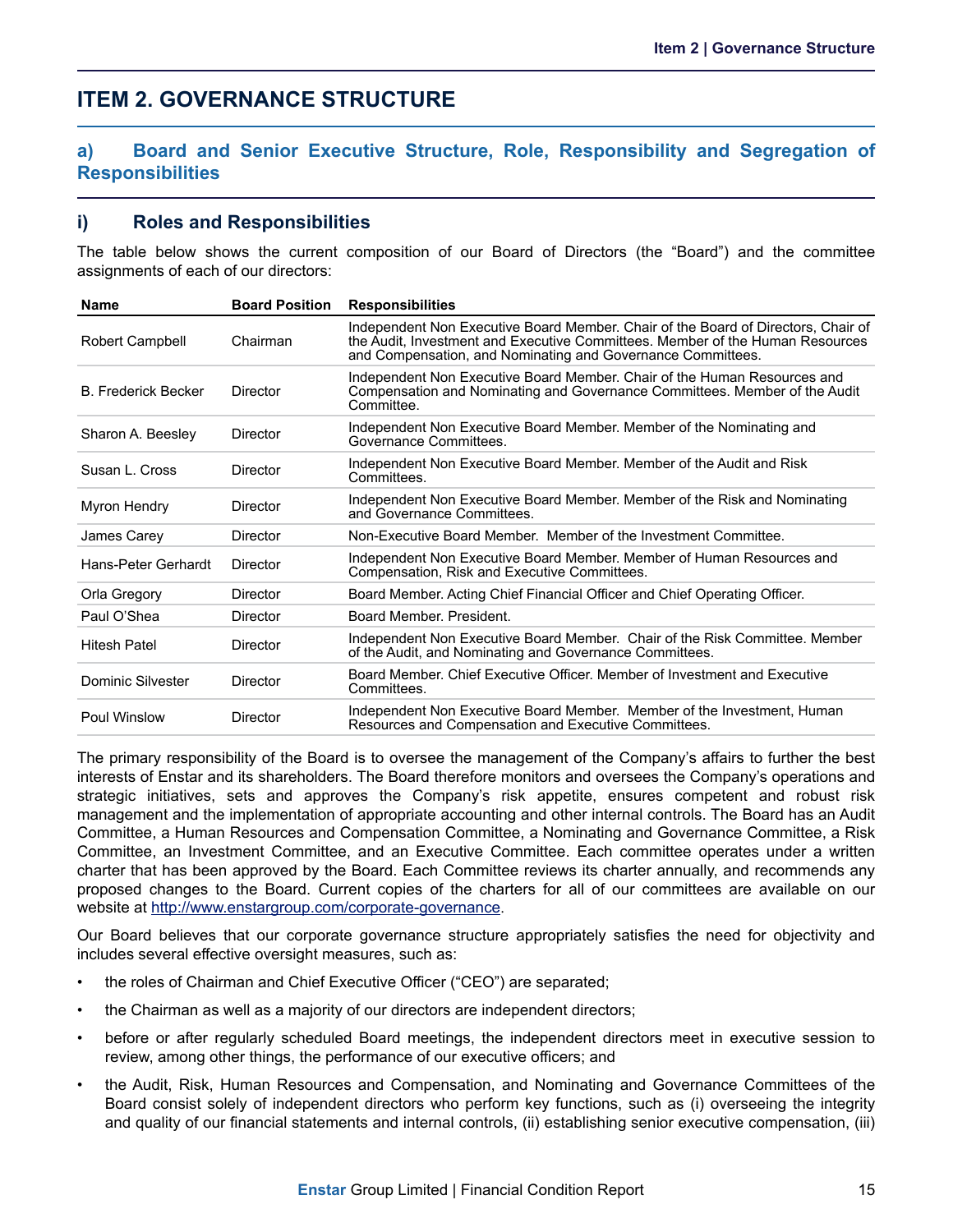<span id="page-18-0"></span>reviewing director candidates and making recommendations for director nominations, and (iv) overseeing our corporate governance structure and practices.

While the Board and its committees maintain primary oversight responsibility of our operations and the management of the risks that we face, the Board believes that day-to-day management of the Company's business is the responsibility of management and that the role of the Board is to oversee management's performance of that function.

The operations and the risks related to our (re)insurance subsidiaries are also overseen by subsidiary Boards, subsidiary committees and the respective management teams, consistent with our Bye-Laws and applicable regulatory requirements. Please see Appendix II for a listing of Board members for our Bermuda Operating Subsidiaries covered under this report.

The table below shows the current composition of our Group Executive team as well as their roles and responsibilities:

| <b>Name</b>                         | <b>Senior Executive Position</b>                                      | <b>Responsibilities</b>                                                                            |
|-------------------------------------|-----------------------------------------------------------------------|----------------------------------------------------------------------------------------------------|
| Dominic Silvester                   | <b>Chief Executive Officer</b>                                        | Board Member and Chief Executive Officer                                                           |
| Paul O'Shea                         | President                                                             | Board Member and President                                                                         |
| Orla Gregory                        | Acting Chief Financial Officer and Chief<br>Operating Officer         | Board Member and Acting Chief Financial Officer and Chief<br>Operating Officer                     |
| Nazar Alobaidat                     | <b>Chief Investment Officer</b>                                       | Oversight of Group investment function                                                             |
| Paul Brockman                       | <b>Chief Claims Officer</b>                                           | Oversight of global claims management function<br>responsible for management of run-off portfolios |
| Matthew (Matt) Kirk Group Treasurer |                                                                       | Oversight of Group treasury, capital management and<br>investor relations functions                |
| Michael Murphy                      | Deputy Chief Financial Officer and Chief<br><b>Accounting Officer</b> | Oversight of Group accounting and finance functions                                                |
| David Ni                            | <b>Chief Strategy Officer</b>                                         | Development, oversight and delivery of Group strategic<br>initiatives                              |
| Laurence Plumb                      | <b>Chief of Business Operations</b>                                   | Oversight of Group change, integration and IT functions                                            |
| Audrey Taranto                      | <b>General Counsel</b>                                                | Oversight of Group legal function                                                                  |
| Seema Thaper                        | Group Chief Risk Officer                                              | Oversight of Group risk function                                                                   |

### **b) Remuneration Policy**

### **i) Executive Compensation**

Our executive compensation program currently consists of three principal elements: base salaries, annual incentive compensation and long-term incentive compensation. Executives also receive certain other benefits, including those pursuant to their employment agreements. The table below describes the principal elements of our executive compensation as the other components of our program.

| <b>PRINCIPAL</b><br><b>ELEMENT</b>                | <b>DESCRIPTION</b>                                                                                                        | <b>KEY FEATURES</b>                                                                                                                                                                                                                              |  |
|---------------------------------------------------|---------------------------------------------------------------------------------------------------------------------------|--------------------------------------------------------------------------------------------------------------------------------------------------------------------------------------------------------------------------------------------------|--|
| <b>Base Salary</b>                                | Provides the fixed portion of an executive's<br>compensation that reflects scope of skills.<br>experience and performance | Provides a base component of total compensation<br>Established largely based on scope of<br>responsibilities, market conditions, and individual and<br>Company factors                                                                           |  |
| Annual<br><b>Incentive</b><br><b>Compensation</b> | Provides "at risk" pay that reflects annual<br>Company performance and individual performance •                           | Aligns executive and shareholder interests<br>Rewards performance consistent with financial and<br>individual operational performance objectives that are<br>designed to drive the Company's annual business<br>plan and key business priorities |  |
|                                                   |                                                                                                                           |                                                                                                                                                                                                                                                  |  |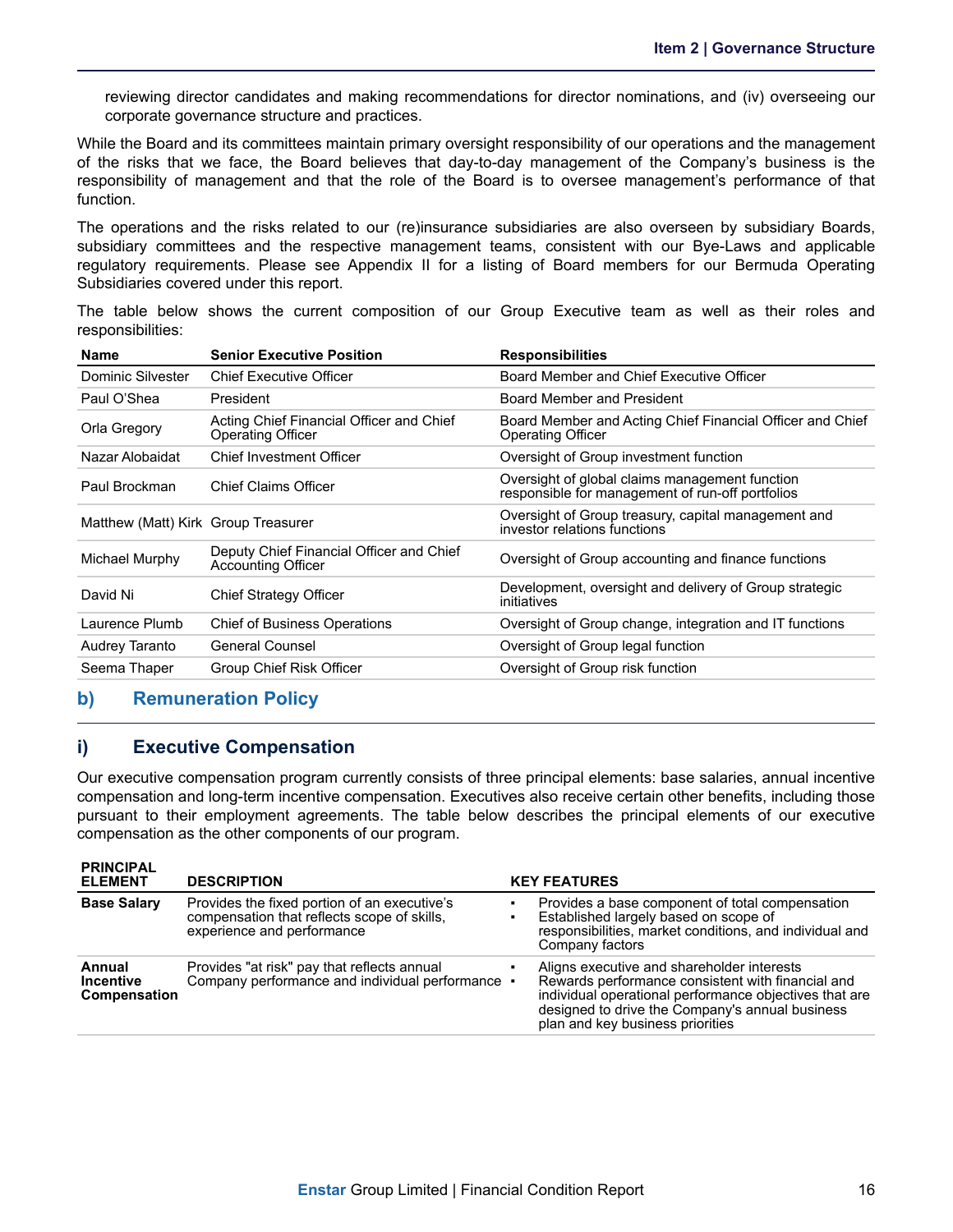| Long-Term<br><b>Incentive</b><br>Compensation | Includes (a) performance share units ("PSUs") that •<br>"cliff vest" following a three-year performance<br>period subject to the Company's achievement of<br>financial performance metrics, (b) restricted share<br>units ("RSUs") that are subject to time- and<br>service-based vesting conditions, and (c) for our<br>CEO, a Joint Share Ownership Plan ("JSOP")<br>award that "cliff vests" following a three-year<br>performance period subject to the Company's<br>share price growth with a payout level determined<br>by appreciation and achievement of financial<br>performance metric | ٠      | Aligns executive and shareholder interests<br>Drives long-term performance and promotes<br>retention<br>Heavily weighted towards performance-based<br>awards<br>PSUs do not vest unless performance measurements<br>are met<br>PSU vesting occurs within a range of 50-60% to<br>150-200% depending on the level of achievement<br>JSOP vesting requires share price hurdle to be met<br>on the vesting date. Additionally, the value of the<br>award would be reduced by 20% if a performance<br>condition tied to fully diluted book value per share is<br>not also achieved |
|-----------------------------------------------|--------------------------------------------------------------------------------------------------------------------------------------------------------------------------------------------------------------------------------------------------------------------------------------------------------------------------------------------------------------------------------------------------------------------------------------------------------------------------------------------------------------------------------------------------------------------------------------------------|--------|--------------------------------------------------------------------------------------------------------------------------------------------------------------------------------------------------------------------------------------------------------------------------------------------------------------------------------------------------------------------------------------------------------------------------------------------------------------------------------------------------------------------------------------------------------------------------------|
| and<br><b>Perquisites</b>                     | Other Benefits Reflects the local market and competitive practices •<br>such as retirement benefits, and, in the case of our<br>Bermuda headquarters, payroll and social<br>insurance tax contributions. Our CEO's<br>employment agreement also provides benefits<br>related to residing in Bermuda including<br>allowances for housing and certain travel.                                                                                                                                                                                                                                      |        | Provides benefits consistent with certain local market<br>practices in order to remain competitive in the<br>marketplace for industry talent<br>Promotes retention of executive leadership team                                                                                                                                                                                                                                                                                                                                                                                |
| <b>Employment</b><br><b>Agreements</b>        | Provides certain protections for executives and<br>their families in the event of death or long-term<br>disability, termination, or change in control as well<br>as certain other benefits                                                                                                                                                                                                                                                                                                                                                                                                       | ٠<br>٠ | Provides Enstar with protections such as restrictive<br>covenants (non-competition, non-solicitation,<br>confidentiality, etc.)<br>Promotes retention over a multi-year term and a<br>sense of security among the leadership team<br>Consistent with competitive conditions and legal<br>requirements in Bermuda                                                                                                                                                                                                                                                               |

Enstar's Human Resources and Compensation Committee (the "Compensation Committee") considers all compensation components in total when evaluating and making decisions with respect to each individual component. Although it does not mandate a specific allocation among the components of pay, the Compensation Committee believes that a meaningful portion of each executive's compensation should be "at risk" and performance-based.

The Compensation Committee also has the authority under its charter to retain independent compensation consultants and outside legal counsel or other advisors to provide analysis of total direct compensation of our executive officers in comparison to our peer group, to assist in the construct of our peer group, and to provide assistance with the design of long-term incentive programs.

As part of our risk management practices, the Compensation Committee reviews and considers risk implications of and incentives created by our executive compensation program and our compensation policies and practices for Enstar as a whole. At the Committee's direction, representatives from our risk management and legal departments conducted a risk assessment of our compensation policies and practices for executives and all employees, which was discussed and reviewed by the Committee.

The review analyzes compensation governance processes, situations where compensation programs may have the potential to raise material risks to the Company, internal controls that mitigate the risk of incentive compensation having an adverse effect, and program elements that further mitigate these risks. Through this review, the Committee has concluded that our compensation program does not create risks that are reasonably likely to have a material adverse effect on us.

For additional information on our executive compensation programs, refer to our 2022 Proxy Statement.

### **ii) Employee Compensation**

All Enstar non-executive employees receive a fixed base salary (commensurate with their role, experience, annual performance in the prior year and prevailing market conditions), an annual discretionary performance-based bonus and, at senior levels, employees are eligible to receive equity awards designed to incentivize and reward long term performance aligned with shareholder interests and retain and attract new qualified employees. In addition employees, in accordance with local employment law may benefit from various benefit plans, including medical and dental insurance, long-term disability insurance and life insurance. All employee equity awards are subject to the Company's Recoupment Policy, which allows for the clawback of excess incentive compensation in the event of a financial restatement.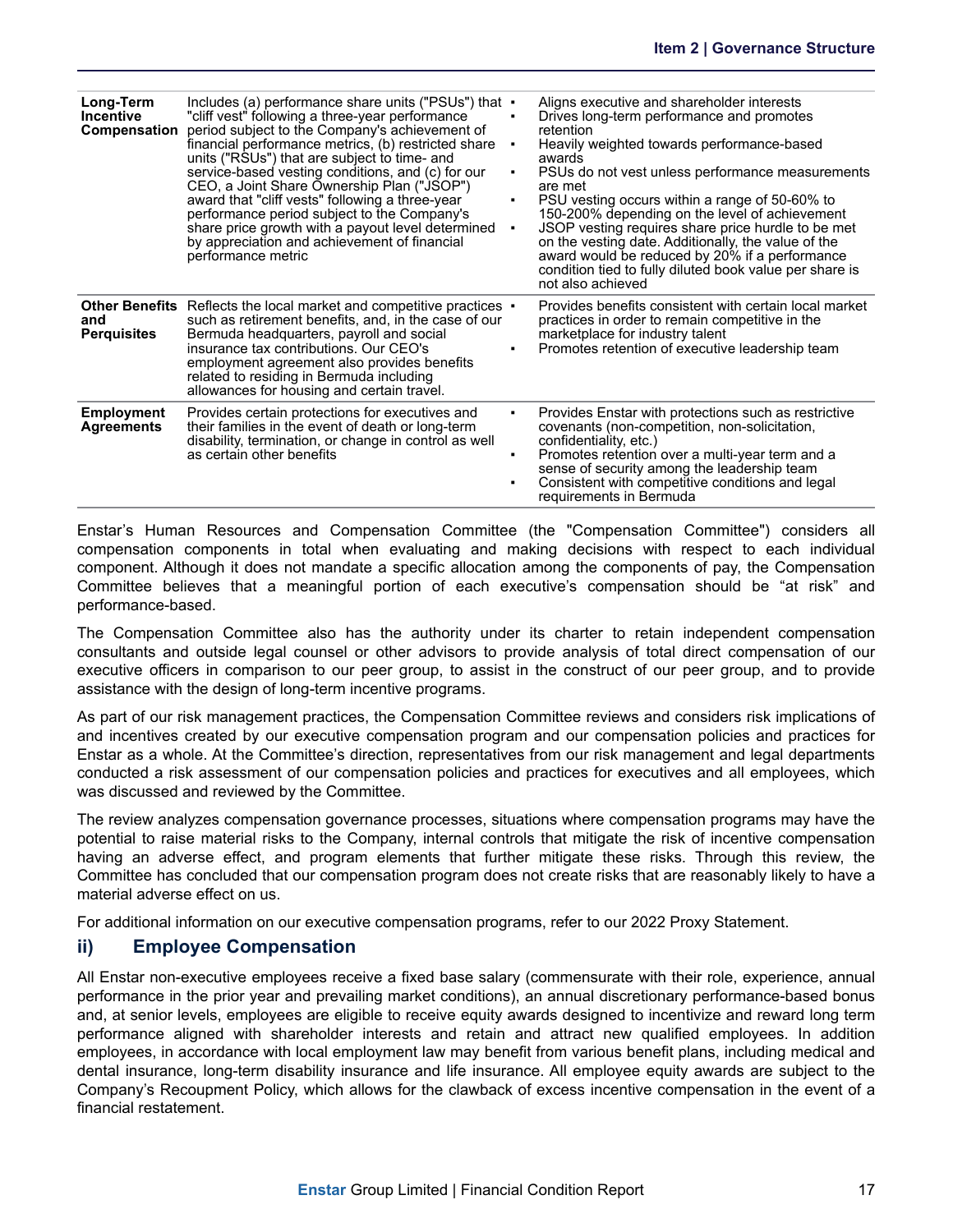#### <span id="page-20-0"></span>**c) Pension or Early Retirement Schemes for Members, Board and Senior Employees**

Our non-employee directors do not receive supplementary pension or retirement benefits. On an annual basis, all of our executive officers based in Bermuda, receive an amount equal to 10% of their base salaries in respect of a retirement benefit contribution. We also provide retirement benefits to eligible employees of our subsidiaries through various plans that we offer.

### **d) Material Transactions with Shareholder Controllers, Persons who Exercise Significant Influence, the Board or Senior Executives**

From time to time, we have participated in transactions in which one or more of our directors, executive officers or large shareholders has an interest. These transactions, called related-party transactions, require the approval of our Audit Committee (comprised entirely of independent directors), which reviews each transaction for fairness, business purpose, and reasonableness. Each transaction involving the Company and an affiliate entered into during 2021 was approved by our Audit Committee. Investment transactions with related parties are also subject to the review and approval of our Investment Committee.

The following tables summarize our related party balances and transactions. Additional details about the nature of our relationships and transactions are included further below.

| As of December 31, 2021                                       | <b>Stone</b><br>Point $(1)$ |     | <b>AnglePoint</b><br>$HK^{(2)}$ |    | <b>Northshore</b> | <b>Monument AmTrust</b>       |    |     | Citco    | Core<br><b>Specialty</b> |      | Other |
|---------------------------------------------------------------|-----------------------------|-----|---------------------------------|----|-------------------|-------------------------------|----|-----|----------|--------------------------|------|-------|
|                                                               |                             |     |                                 |    |                   | (in millions of U.S. dollars) |    |     |          |                          |      |       |
| <b>Assets</b>                                                 |                             |     |                                 |    |                   |                               |    |     |          |                          |      |       |
| Fixed maturities, trading, at fair value                      | \$<br>122                   | -\$ |                                 | \$ | 180               | \$                            | S. |     |          |                          | S    |       |
| Fixed maturities, AFS, at fair value                          | 332                         |     |                                 |    |                   |                               |    |     |          |                          |      |       |
| Equities, at fair value                                       | 153                         |     |                                 |    | 37                |                               |    | 224 |          |                          |      |       |
| Other investments, at fair value                              | 563                         |     | 9                               |    | 14                |                               |    |     |          |                          |      | 1,278 |
| Equity method investments                                     |                             |     |                                 |    |                   | 194                           |    |     | 56       | 225                      |      | 18    |
| <b>Total investments</b>                                      | 1,170                       |     | 9                               |    | 232               | 194                           |    | 224 | 56       | 225                      |      | 1,296 |
| Cash and cash equivalents                                     | 14                          |     |                                 |    | 27                |                               |    |     |          |                          |      |       |
| Restricted cash and cash equivalents                          |                             |     |                                 |    | 4                 |                               |    |     |          |                          |      |       |
| Reinsurance balances recoverable on<br>paid and unpaid losses |                             |     |                                 |    | 63                |                               |    |     |          | 2                        |      |       |
| Funds held by reinsured company                               |                             |     |                                 |    | 35                |                               |    |     |          | 41                       |      |       |
| Other assets                                                  |                             |     |                                 |    | 28                |                               |    |     |          | 13                       |      |       |
| <b>Liabilities</b>                                            |                             |     |                                 |    |                   |                               |    |     |          |                          |      |       |
| Losses and LAE                                                |                             |     |                                 |    | 226               |                               |    |     |          | 504                      |      |       |
| Insurance and reinsurance balances<br>payable                 |                             |     |                                 |    | 63                |                               |    |     |          | 5                        |      |       |
| <b>Other liabilities</b>                                      |                             |     |                                 |    | 63                |                               |    |     |          |                          |      |       |
| Net assets (liabilities)                                      | 1,184                       | S   | 9                               | \$ | 37                | \$<br>194                     | S  | 224 | \$<br>56 | \$<br>(228)              | - \$ | 1,296 |
| Redeemable noncontrolling interest                            | \$<br>172                   | S   |                                 | \$ |                   | \$                            |    |     |          |                          | S    |       |

(1) As of December 31, 2021, we had unfunded commitments of \$229 million to other investments, \$25 million to privately held equity and \$10 million to fixed maturity investments managed by Stone Point and its affiliated entities.

 $(2)$  Subsequent to December 31, 2021, AnglePoint HK ceased to be a related party.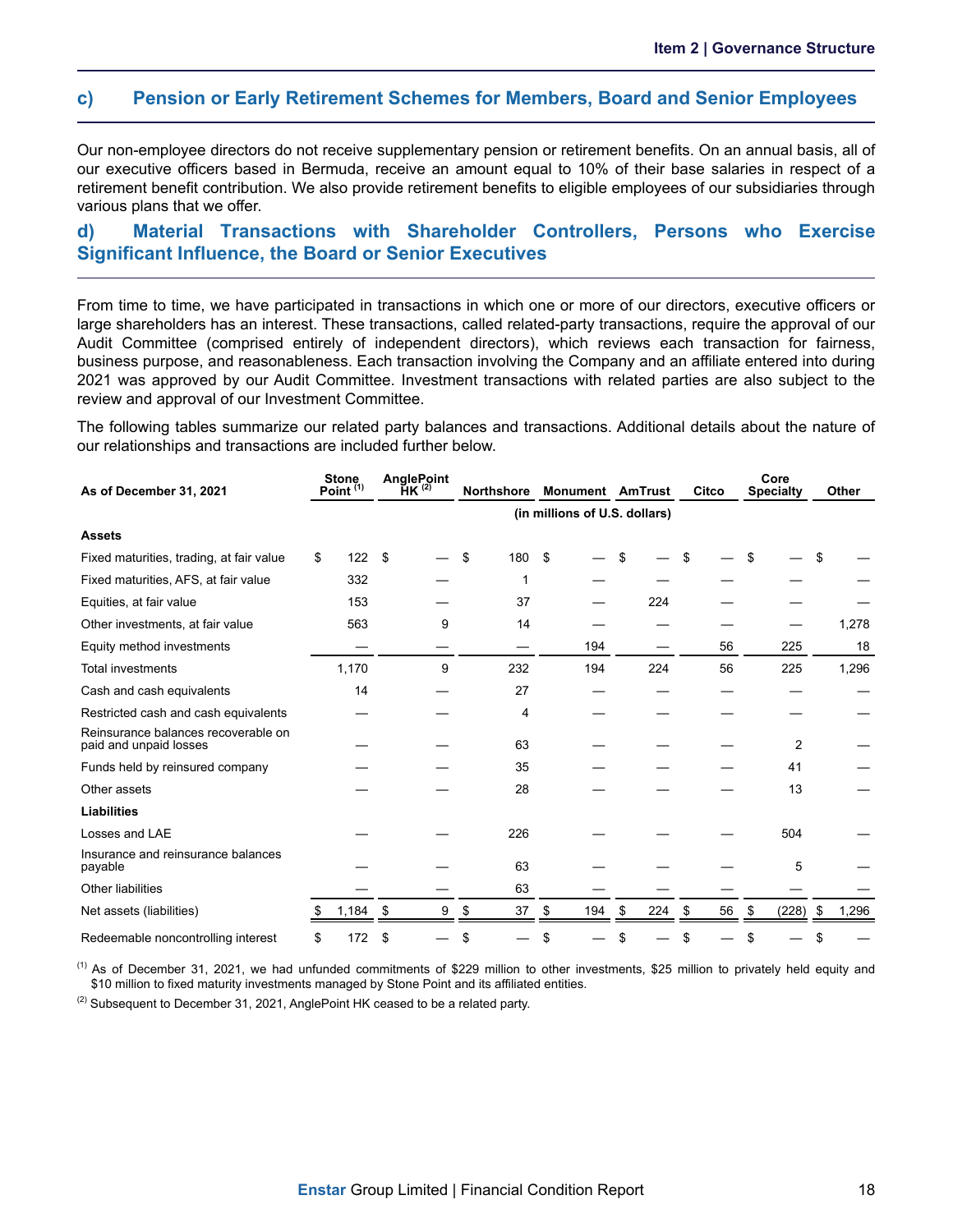| As of December 31, 2020                                       |    | <b>Stone</b><br>Point | Hillhouse <sup>(1)</sup> | AmTrust<br><b>Monument</b> |     |    |     |    | Citco                         | <b>Enhanzed</b><br>$Re^{(2)}$ | Core<br><b>Specialty</b> | Other |     |
|---------------------------------------------------------------|----|-----------------------|--------------------------|----------------------------|-----|----|-----|----|-------------------------------|-------------------------------|--------------------------|-------|-----|
|                                                               |    |                       |                          |                            |     |    |     |    | (in millions of U.S. dollars) |                               |                          |       |     |
| <b>Assets</b>                                                 |    |                       |                          |                            |     |    |     |    |                               |                               |                          |       |     |
| Short-term investments, AFS, at fair<br>value                 | \$ |                       | \$                       |                            |     | \$ |     |    |                               | \$                            |                          |       |     |
| Fixed maturities, trading, at fair value                      |    | 196                   |                          |                            |     |    |     |    |                               |                               |                          |       |     |
| Fixed maturities, AFS, at fair value                          |    | 227                   |                          |                            |     |    |     |    |                               |                               |                          |       |     |
| Equities, at fair value                                       |    | 104                   |                          |                            |     |    | 230 |    |                               |                               |                          |       |     |
| Other investments, at fair value                              |    | 527                   | 2,735                    |                            |     |    |     |    |                               |                               |                          |       | 931 |
| Equity method investments                                     |    |                       |                          |                            | 194 |    |     |    | 53                            | 330                           | 235                      |       |     |
| <b>Total investments</b>                                      |    | 1,055                 | 2,735                    |                            | 194 |    | 230 |    | 53                            | 330                           | 235                      |       | 931 |
| Cash and cash equivalents                                     |    | 24                    |                          |                            |     |    |     |    |                               |                               |                          |       |     |
| Reinsurance balances recoverable<br>on paid and unpaid losses |    |                       |                          |                            |     |    |     |    |                               | 208                           | 2                        |       |     |
| Funds held by reinsured company                               |    |                       |                          |                            |     |    |     |    |                               | 194                           | 58                       |       |     |
| Other assets                                                  |    |                       |                          |                            |     |    |     |    |                               | 1                             | 46                       |       |     |
| <b>Liabilities</b>                                            |    |                       |                          |                            |     |    |     |    |                               |                               |                          |       |     |
| Losses and LAE                                                |    |                       |                          |                            |     |    |     |    |                               |                               | 683                      |       |     |
| Insurance and reinsurance balances<br>payable                 |    |                       |                          |                            |     |    |     |    |                               | 1                             | 25                       |       |     |
| Other liabilities                                             |    |                       |                          |                            |     |    |     |    |                               |                               | 10                       |       |     |
| Net assets (liabilities)                                      | Ъ  | 1,078                 | \$<br>2,735              | \$                         | 194 | \$ | 230 | \$ | 53                            | \$<br>732                     | \$<br>(377)              | \$    | 931 |
| Redeemable noncontrolling interest                            | \$ | 350                   | \$                       | S                          |     | \$ |     |    |                               | \$                            | \$                       |       |     |

<sup>(1)</sup> As of December 31, 2020, the carrying value of our direct investment in the InRe Fund, which was then managed by AnglePoint Cayman, was \$2.4 billion. The Hillhouse Group ceased to be a related party on July 22, 2021.

(2) As of December 31, 2020, Enhanzed Re held investments in funds managed by AnglePoint Cayman of \$851 million for which our share (through our equity method investment ownership) was \$404 million. During the second quarter of 2021, Enhanzed Re redeemed \$902 million of its investments in funds managed by AnglePoint Cayman. Following completion of the purchase of the entire equity interest in Enhanzed Re held by an affiliate of Hillhouse Group (the "Step Acquisition") and related consolidation, Enhanzed Re ceased to be a related party on September 1, 2021.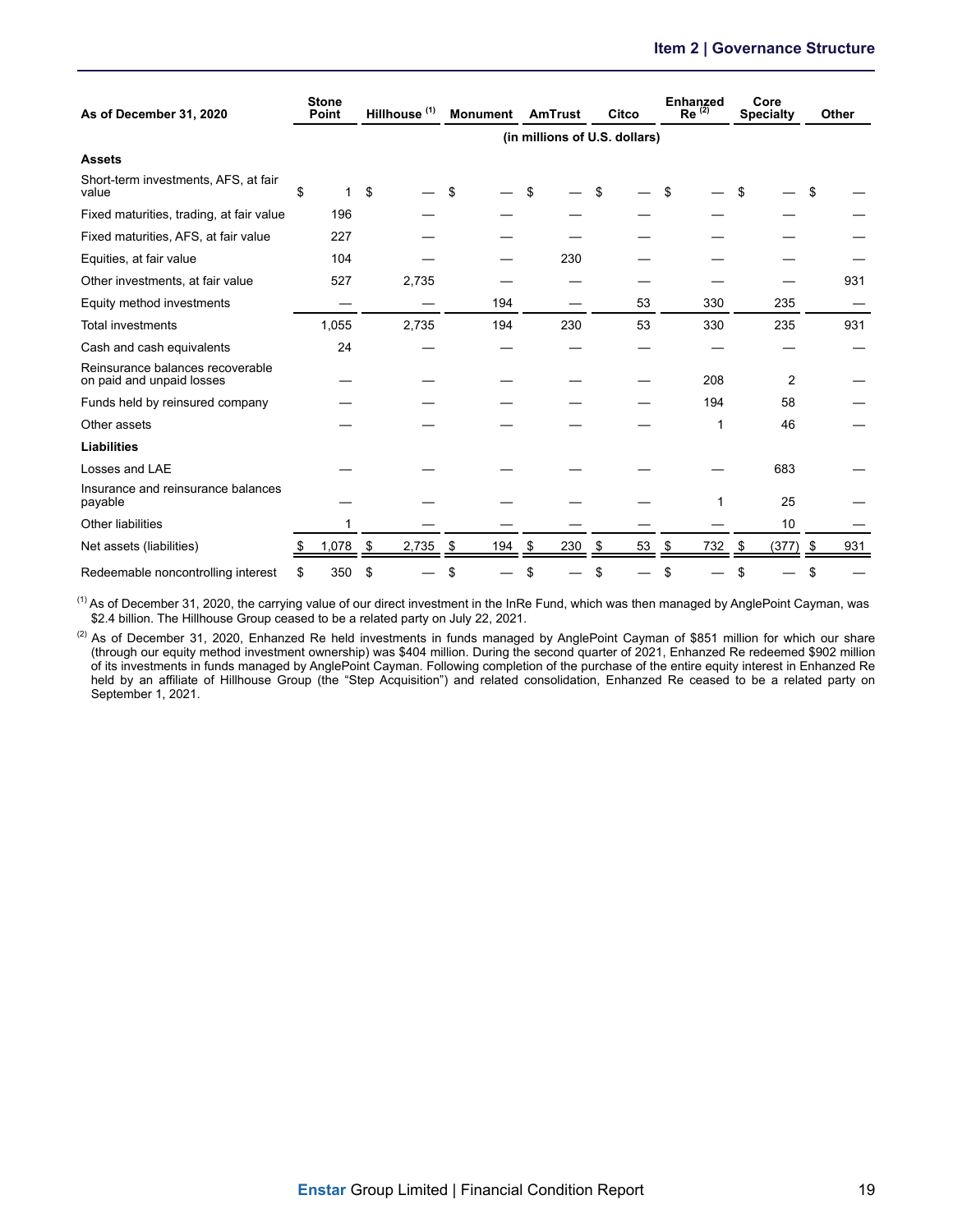|                                               |                       |                         |    |                          |    |                   |    | 2021                          |      |     |       |                               |                          |     |       |     |
|-----------------------------------------------|-----------------------|-------------------------|----|--------------------------|----|-------------------|----|-------------------------------|------|-----|-------|-------------------------------|--------------------------|-----|-------|-----|
|                                               | <b>Stone</b><br>Point | <b>Hillhouse</b><br>(1) |    | AnglePoint<br>$HK^{(2)}$ |    | <b>Northshore</b> |    | <b>Monument AmTrust</b>       |      |     | Citco | <b>Enhanzed</b><br>$Re^{(3)}$ | Core<br><b>Specialty</b> |     | Other |     |
|                                               |                       |                         |    |                          |    |                   |    | (in millions of U.S. dollars) |      |     |       |                               |                          |     |       |     |
| Net premiums<br>earned                        | \$                    | \$                      | \$ |                          | \$ | 58                | \$ |                               | \$   |     | \$    | \$<br>(2)                     | \$                       | 8   | \$    |     |
| Net investment<br>income (expense)            | 21                    |                         |    | (13)                     |    | 3                 |    |                               |      | 6   |       | (4)                           |                          |     |       | 3   |
| Net realized gains                            |                       | 77                      |    |                          |    |                   |    |                               |      |     |       |                               |                          |     |       |     |
| Net unrealized gains<br>(losses)              | 83                    | 20                      |    | (69)                     |    |                   |    |                               |      | (6) |       |                               |                          |     |       | 136 |
| Other (expense)<br>income                     |                       |                         |    |                          |    | (15)              |    |                               |      |     |       | 2                             |                          | 15  |       |     |
|                                               | 104                   | 97                      |    | (82)                     |    | 46                |    |                               |      |     |       | (4)                           |                          | 23  |       | 139 |
| Net incurred losses<br>and LAE                |                       |                         |    |                          |    | (18)              |    |                               |      |     |       |                               |                          | 32  |       |     |
| Acquisition costs                             |                       |                         |    |                          |    | (13)              |    |                               |      |     |       | 1                             |                          | 6   |       |     |
| General and<br>administrative<br>expenses     |                       |                         |    |                          |    | (10)              |    |                               |      |     |       |                               |                          |     |       |     |
|                                               |                       |                         |    |                          |    | (41)              |    |                               |      |     |       | 1                             |                          | 38  |       |     |
| Earnings from<br>equity method<br>investments |                       |                         |    |                          |    |                   |    | 14                            |      |     | 4     | 82                            |                          | (6) |       |     |
| Total net earnings<br>(loss)                  | \$<br>104             | \$<br>97                | \$ | $(82)$ \$                |    | 5                 | \$ | 14                            | - \$ |     | 4     | \$<br>79                      | - \$                     | 55  | \$    | 139 |

<sup>(1)</sup> Includes earnings from our direct investment in the InRe Fund, which was managed by AnglePoint Cayman through March 31, 2021, and the impact of a \$100 million deduction from amounts due to affiliates of Hillhouse Group from the InRe Fund, which had the effect of increasing our NAV in the InRe Fund on February 21, 2021. The Hillhouse Group ceased to be a related party on July 22, 2021.

 $^{(2)}$  Includes earnings from our direct investment in the InRe Fund, which was managed by AnglePoint HK from April 1, 2021 to October 15, 2021, and another fund managed by AnglePoint HK. For the year ended December 31, 2021, we incurred management and performance fees of \$16 million in relation to the InRe Fund, which consisted of a \$10 million minimum performance fee and operating expense reimbursements of \$6 million. These fees were deducted from the AnglePoint HK funds' reported net asset values and recorded as net investment expenses in the consolidated statements of earnings.

<sup>(3)</sup> Following completion of the Step Acquisition and related consolidation, Enhanzed Re ceased to be a related party on September 1, 2021.

|                                                   | 2020               |    |                          |  |                 |      |                               |    |               |   |                    |  |       |
|---------------------------------------------------|--------------------|----|--------------------------|--|-----------------|------|-------------------------------|----|---------------|---|--------------------|--|-------|
|                                                   | <b>Stone Point</b> |    | Hillhouse <sup>(1)</sup> |  | <b>Monument</b> |      | <b>AmTrust</b>                |    | Citco         |   | <b>Enhanzed Re</b> |  | Other |
|                                                   |                    |    |                          |  |                 |      | (in millions of U.S. dollars) |    |               |   |                    |  |       |
| Net investment income                             | \$                 | 16 | \$                       |  | S               | S    | $7^{\circ}$                   | \$ |               | S | $(4)$ \$           |  |       |
| Net unrealized gains (losses)                     |                    | 24 | 1,288                    |  |                 |      | (11)                          |    |               |   | (1)                |  | 76    |
| Other income                                      |                    |    |                          |  |                 |      |                               |    |               |   | 3                  |  |       |
|                                                   |                    | 40 | 1,288                    |  |                 |      | (4)                           |    |               |   | (2)                |  | 76    |
| Net incurred losses and LAE                       |                    |    |                          |  |                 |      |                               |    |               |   | (6)                |  |       |
|                                                   |                    |    |                          |  |                 |      |                               |    |               |   | (6)                |  |       |
| Earnings from equity method investments           |                    |    |                          |  | 88              |      |                               |    | 2             |   | 147                |  |       |
| Total net earnings (loss)                         |                    | 40 | 1,288<br>\$.             |  | 88<br>-S        | - \$ | (4)                           |    | $\mathcal{P}$ |   | 139                |  | 76    |
| Change in unrealized losses on AFS<br>investments | \$                 |    |                          |  |                 |      |                               |    |               |   | $(3)$ \$           |  |       |

<sup>(1)</sup> Includes earnings from our direct investment in the InRe Fund and other funds, which were then managed by AnglePoint Cayman. For the year ended December 31, 2020, we incurred management and performance fees of \$489 million which were deducted from the Hillhouse Funds' reported net asset values.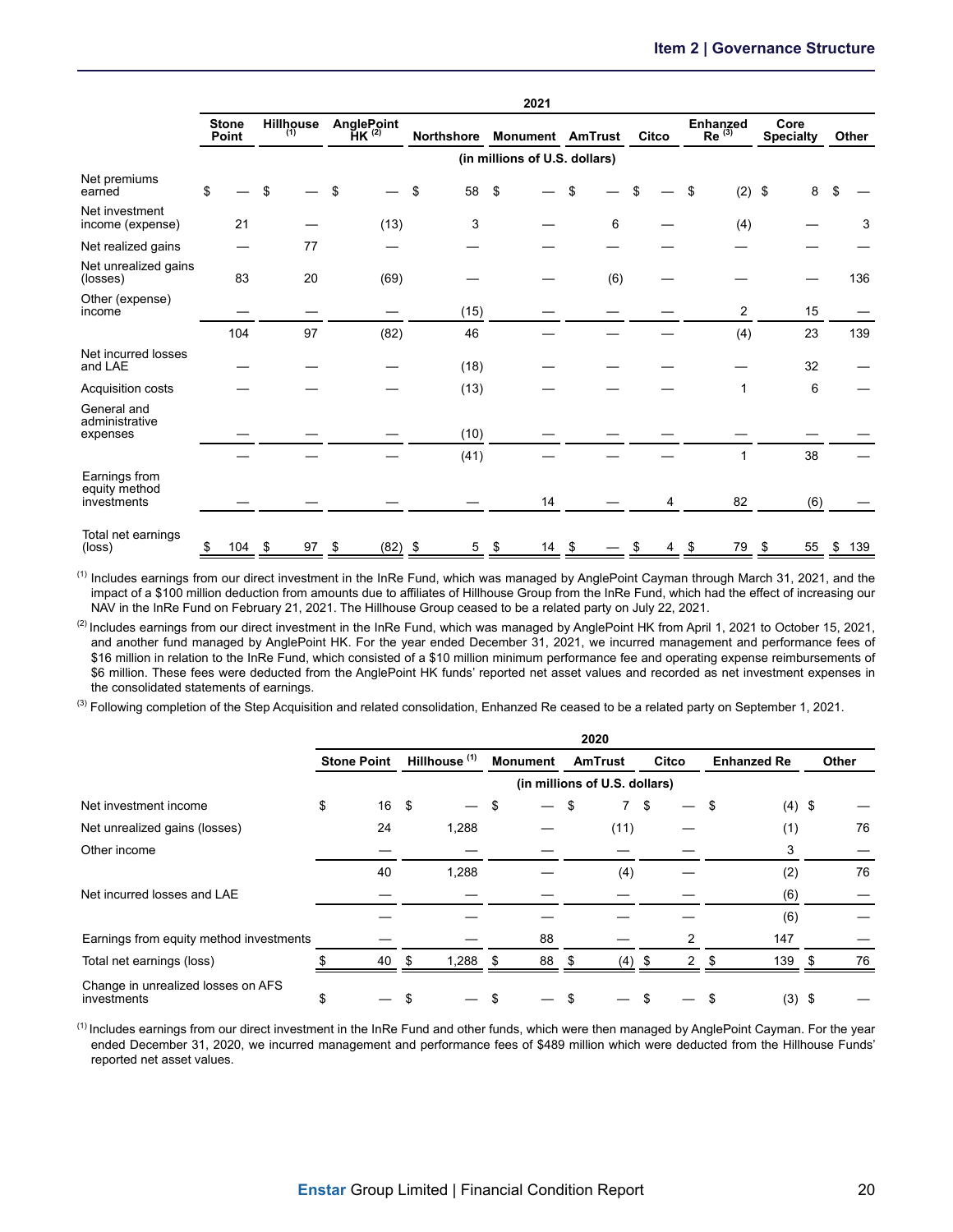### **i) Stone Point Capital LLC**

As of December 31, 2021, investment funds managed by Stone Point own 1,635,986 of our voting ordinary shares, which constitutes 9.8% of our outstanding voting ordinary shares. James D. Carey, a managing director of Stone Point, is a member of our Board.

As of December 31, 2021, investment funds managed by Stone Point have a 39.3% interest in our subsidiary SSHL and a 76.3% interest in Northshore. Additional information relating to our remaining interest in Northshore is set forth under the heading "Northshore" below. As of December 31, 2021 and December 31, 2020, the RNCI on our balance sheet relating to these co-investment transactions was \$172 million and \$350 million, respectively.

We have made various investments in funds and separate accounts managed by Stone Point or affiliates of Stone Point, and we have also made direct investments in entities affiliated with Stone Point. Where we have made an investment in a fund, the manager of such fund generally charges certain fees to the fund, which are deducted from the net asset value.

We also have certain co-investments alongside Stone Point and its affiliates, including our investments in AmTrust and Northshore, which are described below, and Mitchell TopCo Holdings, the parent company of Mitchell International ("Mitchell"), and Genex Services in which we have invested \$25 million. Mitchell provides third-party outsourcing managed care services to one of our subsidiaries in the ordinary course of its business.

### **ii) Hillhouse**

On July 22, 2021, we repurchased the Hillhouse Funds' (as defined below) entire equity interest in Enstar, and as a result the Hillhouse Group (as defined below) ceased to be a related party on the same date<sup>1</sup>.

We have historically made significant direct investments in funds (the "Hillhouse Funds") managed by Hillhouse Capital Management, Ltd. and Hillhouse Capital Advisors, Ltd. (together, "Hillhouse Group") and AnglePoint Asset Management Ltd., an affiliate of Hillhouse Group ("AnglePoint Cayman"). From February 2017 to February 2021, Jie Liu, a partner of AnglePoint HK (as defined below), served on our Board.

On February 21, 2021, we entered into a Termination and Release Agreement (the "TRA") with the InRe Fund, Hillhouse Group, AnglePoint Cayman, AnglePoint Asset Management Limited ("AnglePoint HK"), and InRe Fund GP, Ltd. pursuant to which we agreed to terminate certain relationships with Hillhouse and its affiliates, primarily with respect to the InRe Fund. In connection with AnglePoint Cayman ceasing to serve as investment manager of the InRe Fund, affiliates of Hillhouse Group agreed to a deduction of \$100 million from amounts due to them from the InRe Fund and to waive their right to receive any performance fees that could have been earned for 2021. We also redeemed our investments in the other Hillhouse Funds at their carrying value plus an implied interim return and received \$381 million in the form of additional interest in the InRe Fund.

AnglePoint Cayman previously received sub-advisory services with respect to the InRe Fund from its affiliate, AnglePoint HK, an investment advisory company licensed by the Securities and Futures Commission in Hong Kong. Pursuant to the TRA, we acquired an option to buy AnglePoint HK, which we also had the right to assign to a thirdparty. On April 1, 2021, we entered into a Designation Agreement with Jie Liu (the "Designation Agreement"), pursuant to which we designated Mr. Liu, an AnglePoint HK partner, as the purchaser of AnglePoint HK, and he acquired the company from an affiliate of Hillhouse Group on the same day. AnglePoint Cayman simultaneously assigned its investment management agreement with the InRe Fund to AnglePoint HK. The Designation Agreement required us and AnglePoint HK to amend the InRe Fund investment management agreement and limited partnership agreement to incorporate a revised fee structure for AnglePoint HK and certain other agreed changes. The revised fee structure consisted of a reimbursement of AnglePoint HK's reasonable operating expenses, plus a performance fee equal to 10% of our return on investment in the InRe Fund. For the calendar year 2021, there was also a minimum performance fee payable to AnglePoint HK of \$10 million.

As a result of the terms of the Designation Agreement, the InRe Fund qualified as a VIE and was consolidated effective April 1, 2021. During the fourth quarter of 2021, we completed the liquidation of our investment in the InRe Fund.

On September 1, 2021, we completed the purchase of the Hillhouse Group's entire 27.7% interest in Enhanzed Re for a purchase price of \$217 million.

<sup>1</sup> Refer to Note 18 to the consolidated financial statements of our Annual Report on Form 10-K for the year ended December 31, 2021 for transactions involving Hillhouse Group, which included the exercise of warrants in the first quarter of 2021 and our repurchase of our ordinary shares held by funds managed by Hillhouse Group in the third quarter of 2021.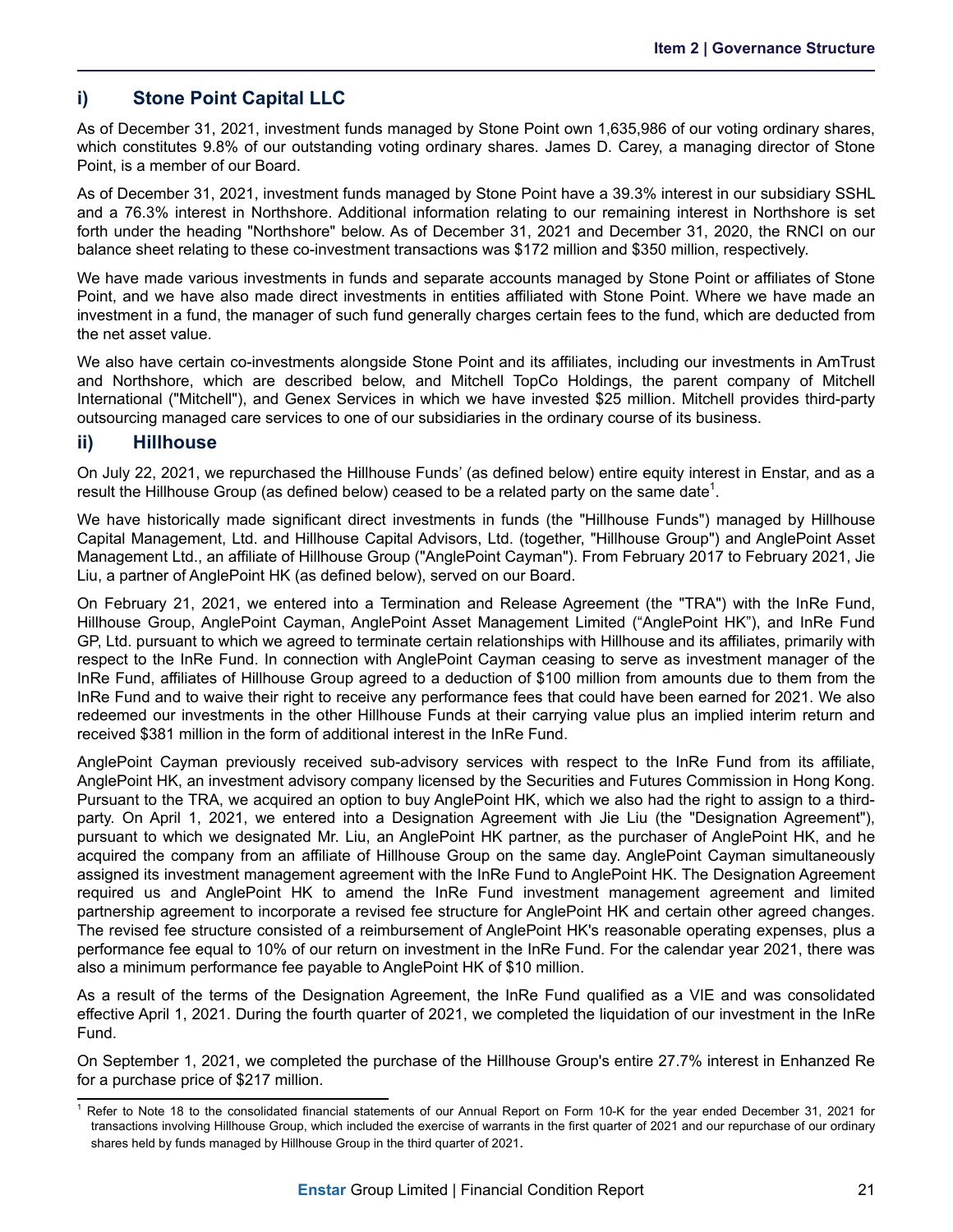### **iii) AnglePoint HK**

As described above, on April 1, 2021, AnglePoint Cayman assigned its investment management agreement with the InRe Fund to AnglePoint HK which is owned by Mr. Liu. On October 15, 2021, we delivered written notice to AnglePoint HK of our decision to terminate the investment management agreement among the InRe Fund, the general partner of the InRe Fund, and AnglePoint HK.

At the same time, the InRe Fund, the general partner of InRe Fund and Neuberger Berman Investment Advisers LLC ("Neuberger Berman") entered into an investment management agreement pursuant to which Neuberger Berman was retained as investment manager to oversee an orderly liquidation of InRe Fund.

As of December 31, 2021, we had one remaining direct investment in a fund managed by AnglePoint HK.

### **iv) Northshore**

Following the completion of the Exchange Transaction on January 1, 2021, our equity interest in Northshore, the holding company that owns Atrium and Arden, was reduced to 13.8% from 54.1%. We have accounted for our residual equity interest in Northshore as an investment in a privately held equity security at fair value.

Concurrent with the closing of the Exchange Transaction:

- One of our wholly-owned subsidiaries and Northshore entered into a TSA through which our wholly-owned subsidiary agreed to provide certain transitional services to Northshore over a transition period of up to 18 months.
- Arden entered into an LPT retrocession agreement with one of our majority owned subsidiaries, through which Arden fully reinsured its run-off portfolio with total liabilities of \$19 million to our majority owned subsidiary, in exchange for a retrocession premium consideration of an equal amount.

Arden retained the premium under a funds held arrangement, to secure the payment obligations of our majority owned subsidiary.

• SGL No.1 ceased its provision of underwriting capacity on Syndicate 609. We will continue to report SGL No. 1's 25% gross share of the 2020 and prior underwriting years of Syndicate 609 until the 2020 underwriting year completes an RITC into a successor year, which will be no earlier than December 31, 2022.

There is no net retention for Enstar on Atrium's 2020 and prior underwriting years as the business was contractually transferred to the Atrium entities that were divested in the Exchange Transaction.

### **v) Monument Re**

On July 27, 2021, we entered into a subscription agreement with Monument Insurance Group Limited ("Monument Re") with the other common shareholders to subscribe to a newly issued class of Monument Re preferred stock. As part of this agreement, our existing classes of preferred shares in Monument Re (including any accrued unpaid dividends thereon) was exchanged for the new class of preferred shares.

Following the transaction we continue to own 20.0% of the common shares of Monument Re and 24.4% of the new class of preferred shares as of December 31, 2021, which is reduced to 13.7% on a committed capital basis. A fund managed by Stone Point has acquired 6.7% of the new class of preferred shares as of December 31, 2021, which increases to 11.2% on a committed capital basis. This transaction closed on December 14, 2021.

We have accounted for our investment in the common and preferred shares of Monument Re as an equity method investment.

### **vi) AmTrust**

We own 8.4% of the equity interest in Evergreen Parent L.P. ("Evergreen") and Trident Pine Acquisition LP ("Trident Pine") owns 21.8%. Evergreen owns all of the equity interest in AmTrust Financial Services, Inc. ("AmTrust"). Trident Pine is an entity owned by private equity funds managed by Stone Point.

We have accounted for our investment in the shares of AmTrust as an investment in a privately held equity security at fair value.

### **vii) Citco**

As of December 31, 2021 and 2020, we owned 31.9% of the common shares in HH CTCO Holdings Limited, which in turn owns 15.4% of the convertible preferred shares, amounting to a 6.2% interest in the total equity of Citco III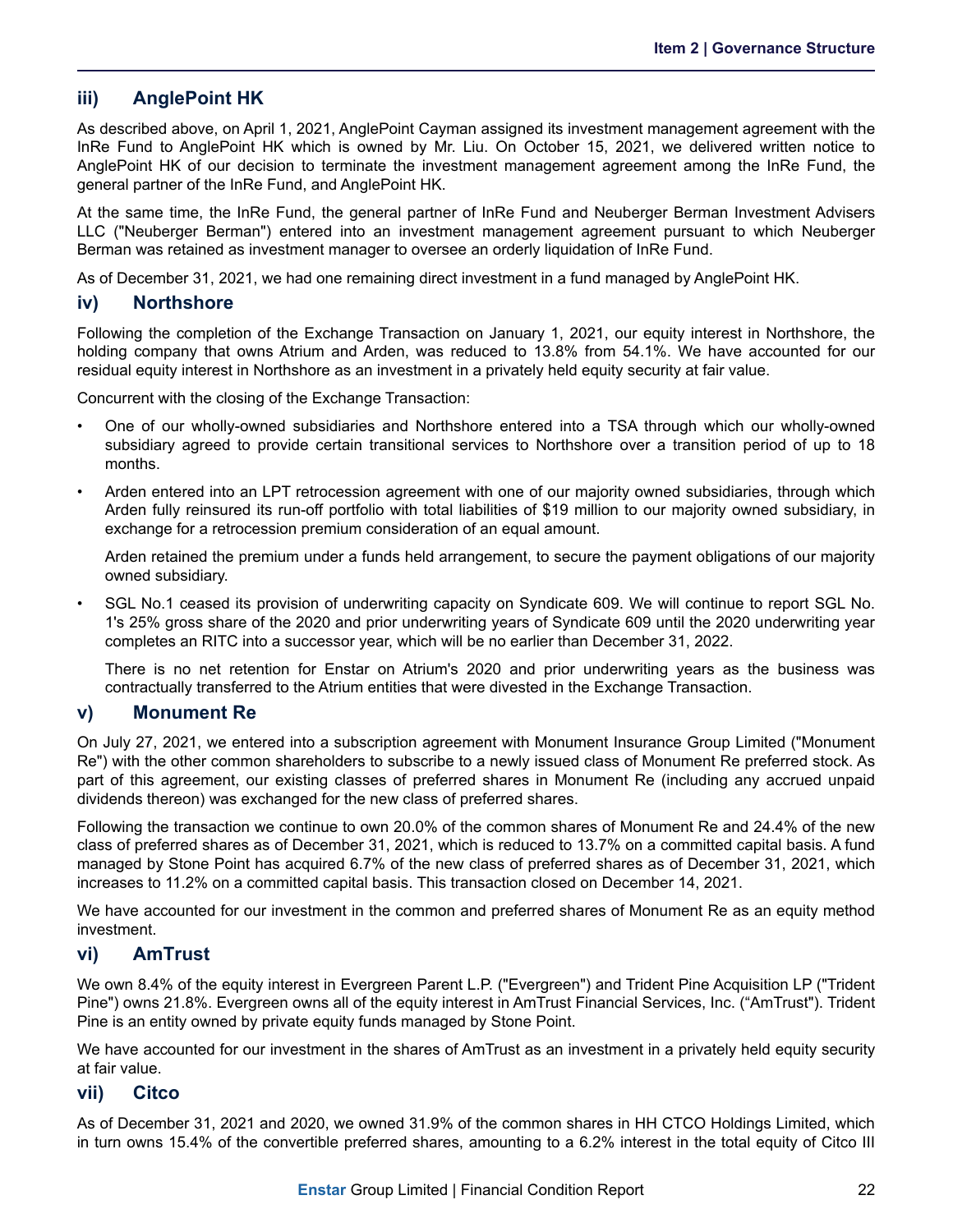<span id="page-25-0"></span>Limited ("Citco"). Pursuant to an investment agreement and in consideration for participation therein, a related party of Hillhouse Group provided us with investment support. As of December 31, 2021 and 2020, Trident owned 3.4% interest in Citco. Mr. Carey currently serves as an observer to the board of directors of Citco in connection with Trident's investment therein.

We have accounted for our indirect investment in the shares of Citco as an equity method investment.

### **viii) Enhanzed Re**

Enhanzed Re was a joint venture between Enstar, Allianz and Hillhouse Group that was capitalized in December 2018. Enhanzed Re is a Bermuda-based Class 4 and Class E reinsurer that reinsures life, non-life run-off, and property and casualty insurance business, initially sourced from Allianz and Enstar. Enstar, Allianz and Hillhouse Group have made initial equity investment commitments in the aggregate of \$470 million to Enhanzed Re.

Enstar acts as the (re)insurance manager for Enhanzed Re, and an affiliate of Allianz provides investment management services to Enhanzed Re.

We ceded 10% of certain 2019, 2020 and 2021 transactions to Enhanzed Re on the same terms and conditions as those received by Enstar. In addition, one of our UK-based Run-off subsidiaries entered into a 50% quota share reinsurance agreement with Enhanzed Re during the fourth quarter of 2020. The reinsurance is on a funds held basis with fixed crediting rates.

As described above, on September 1, 2021, we completed the purchase of the Hillhouse Group's entire 27.7% interest in Enhanzed Re for a purchase price of \$217 million and assumed its remaining outstanding capital commitment to Enhanzed Re of \$40 million. Following the completion of the transaction, our equity interests in Enhanzed Re increased from 47.4% to 75.1% with Allianz continuing to own the remaining 24.9%. Upon closing, we consolidated Enhanzed Re (previously accounted for as an equity method investment) and as a result, it ceased to be a related party on the same date.

### **ix) Core Specialty**

Following the sale and recapitalization of StarStone U.S., our investment in the common shares of Core Specialty, was accounted for as an equity method investment on a one quarter lag.

In connection with the sale and recapitalization of StarStone U.S, we entered into an LPT and ADC reinsurance agreement, as well as an ASA and a TSA, between certain of our subsidiaries and StarStone U.S. and Core Specialty.

Furthermore, there are existing reinsurance agreements whereby (i) certain of our subsidiaries provide reinsurance protection to StarStone U.S. and (ii) StarStone U.S. provides reinsurance protection to certain of our subsidiaries. These arrangements remain in place.

As a result of the completion of the Exchange Transaction on January 1, 2021, our investment in Core Specialty was reduced by \$4.0 million.

### **x) Other**

We also have certain other investments, including investments in limited partnerships and partnership-like limited liability companies, that had we not elected the fair value option would otherwise be accounted for as equity method investments. We have disclosed our investments in these entities on an aggregated basis as they are individually immaterial.

### **e) Fitness and Proprietary Requirements**

### **i) Fit and Proper Process in Assessing the Board and Senior Executive**

Our Board believes that all of its directors have demonstrated professional integrity, ability and judgment, as well as leadership and strategic management abilities, and have each performed exceptionally well in their respective time served as directors and contributed to the overall effectiveness of our Board.

#### **Board Composition**

As illustrated by the director biographies further below, our Board is made up of a diverse group of leaders with substantial experience in their respective fields. Our Board believes that the combination of the various skills, qualifications and experiences of its directors contributes to an effective and well-functioning Board and that,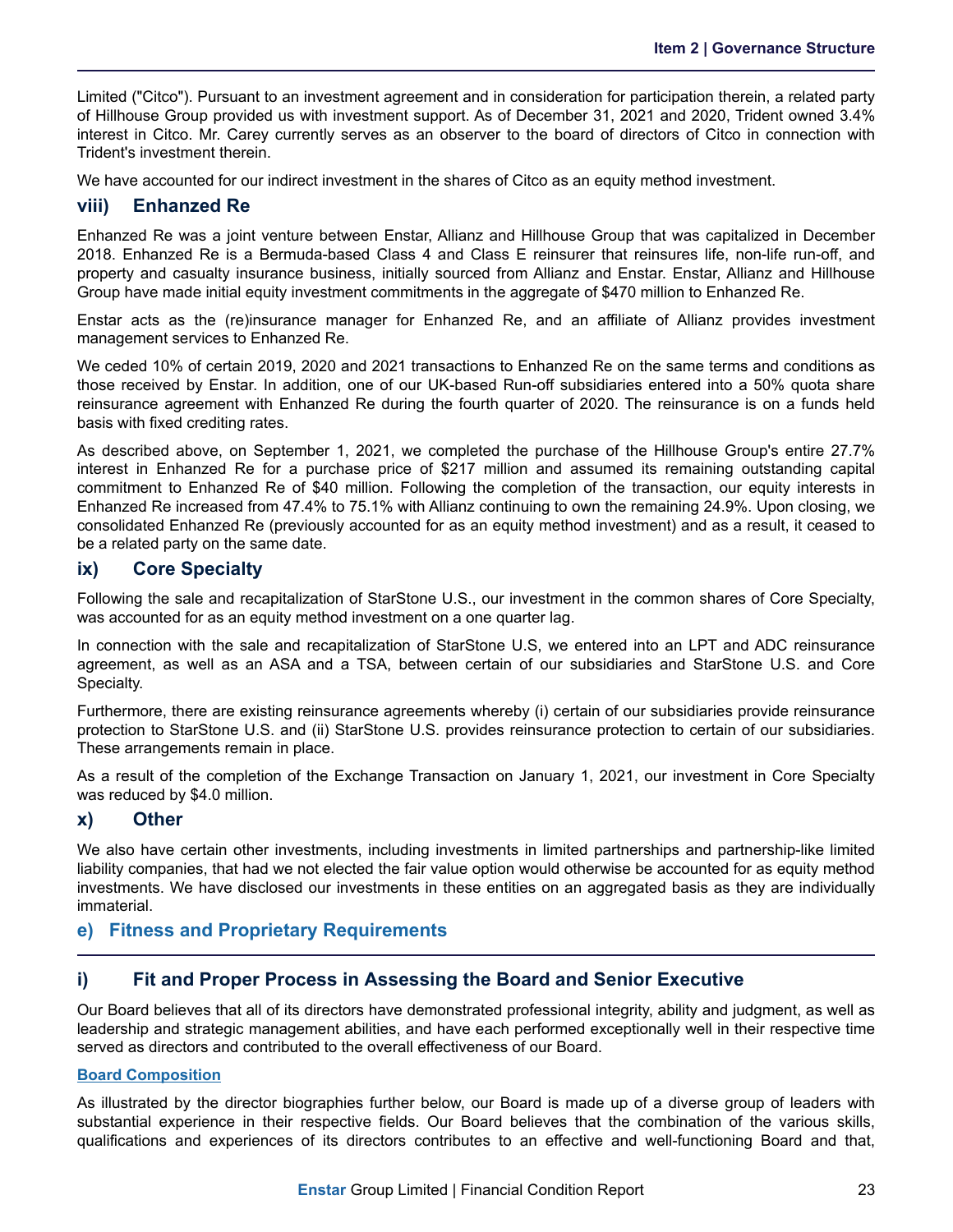individually and as a whole, its directors possess the necessary qualifications to provide effective oversight and insightful strategic guidance.

We continually review our Board's composition to identify the skills needed for our Company both in the near term and into the future. Ongoing strategic board succession planning and annual reviews of Board composition by the Nominating and Governance Committee assure that the Board continues to maintain an appropriate mix of objectivity, skills and experiences to provide fresh perspectives and effective oversight and guidance to management, while leveraging the institutional knowledge and historical perspective of our longer-tenured directors.

In September 2021, the Company appointed Sharon A. Beesley to the Board. Ms. Beesley brings extensive industry and Bermuda-specific experience to our Board. She filled the vacancy created by the resignation of Jie Liu from the Board on February 7, 2021. The most recent addition to the Board was Orla M. Gregory, who was appointed in February 2022. Ms. Gregory is also our Acting Chief Financial Officer and Chief Operating Officer, and she brings extensive industry experience and a deep knowledge of the Company's operations to our Board.

#### **Board Membership Criteria**

The Board and the Nominating and Governance Committee believe that there are general qualifications that all directors must exhibit and other key qualifications and experiences that should be represented on the Board as a whole but not necessarily by each individual director. Given the complex nature of our business and the insurance and reinsurance industry, we seek directors whose experiences, although varying and diverse, are also complementary to and demonstrate a familiarity with the substantive matters necessary to lead the Company and navigate our business.

#### **Qualifications Required of All Directors**

The Board and the Nominating and Governance Committee require that each director possess high personal and professional integrity and character, strong business judgement, the ability to represent the interests of the Company's shareholders, knowledge regarding insurance, reinsurance and investment matters, as well as other factors discussed below.

#### **Key Qualifications and Experiences to be Represented on the Board**

The Board has identified key qualifications and experiences that are important to be represented on the Board as a whole, in light of the Company's business strategy and expected future business needs. The Board reviews these categories from time to time, alongside its consideration of whether there are new areas that would benefit it in executing its oversight duties.

These key qualifications and experiences include:

- Extensive insurance industry experience
- Risk management
- Finance and accounting
- **Investment**
- **Strategy**
- Corporate governance
- Regulatory and government
- Business operations and technology
- Human capital management

#### **Consideration of Board Diversity**

We seek to identify candidates who represent a mix of backgrounds and experiences that will improve the Board's ability, as a whole, to serve our needs and the interests of our shareholders. In February 2019, the Board adopted a formal diversity policy applicable to the selection of directors. The Board considers diversity to include gender, ethnicity, nationality, age, sexual orientation, geographic background, and other personal characteristics. Our Board Diversity Policy requires the Nominating and Governance Committee to actively consider diversity in its regular assessments of board composition and in its efforts to identify potential director candidates, including specifically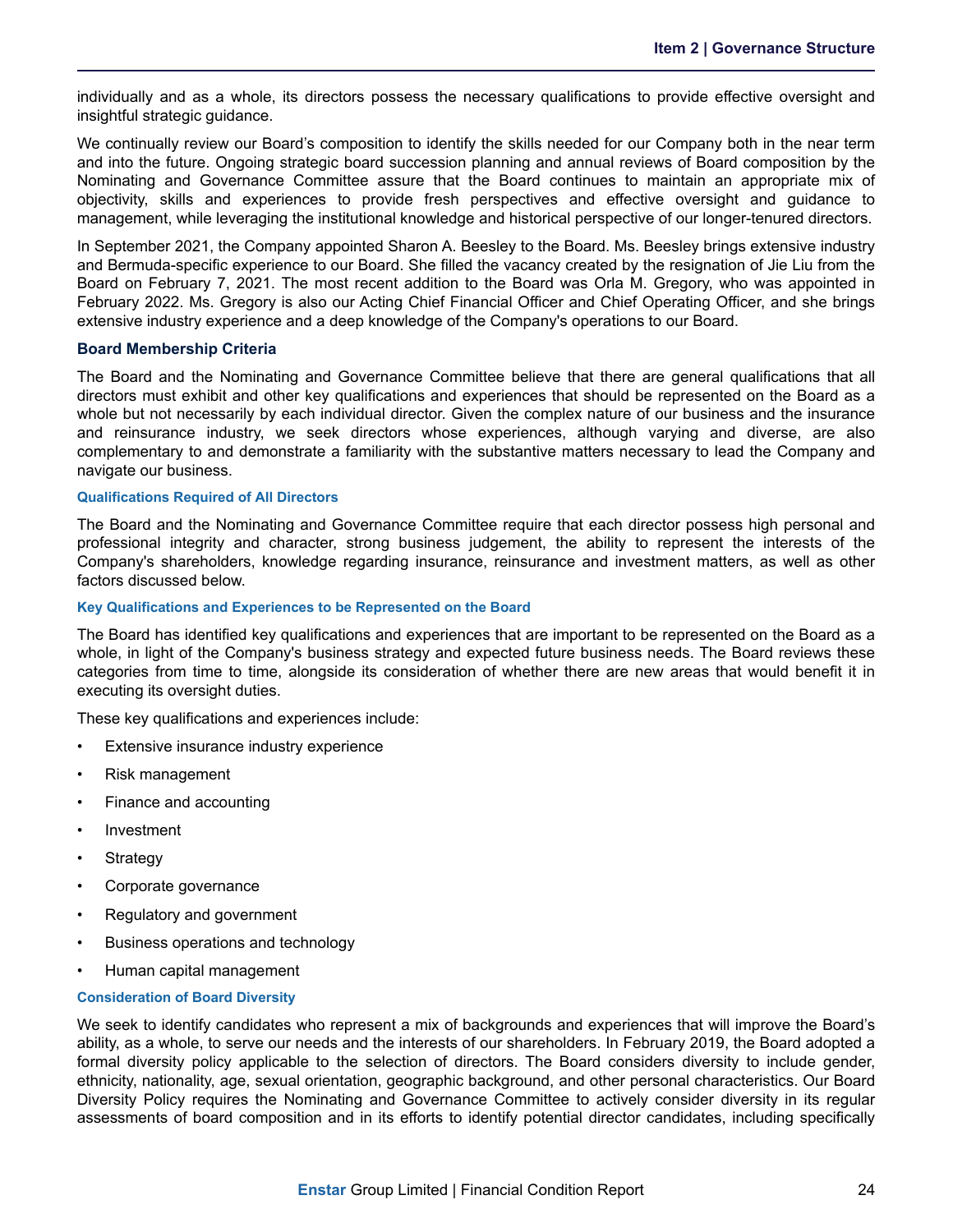requiring that diverse individuals based on gender, race and ethnicity be included in formal searches for new directors.

The Board assesses the effectiveness of its diversity policy every year through our Board and committee evaluation process and annual composition review. Where potential improvements are identified, the Nominating and Governance Committee may propose changes to the policy to enhance its effectiveness. Board diversity has also been a key topic in our annual shareholder engagement discussions. In response to shareholder feedback and upon recommendation from the Nominating and Governance Committee, the Board amended its diversity policy in 2021 to strengthen its commitment to improving diversity amongst its members by imposing aspirational diversity targets.

As provided in the revised policy, the Board endeavors to maintain diversity amongst its members such that at least 30% of the Board will be comprised of persons who self-identify as female or as an underrepresented minority or LGBTQ+. On gender diversity specifically, the Board is committed to maintaining at least three female Board members and over time will aim to reach and maintain a minimum of at least 30% female representation on the Board. For purposes of these targets, an underrepresented minority is a person who self-identifies within one or more of the following categories that have been established by the U.S. Equal Employment Opportunity Commission: Black or African American, Hispanic or Latinx, Asian, Native American or Alaska Native, Native Hawaiian or Other Pacific Islander or two or more races or ethnicities.

Following the recent appointments of Mmes. Beesley and Gregory, 33% of our Board is comprised of persons who self-identify as female or as an underrepresented minority, and three, or 25%, self-identify as female. The Board intends to continue to improve its overall diversity over time without further increases to its size, unless otherwise determined appropriate by our Board.

#### **Evaluation and Nomination of Director Candidates**

Primary responsibility for identifying and evaluating director candidates and for recommending the re-nomination of incumbent directors resides with the Nominating and Governance Committee, which consists entirely of independent directors under applicable SEC rules and Nasdaq listing standards. Our Board Chair also shares some responsibility for new director recruitment, including the responsibility of working with our CEO, Nominating and Governance Committee and the full Board to help identify and prioritize the specific skill sets, experience, and knowledge that director candidates must possess. The Nominating and Governance Committee, with input from our Board Chair, then establishes the criteria for director nominees based on these inputs, which are outlined under the section headings, "Qualifications Required of All Directors" and "Key Qualifications and Experiences to be Represented on the Board" above.

#### **Nomination of New Candidates**

Potential director candidates meeting the criteria established by the Nominating and Governance Committee and adopted by the full Board have primarily been identified through the periodic solicitation of recommendations from members of the Board and individuals known to the Board, the use of third-party search firms retained by the Nominating and Governance Committee, and shareholders; however, in certain private placement or acquisitionrelated transactions, parties have obtained the right to designate a board representative. The Nominating and Governance Committee is authorized, at the Company's expense, to retain search firms to identify potential director candidates, as well as other external advisors, including for purposes of performing background reviews of potential candidates. Search firms retained by the Nominating and Governance Committee are provided guidance as to the particular experience, skills, or other characteristics that the Board is then seeking. The Nominating and Governance Committee may delegate responsibility for day-to-day management and oversight of a search firm engagement to its Chair, any one or more of its members, the Board's Chair, and/or appropriate members of management with the Nominating and Governance Committee's oversight.

The evaluation of new director candidates involves several steps performed on a rolling basis and not always taken in the following order. The Nominating and Governance Committee reviews and verifies the candidate's qualifications and background information and evaluates the candidate's attributes relative to the identified needs of the Board. If the Nominating and Governance Committee wishes to pursue a candidate further, it arranges candidate interviews with committee members and other members of the Board and certain executive officers to ensure that candidates not only possess the requisite skills and characteristics, but also the personality, leadership traits, work ethic, and independence of thought to effectively contribute as a member of the Board. After assessing the feedback, the Nominating and Governance Committee presents each selected candidate to the Board for consideration. The Board then nominates successful candidates for election to the Board at the Annual General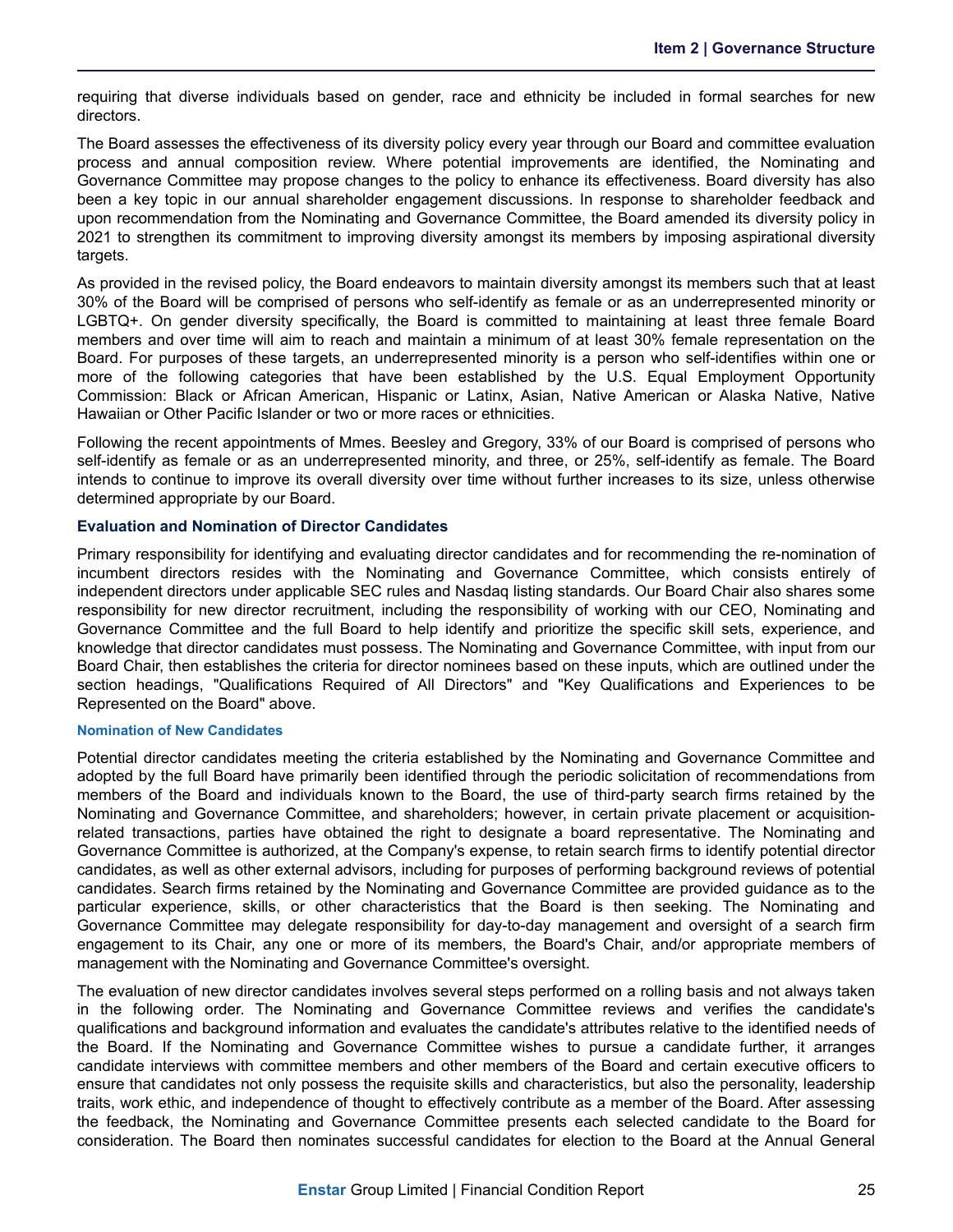Meeting. Director candidates are principally identified and evaluated in anticipation of upcoming director elections and other potential or expected Board vacancies. From time to time, the Board may create and fill vacancies in its membership which arise between annual meetings of shareholders using the process described above.

#### **Re-nomination of Incumbents**

To ensure that the Board continues to evolve in a manner that serves the changing business and strategic needs of the Company, before recommending for re-nomination a slate of incumbent directors for an additional term, the Nominating and Governance Committee also evaluates each incumbent director's overall service to the Company during the director's term including the director's level of participation and quality of performance, and whether the incumbent directors possess the requisite skills and perspective, both individually and collectively. This evaluation is based primarily on the results of the annual review it performs with the Board of the requisite skills and characteristics of Board members, as well as the composition of the Board as a whole and the results of the Board's annual self-evaluation. The Nominating and Governance Committee considered and nominated the candidates proposed for election as directors at the Annual General Meeting, with the Board unanimously agreeing on the nominees.

#### **Fit and Proper Policy**

In accordance with the Company's Fit and Proper Policy, Enstar's Board and Executive Officers, together with all Directors, Officers and Senior Managers of regulated Subsidiaries, including personnel undertaking those roles for regulated subsidiaries under a services or other agreement (collectively referred to as "Covered Persons") are assessed against criteria set forth in our Fit and Proper Policy in order to be deemed to have the necessary qualities, competencies and experience to perform their duties and carry out the responsibilities required of their position in an effective manner.

These criteria require each Covered Person to:

- possess the necessary competencies, skills, experience, knowledge, expertise, diligence and soundness of judgment to undertake and fulfill the particular duties and responsibilities of the role;
- demonstrate the appropriate character, competence, honesty and integrity in fulfilling occupational, managerial or professional responsibilities previously and/or in the conduct of their current duties;
- demonstrate sufficient knowledge of and a willingness to comply with legal obligations, regulatory requirements, professional standards and fiduciary obligations;
- be aware of and be able to effectively ensure implementation and compliance with the underlying principles of laws, regulatory requirements and license obligations applying to the relevant entity; and
- be able to identify and appropriately manage any conflicts of interest, in accordance with our Conflict of Interest Policy.

The Fit and Proper Policy criteria also require that no Covered Person shall:

- have (or have been involved with an entity that has) been refused admission, reprimanded, disqualified or removed by a professional or regulatory body due to matters relating to such Covered Person's honesty, integrity or business conduct;
- have been terminated, resigned or asked to resign from a position as a director or manager or professional service provider to an entity in circumstances which reflected adversely on their honesty or integrity in discharging their responsibilities in that role;
- have been the subject of civil or criminal proceedings or enforcement action, in which such Covered Person was determined in a final judgment to lack honesty or integrity; or
- have intentionally hindered, obstructed or misled, or failed to be truthful with a regulatory agency.

Covered Persons in certain jurisdictions may be subject to additional local criteria applicable to their jurisdictions.

Both the Enstar and subsidiary board(s) take all reasonable steps to ensure that all Covered Persons are aware of, and understand, the Company's Fit and Proper Policy as well as their obligation to continue to meet the requirements on an on-going basis.

Candidates for Covered Person positions will be pre-assessed prior to joining Enstar using the following process: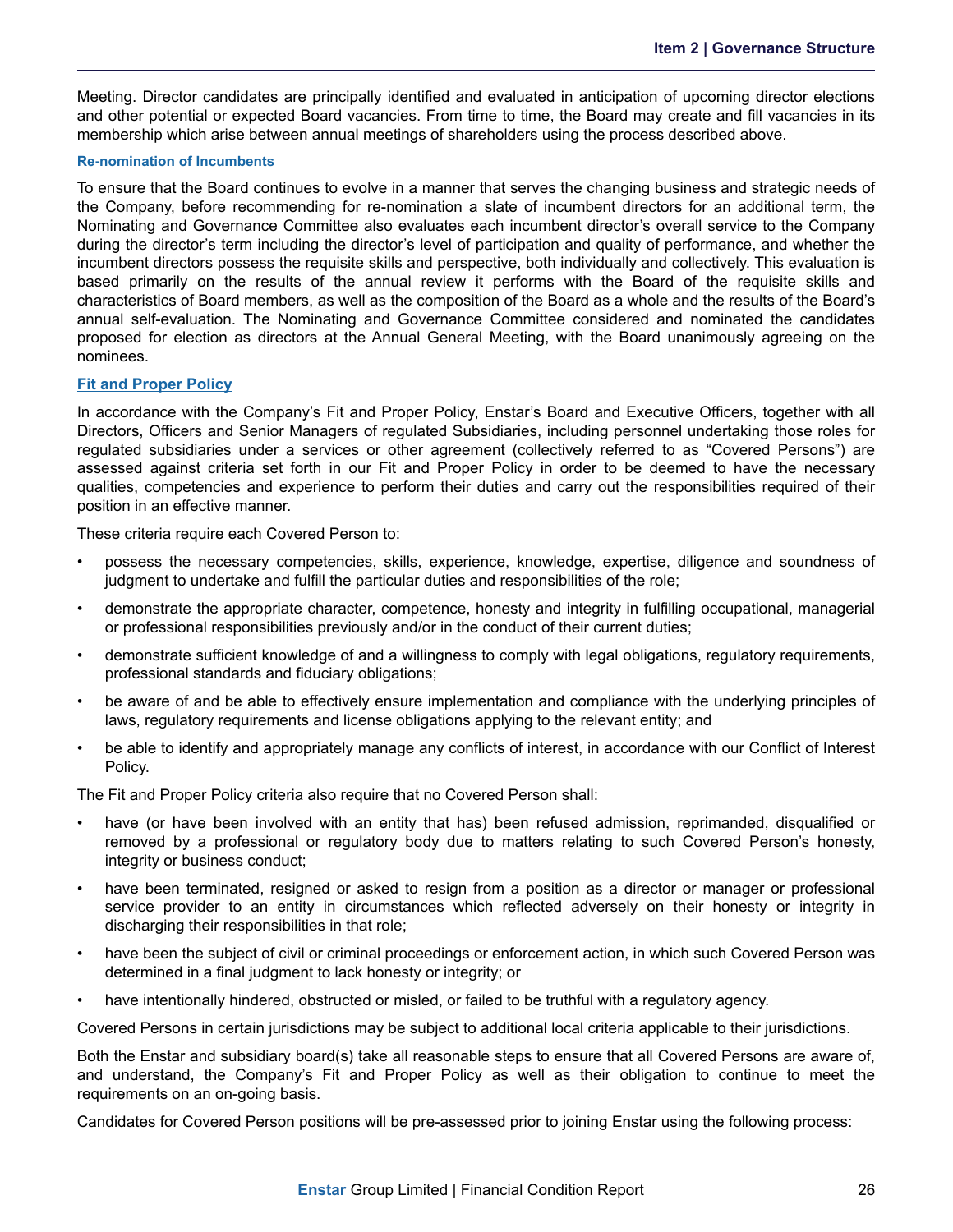- The individuals must be assessed with the assistance of the Human Resources ("HR") function against the criteria set forth in the Fit and Proper Policy as detailed above, in addition to any local criteria, if relevant;
- References and proofs of industry/professional qualifications are sought and retained; and
- Background checks, including a check of criminal records, are also sought and retained, both at hiring and periodically during service.

The Company's HR and Compliance functions continuously monitor any staff changes or business activities that could have an impact upon roles and ensure that processes are in place to confirm ongoing fitness and propriety e.g. relevant individuals providing an annual attestation of their continued fitness and propriety for their position and confirmation of continued compliance with the fitness and proper criteria.

In addition, on an annual basis, all our directors and executive officers complete Directors' and Officers' Questionnaires, as well as a Fit and Proper Declaration, the results of which are reported to the Company's Audit Committee.

### **ii) Board and Senior Executives Professional Qualifications, Skills and Expertise**

### **(1) Board Members**

#### **Dominic Silvester**

#### **Chief Executive Officer**

#### **Biographical Information**

Dominic Silvester has served as a director and the Chief Executive Officer of the Company since its formation in 2001. In 1993, Mr. Silvester began a business venture in Bermuda to provide run-off services to the insurance and reinsurance industry. In 1995, the business was assumed by Enstar Limited, which is now a subsidiary of the Company, and for which Mr. Silvester has since then served as Chief Executive Officer. Prior to co-founding the Company, Mr. Silvester served as the Chief Financial Officer of Anchor Underwriting Managers Limited from 1988 until 1993.

#### **Skills and Qualifications - Company leader; industry expertise; corporate strategy**

As a co-founder and CEO of the Company, Mr. Silvester contributes to the Board his intimate knowledge of the Company and the run-off industry. He is well known in the industry and is primarily responsible for identifying and developing our business strategies and acquisition opportunities on a worldwide basis. Mr. Silvester has served as our CEO since the Company's inception, demonstrating his proven ability to manage and grow the business.

### **Paul O'Shea**

#### **President**

#### **Biographical Information**

Paul O'Shea was appointed as President of the Company in December 2016. He previously served as Executive Vice President and Joint Chief Operating Officer of the Company since our formation in 2001 and has also been a director throughout this time. He has led our mergers and acquisitions operations, including overseeing our transaction sourcing, due diligence, and negotiations processes. In 1994, Mr. O'Shea joined Dominic Silvester in his run-off business venture in Bermuda, and he served as a director and Executive Vice President of Enstar Limited from 1995 until 2001. Prior to co-founding the Company, he served as the Executive Vice President, Chief Operating Officer and a director of Belvedere Group/Caliban Group from 1985 until 1994.

#### **Skills and Qualifications - Company leader; long track record of successful acquisitions; industry expertise**

Mr. O'Shea is a qualified chartered accountant who has spent more than 30 years in the insurance and reinsurance industry, including many years in senior management roles. As a co-founder of the Company, Mr. O'Shea has intimate knowledge and expertise regarding the Company and our industry. He has been instrumental in sourcing, negotiating and completing numerous significant transactions since our formation.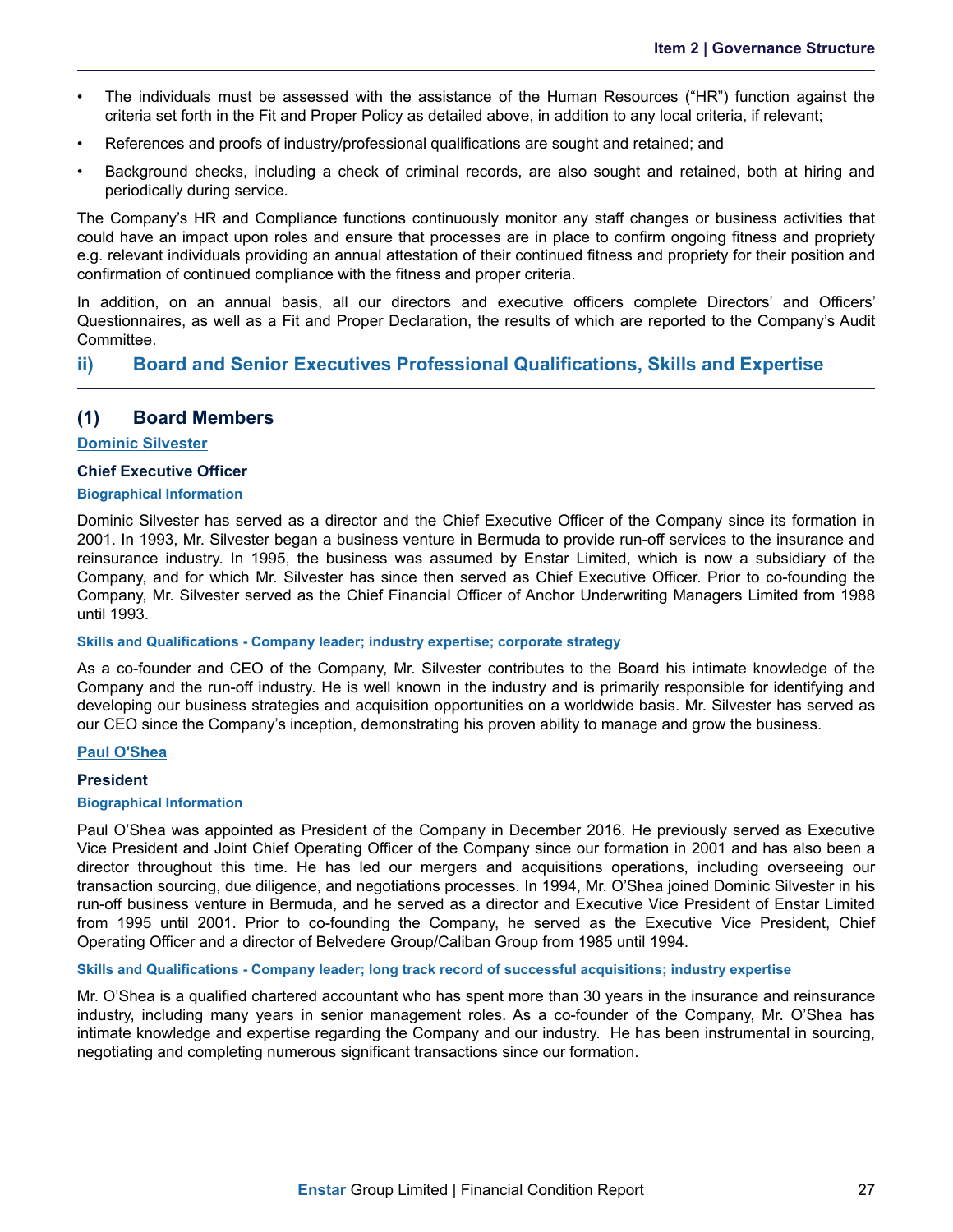#### **Orla Gregory**

#### **Acting Chief Financial Officer and Chief Operating Officer**

#### **Biographical Information**

Ms. Gregory is our Acting Chief Financial Officer and Chief Operating Officer. She was appointed to the role of Acting Chief Financial Officer in September 2021 and has served as our Chief Operating Officer since 2016. Since joining us in 2003, Ms. Gregory has held increasingly senior roles, including Chief Integration Officer from 2015 to 2016, Executive Vice President of Mergers and Acquisitions of our subsidiary, Enstar Limited, from 2014 to 2015, Senior Vice President of Mergers and Acquisitions from 2009 to 2014, and Financial Controller from 2003 to 2009. Ms. Gregory previously served as a Financial Controller of Irish European Reinsurance Company Ltd. in Ireland, an Investment Accountant with Ernst & Young Bermuda, and as a Financial Accountant for QBE Insurance & Reinsurance (Europe) Limited.

**Skills and Qualifications - Company leader; finance and accounting; operations and technology; human capital management; industry expertise**

Ms. Gregory is a qualified chartered accountant and experienced company executive who has spent more than 27 years in the insurance and reinsurance industry, including 18 years with our Company. As Acting Chief Financial Officer & Chief Operating Officer of the Company, Ms. Gregory brings to our Board intimate knowledge and expertise regarding the Company and our industry. Her experience developing and managing the Company's operations and global workforce is particularly valuable to our Board in light of the Company's strategic focus on human capital management.

#### **Robert Campbell**

#### **Enstar Committees: Audit (Chair), Human Resources and Compensation, Investment (Chair), Nominating and Governance, Executive (Chair)**

#### **Biographical Information**

Robert J. Campbell has been a director of the Company since August 2007 and was appointed as the independent Chairman of the Board in November 2011. Mr. Campbell has been a Partner with the investment advisory firm of Beck, Mack & Oliver, LLC since 1990.

#### **Certain Other Directorships**

Mr. Campbell is a director and chairman of the audit committee of AgroFresh Solutions, Inc. (formerly Boulevard Acquisition Corp.), a publicly traded global agricultural technologies company. From 2015 through 2017, he was also a director of Boulevard Acquisition Corp. II, a blank check company that completed its initial public offering in September 2015. He previously served as a director of Camden National Corporation, a publicly traded company, from 1999 to 2014.

#### **Skills and Qualifications - Financial, accounting, and investment expertise; leadership skills**

Mr. Campbell brings to the Board his extensive understanding of finance and accounting, which he obtained through over 40 years of analyzing financial services companies and which is very valuable in his role as chairman of our Audit Committee. In addition, Mr. Campbell's investment management expertise makes him a key member of our Investment Committee, of which he serves as chairman. Mr. Campbell continues to spend considerable time and energy in his role, which is significant to the leadership and function of our Board.

#### **B. Frederick (Rick) Becker**

#### **Enstar Committees: Audit, Human Resources and Compensation (Chair), Nominating and Governance (Chair)**

#### **Biographical Information**

Rick Becker has 40 years of experience in the insurance and healthcare industries. He served as Chairman of Clarity Group, Inc., a company he co-founded more than 18 years ago that specialized as a healthcare professional liability and risk management service provider until it was sold in early 2020. Prior to co-founding Clarity Group, Inc., he served as Chairman and Chief Executive Officer of MMI Companies, Inc. from 1985 until its sale to The St. Paul Companies in 2000. Mr. Becker has previously served as President and CEO of Ideal Mutual and McDonough Caperton Employee Benefits, Inc., and also served as State Compensation Commissioner for the State of West Virginia. He began his career as a practicing attorney.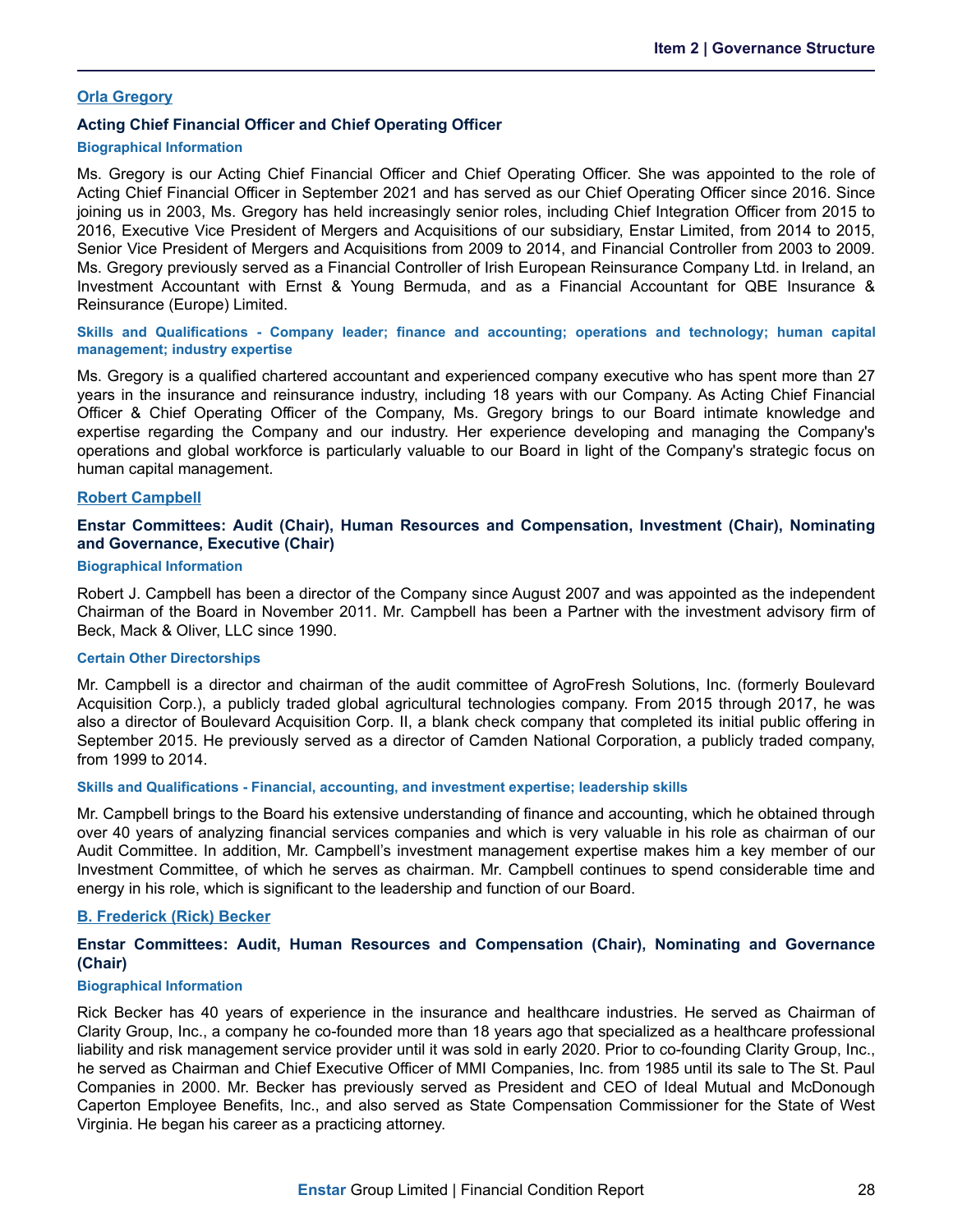#### **Skills and Qualifications - Compensation, governance, and risk management experience; industry knowledge**

Mr. Becker has over 40 years of experience within the insurance and healthcare industries. The Board also values Mr. Becker's corporate governance experience, which he has gained from serving on many other boards over the years. In addition, his previous work on compensation matters makes him well-suited to serve as Chairman of our Human Resources and Compensation Committee. He has an extensive background in risk management, which enhances our risk oversight and monitoring capabilities.

#### **Sharon A. Beesley**

#### **Enstar Committees: Nominating and Governance**

#### **Biographical Information**

Ms. Beesley currently serves as the Chief Executive Officer and senior partner of BeesMont Law Limited, a Bermuda-based commercial law firm, which she established in 2008. She also serves as Chief Executive Officer of BeesMont Consultancy Limited, a Bermuda-based consultancy business, a position she has held since 2000. Ms. Beesley previously served as a Director on the Board of the Bermuda Monetary Authority from 2016 to 2021. Prior to 2000, Ms. Beesley was engaged in private legal practice in Bermuda and other international jurisdictions.

#### **Skills and Qualifications - Legal expertise; regulatory and government experience; corporate governance**

Ms. Beesley brings to our Board her multi-jurisdictional legal expertise, strategic and risk management perspectives, gained from over 40 years of experience in the legal and financial services industry advising on all areas of corporate law, investment funds, structured finance, joint venture structures, and mergers and acquisitions as a Solicitor in England and Wales, Hong Kong, and as a practicing Barrister and Attorney of the Bermuda Bar. In addition, Ms. Beesley's experience as a former director of our insurance group supervisor, the Bermuda Monetary Authority, is particularly valuable to our Board as we manage increasingly complex compliance, regulatory and governance matters.

#### **James Carey**

#### **Enstar Committees: Investment**

#### **Biographical Information**

James Carey is a Managing Director of Stone Point Capital LLC, a private equity firm based in Greenwich, Connecticut. Stone Point Capital serves as the manager of the Trident Funds, which invest exclusively in the global financial services industry. Mr. Carey has been with Stone Point Capital and its predecessor entities since 1997. He previously served as a director of the Company from its formation in 2001 until the Company became publicly traded in 2007. Mr. Carey rejoined the Board in 2013.

#### **Certain Other Directorships**

From July 2018, Mr. Carey has served as a director of Focus Financial Partners, a publicly traded company that invests in independent fiduciary wealth management firms. Mr. Carey also currently serves on the boards of certain privately held portfolio companies of the Trident Funds. He previously served as non-executive chairman of PARIS RE Holdings Limited and as a director of Alterra Capital Holdings Limited, Cunningham Lindsay Group Limited, Lockton International Holdings Limited, and Privilege Underwriters, Inc.

#### **Skills and Qualifications - Investment expertise; industry knowledge; significant acquisition experience**

Having worked in the private equity business for over 20 years, Mr. Carey brings an extensive background and expertise in the insurance and financial services industries. His in-depth knowledge of investments and investment strategies is significant in his role on our Investment Committee. We also value his contributions as an experienced director in the insurance industry, as well as his extensive knowledge of the Company.

#### **Susan L. Cross**

#### **Enstar Committees: Audit, Risk**

#### **Biographical Information**

Susan L. Cross has served as a director since October 2020. She served as Executive Vice President and Global Chief Actuary at XL Group (now AXA XL), from 2008 to 2018, and prior to that served as Senior Vice President and Chief Actuary of various operating segments of XL Group since 1999.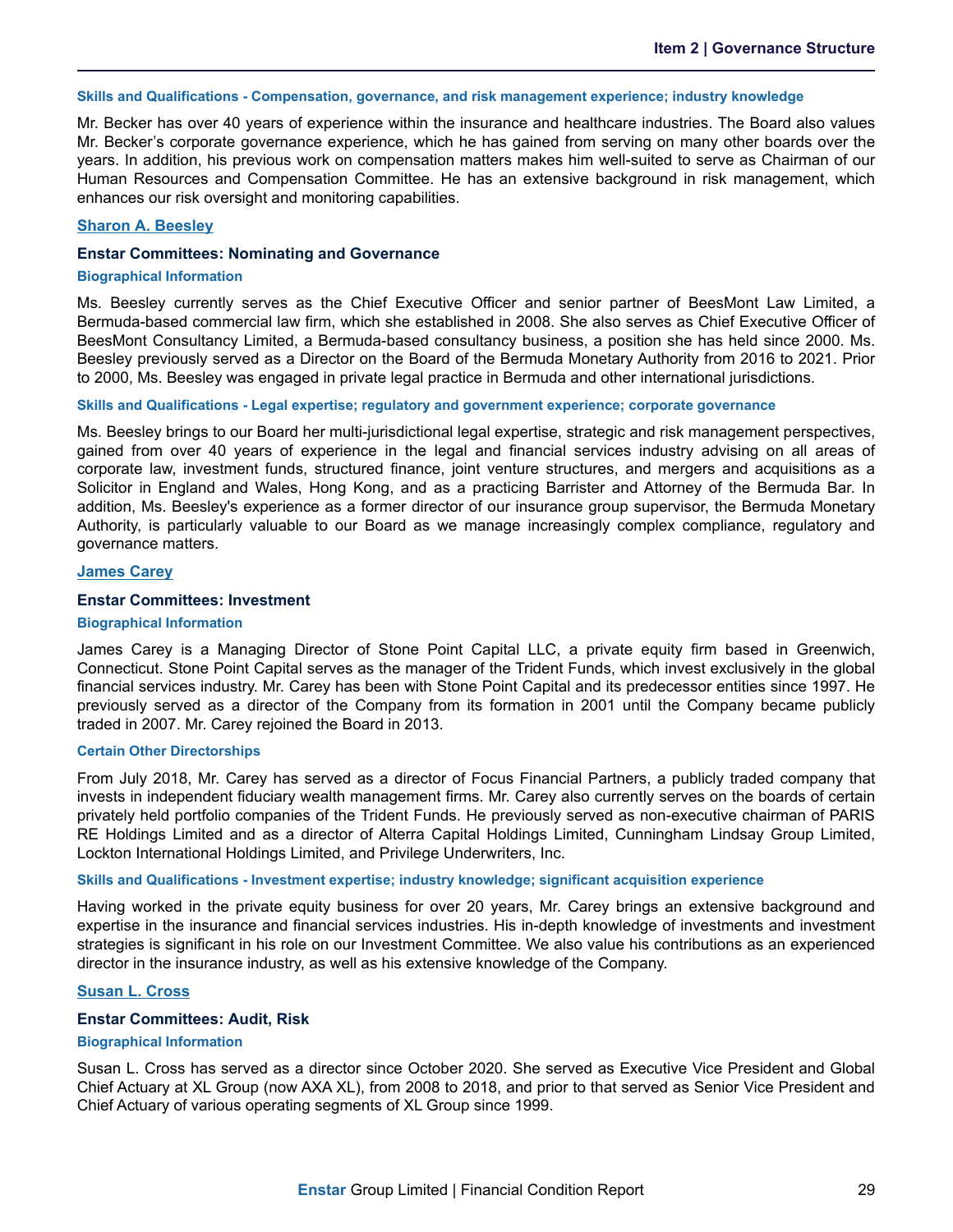#### **Certain Other Directorships**

Ms. Cross currently serves as a non-executive director at Unum Group, a Fortune 500 publicly held insurance company and leading provider of financial protection benefits, where she sits on the Audit Committee and Risk and Finance Committee. Previously, she has served on the boards of IFG Companies, American Strategic Insurance and several XL subsidiaries, including Mid Ocean Limited and XL Life Ltd.

#### **Skills and Qualifications - Actuarial expertise; risk management, regulatory and governance skills; industry experience**

Ms. Cross brings significant actuarial expertise to our Board, obtained from over 20 years of senior management experience as an actuary with XL Group. Her industry experience is particularly valuable to our Audit Committee and our Risk Committee given the complex nature of our run-off business. As a director of a Fortune 500 company, Ms. Cross also has knowledge of corporate governance matters and practices, which is valuable to our Board.

#### **Hans-Peter Gerhardt**

#### **Enstar Committees: Risk**

#### **Biographical Information**

Hans-Peter Gerhardt served as the Chief Executive Officer of Asia Capital Reinsurance Group from October 2015 through June 2017. He has served continuously in the reinsurance industry since 1981. He is the former Chief Executive Officer of PARIS RE Holdings Limited, serving in that position from the company's initial formation in 2006 through the completion of its merger into Partner Re Ltd. in June 2010. He previously served as the Chief Executive Officer of AXA Re from 2003 to 2006, also serving as Chairman of AXA Liabilities Managers, the AXA Group's runoff operation, during that time.

#### **Certain Other Directorships**

Mr. Gerhardt served as a non-executive director of our subsidiary StarStone Specialty Holdings Ltd. until January 1, 2021. He previously served as a non-executive director of African Risk Capacity, Tokio Millennium Re and Tokio Marine Kiln as well as Asia Capital Reinsurance Group (until May 2017) and as an independent director of Brit Insurance Holdings PLC until the company's acquisition by Fairfax Financial Holdings in 2015.

#### **Skills and Qualifications - Underwriting expertise; proven industry veteran**

Mr. Gerhardt brings decades of insurance industry management expertise to our Board. He is a proven industry veteran, with significant leadership experience, including several successful tenures in CEO roles.

#### **Willard Myron Hendry, Jr**

#### **Enstar Committees: Nominating and Governance, Risk**

#### **Biographical Information**

Myron Hendry most recently served as an executive advisor to AXA on integration matters. He previously served as the Executive Vice President and Chief Platform Officer for XL Group from 2009-2018, where he was responsible, on a Global basis, for Technology, Operations, Real Estate, Procurement, Continuous Improvement Programs and XL Group's Service Centers in India and Poland. He also served as Director on the XL India Business Services Private Limited Board, and he was the Chairman of the XL Group Corporate Crisis Committee responsible for Disaster Recovery and Business Continuity. Mr. Hendry was the founder of the XL Group's Leadership Listening Program. Throughout his career, he also held technology, operational and claims leadership roles at Bank of America's Balboa Insurance Group, Safeco Insurance and CNA Insurance.

#### **Skills and Qualifications: Operations and Technology**

Mr. Hendry brings to our Board expertise in insurance industry-specific information technology and operations management. His extensive experience as an executive engaging on technology matters at the board level is valuable to our Board and Risk Committee.

#### **Hitesh Patel**

### **Enstar Committees: Audit, Nominating and Governance, Risk (Chair)**

#### **Biographical Information**

Hitesh Patel served as Chief Executive Officer of Lucida, plc, a UK life insurance company, from 2012 to 2013, and prior to that as its Finance Director and Chief Investment Officer since 2007. Mr. Patel has over 30 years of experience working in the insurance industry, having served in the United Kingdom as KPMG LLP's Lead Partner on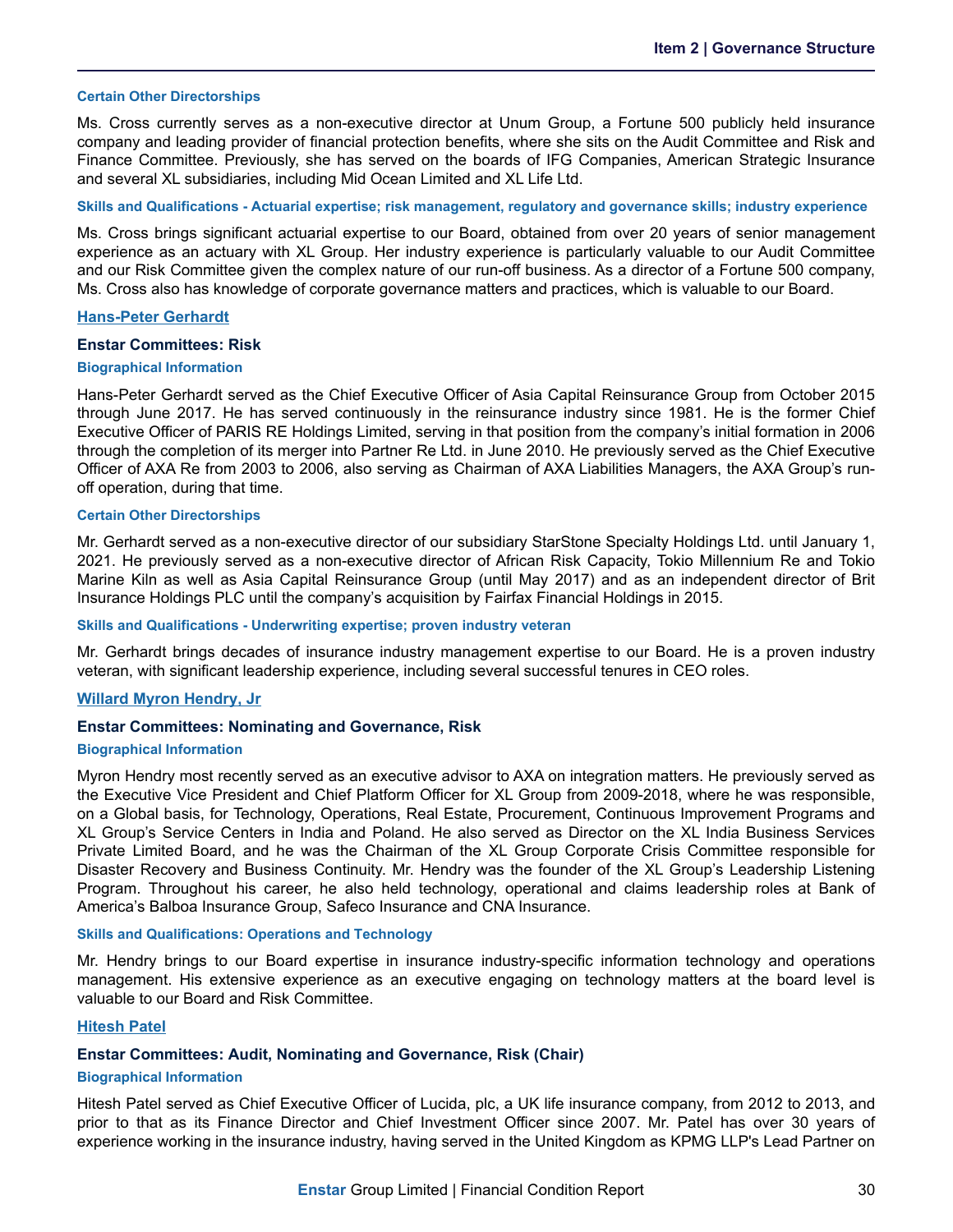Insurance Accounting and Regulatory Services from 2000 to 2007. He originally joined KPMG in 1982 and trained as an auditor.

#### **Certain Other Directorships**

Mr. Patel is the Independent Non-Executive Chairman of Capital Home Loans Limited, a privately held buy-to-let mortgage provider and also a non-executive director of Landmark Mortgages Limited. Mr. Patel chairs the Audit Committee and is a member of the Risk Committee and Nomination and Remuneration Committee for Capital Home Loans and Landmark Mortgages Limited. Mr. Patel is a member of the Council of the London School of Hygiene and Tropical Medicine. He is also the Non-Executive Chairman of Augusta Ventures Holdings Limited which provides litigation finance. He is also the Chair of the Insurance Committee of the Institute of Chartered Accountants of England and Wales since 2012. Until December 2019, Mr. Patel served as a non-executive director at Aviva Life Holdings UK Ltd and Aviva Insurance Limited (subsidiaries of Aviva plc) and as Chairman of its Audit Committee and member of the Risk and Investment Committees.

**Skills and Qualifications - Accounting expertise; regulatory and governance skills; industry experience**

Mr. Patel brings significant accounting expertise to our Board, obtained from over two decades of auditing and advising insurance companies on accounting and regulatory issues, which is highly valuable to our Audit Committee. His experience with insurance regulations and the regulatory environment is also a key attribute because our company is regulated in many jurisdictions around the world. As a former industry CEO, he also has significant knowledge of corporate governance matters and practices, which is valuable to our Board and the Nominating and Governance Committee.

#### **Poul Winslow**

#### **Enstar Committees: Human Resources and Compensation, Investment, Executive**

#### **Biographical Information**

Poul Winslow most recently served as Senior Managing Director & Global Head of Capital Markets and Factor Investing of the Canada Pension Plan Investment Board ("CPP Investments"), a role he held since 2018. Mr. Winslow recently announced his retirement from CPP Investments as of the end of May 2022. He will remain CPP Investments' designated director representative. Previously Mr. Winslow served as Head of External Portfolio Management and Head of Thematic Investing for CPP Investments. Prior to joining CPP Investments in 2009, Mr. Winslow had several senior management and investment roles at Nordea Investment Management in Denmark, Sweden and the United States. He also served as the Chief Investment Officer of Andra AP-Fonden (AP2) in Sweden.

#### **Certain Other Directorships**

Mr. Winslow is a director for the Standards Board for Alternative Investments, an international standard-setting body for the alternative investment industry. He previously served as a director of Viking Cruises Ltd., a private company, from 2016 to 2018.

#### **Skills and Qualifications - Investment expertise; compensation and governance experience**

Mr. Winslow brings significant investment expertise to our Board gained from his years in senior investment roles, which is highly valuable to our Investment Committee as it oversees our investment strategies and portfolios. His experiences at CPP Investments, including exposure to compensation and governance policies, are valuable in his role on our Human Resources and Compensation Committee.

### **(2) Executive Officers**

### **Dominic Silvester**

#### **Chief Executive Officer**

Please refer to "Board Members" section above.

#### **Paul O'Shea**

#### **President**

Please refer to "Board Members" section above.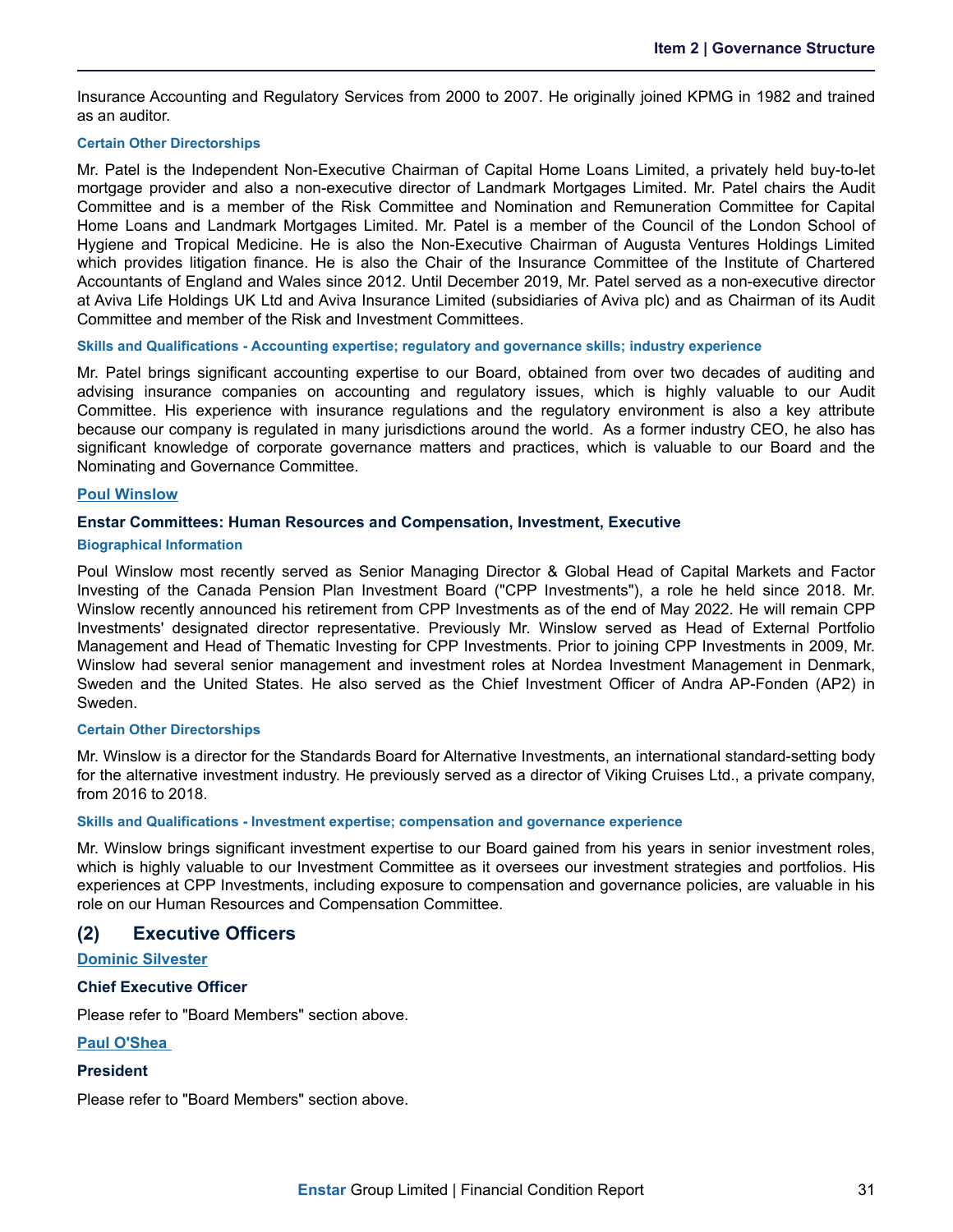#### **Orla Gregory**

#### **Acting Chief Financial Officer and Chief Operating Officer**

Please refer to "Board Members" section above.

#### **Nazar Alobaidat**

#### **Chief Investment Officer**

Nazar Alobaidat joined Enstar as Chief Investment Officer in 2016. He formerly served as Managing Director and CIO of AIG Property Casualty's U.S., Canada and Bermuda regions and was with AIG from 2009-2016. Prior to that, he served as Vice President within the investment banking division of Lehman Brothers and Barclays Capital, specializing in derivatives and financing transactions for corporate clients of the investment bank. He previously served in the capital markets group of Deloitte from 2001-2006. Mr. Alobaidat is a Certified Public Accountant.

#### **Paul Brockman**

#### **Chief Claims Officer**

Paul Brockman was appointed Chief Claims Officer in September 2020. He previously served as the President and Chief Executive Officer of Enstar (US) Inc. ("Enstar US") from July 2016 to September 2020. He served as President and Chief Operating Officer of Enstar US from November 2014 to July 2016. From October 2012 to November 2014, he served as Senior Vice President, Head of Commutations for Enstar US. Before joining Enstar US, he worked as Head of Reinsurance for Resolute Management Services UK Ltd. in its London office from April 2007 to October 2012 and, from April 2001 to April 2007, he worked as Manager of Reinsurance Cash Collection and Debt Litigation within the reinsurance asset division of Equitas Management Services Ltd in London.

#### **Matt Kirk**

#### **Group Treasurer**

Matt Kirk joined Enstar in April 2020. As Group Treasurer and Head of Capital Management, he is responsible for raising and efficiently allocating capital across the Group. In addition, Mr. Kirk leads our Investor Relations function, driving all investor and rating agency communications. Previously, Mr. Kirk held executive roles at Sirius International Insurance Group, including Group Treasurer and Head of Investor Relations, and President, Managing Director of Sirius Investment Advisors. Mr. Kirk was also an Assurance and Business Advisory Manager at Arthur Andersen. Mr. Kirk holds a B.S. in Accounting from the University of Delaware and an MBA from Columbia University. He is also a Certified Public Accountant (inactive).

#### **Michael Murphy**

#### **Deputy Chief Financial Officer**

Michael Murphy was appointed Deputy Chief Financial Officer in August 2021, having joined Enstar as Chief Accounting Officer in May 2021. Prior to this, he served as Interim Chief Financial Officer and Chief Accounting Officer at TriNet Group, Inc. and Chief Accounting Officer of QBE North America. Mr. Murphy has held several senior finance roles in the insurance industry, including time at both AIG and MMC, during his 30-year career and is a Chartered Accountant by profession.

#### **David Ni**

#### **Chief Strategy Officer**

David Ni was appointed Chief Strategy Officer in May 2022. He joined Enstar and served as Executive Vice President, Mergers & Acquisitions from 2019. Prior to joining Enstar, Mr. Ni spent his career as an investment banker working in the U.S. and in Asia, and was a Managing Director at Deutsche Bank with responsibility for leading M&A in financial services. Prior to that, he was with Goldman Sachs for more than 10 years covering the financial services sector. Mr. Ni graduated with a Bachelor's degree from Harvard.

#### **Laurence Plumb**

#### **Chief of Business Operations**

Laurence Plumb was appointed Chief of Business Operations in May 2022, having joined Enstar in April 2020 as Director of Operational Performance. Previously, Mr. Plumb worked in Financial Services in London for more than 13 years, focused on Financial Planning and Analysis and Capital Management at the Global Health Insurer BUPA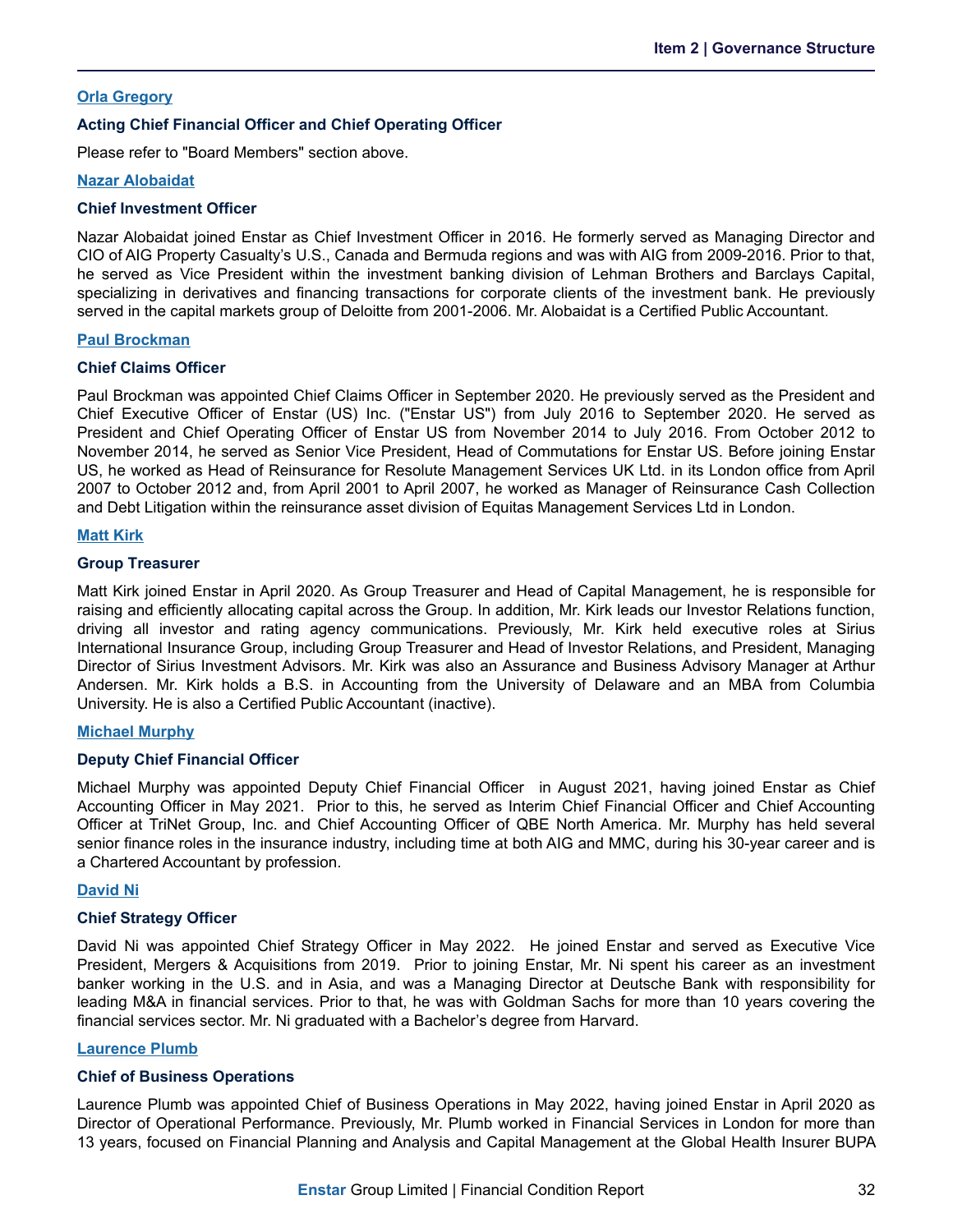<span id="page-35-0"></span>and at RSA Insurance Group. He trained in Deloitte's Insurance and Investment Management Audit Practice and is a Fellow Chartered Accountant (FCA) of the Institute of Chartered Accountants in England and Wales (ICAEW). Mr. Plumb graduated with a Master's degree in Modern Languages from Cambridge University.

#### **Audrey Taranto**

#### **General Counsel**

Audrey Taranto has served as General Counsel since February 2019. From June 2017 to February 2019, she served as Group Head of Legal and from to April 2012 to June 2017 as SVP, Securities Counsel. She continues to serve as the Company's Corporate Secretary, a position she has held since 2012. Prior to 2012, she was Senior Counsel and Assistant Corporate Secretary at Cigna Corporation and an Associate in the corporate department of Drinker Biddle & Reath LLP.

#### **Seema Thaper**

#### **Group Chief Risk Officer**

Seema Thaper was appointed Group Chief Risk Officer in September 2021. She joined Enstar in July 2019 as Deputy Chief Transaction Actuary and served as the Chief Transaction Actuary from January 2020 to September 2021. Prior to joining Enstar, Ms. Thaper was a Director in Deloitte's Actuarial Insurance practice leading the UK General Insurance Actuarial Advisory team. With more than 15 years of consulting experience before joining Enstar, Ms. Thaper's work has spanned across a broad cross section of the P&C Insurance market. Ms. Thaper is a Fellow of the Institute and Faculty of Actuaries.

### **f) Risk Management and Solvency Self-Assessment**

### **i) Risk Management Processes and Procedures to Identify, Measure, Manage and Report on Risk Exposures**

#### **Risk Management Strategy**

The Group's Risk Management Strategy has been designed to meet our core objectives, which are to:

- engage in highly disciplined acquisition, management and (re)insurance practices across a diverse portfolio of loss reserves;
- seek investment risk where it is adequately rewarded;
- maintain loss reserving risk in line with risk appetite;
- ensure capital, liquidity, credit, operational and regulatory risks remain low; and
- promote the consideration of Environmental (specifically, climate change effects), Social and Governance ("ESG") risks in the business planning and strategic priorities process.

These strategies are pursued through the use of appropriate controls, governance structures and highly skilled teams working together effectively.

Our risk management strategy is embedded across the organization by promoting a strong culture of risk awareness. This is evidenced through our day-to-day approach to managing our business. In particular, risk matters are regularly discussed at management and Board meetings, providing challenge and considering opportunities against risks being assessed and managed.

The goal of our risk management strategy is to enable the proactive, pragmatic management of risks arising in dayto-day operations, primarily through the implementation and maintenance of an effective Enterprise Risk Management ("ERM") framework to ensure a robust control environment.

#### **Risk Appetite Framework**

The Risk Appetite Framework ("RAF") in place at both the Group and its regulated subsidiaries monitors risk taking throughout the business by linking business strategy and planning with available capital and risk. It is designed to:

• protect the Group and its subsidiaries from an unacceptable level of loss, compliance failures and/or adverse reputational impacts; and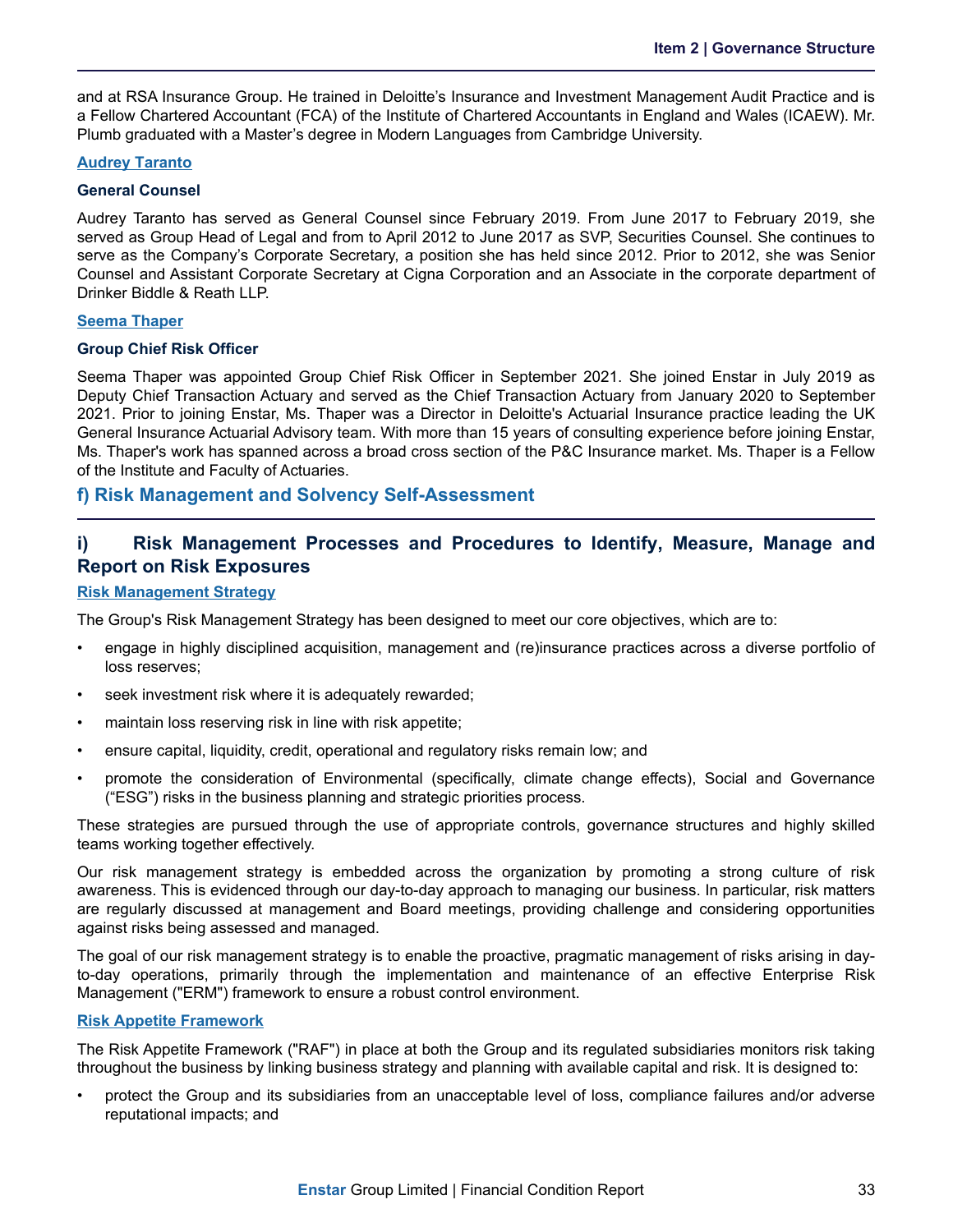• support the wider strategic decision-making process, for example ensuring that risk associated with proposed transactional activity is identified, evaluated and understood as part of the wider due diligence process and is consistent with approved appetite.

A qualitative risk appetite statement is set for each material risk to represent the amount of risk the Board is willing to accept. The risk appetite statement is supported by quantitative tolerances (such as minimum capital required). The qualitative risk appetite statements and supporting quantitative tolerances are reviewed and approved by the Board annually.

Though subsidiary companies' RAFs are aligned with the RAF of the Group, the local company appetite and tolerances are reviewed against their specific risk profiles and strategy and approved by the local Board(s). A cascading and feedback loop exercise is undertaken and reviewed annually to ensure that subsidiary' risk appetite does not in the aggregate exceed Group Risk Appetite.

Accountability for the implementation, monitoring and oversight of risk appetite is aligned with individual corporate executives. On a quarterly basis, risk tolerances are reported by the assigned first line business owner to Risk Management who collate, review and provide challenge and aggregate all tolerances. Individual tolerances are rated "Red", "Amber" or "Green" ("RAG") relative to pre-defined thresholds.

Where deviation from "Green" is identified, remediation plans are required to reduce risk exposure within approved thresholds. These are documented by the first line with support from Risk Management. In certain circumstances, the Board may elect to accept the risk in instances where the breach is determined to be either of a temporary nature or where the breach in aggregate does not adversely impact the risk profile of the Company.

The RAG status of the tolerances, and where appropriate, proposed remediation plans to management committees and to the Board/Risk Committee on at least a quarterly basis. Where red threshold breaches for these metrics are identified they are reported to the Board.

As determined by the Board or Risk Committee, the RAF and tolerance(s) may be reviewed/updated outside of the annual review cycle in the event of a material change to:

- Underlying risk profile (e.g., due to a significant M&A, investment transaction and/or change in strategy);
- System of governance;
- Regulatory or operating environment;
- Market or macroeconomic conditions, and/or
- Any other material change.

#### **Risk Management Policies**

The ERM framework is supported by a suite of Risk Management policies which are reviewed and approved by the EGL Board on an annual basis.

#### **Risk Governance and Culture**

The Board actively oversees the management of risks to which the Group is exposed. This is achieved by:

- the implementation of a supporting committee structure and the delegation of specific duties;
- ensuring the Board and its Committees are composed of both Independent Non-Executive Directors, Non-Executive Directors and Executive Directors with the appropriate skill set to discharge their roles; and
- the establishment of Group and jurisdictional/subsidiary Management Risk Committees ("MRC") comprising members of executive and/or senior management who are responsible for the management of key risks ('risk owners') supported by representatives from assurance functions.

The Company, supported by the wider ERM Framework promotes an effective risk culture by:

- ensuring staff are hired through a rigorous hiring process with each role having clearly defined responsibilities;
- the annual attestation (all employees), confirming their understanding and compliance with the Employee Code of Conduct;
- the performance of an annual Compensation Risk Assessment to ensure employee remuneration and company interests/risk taking are aligned; and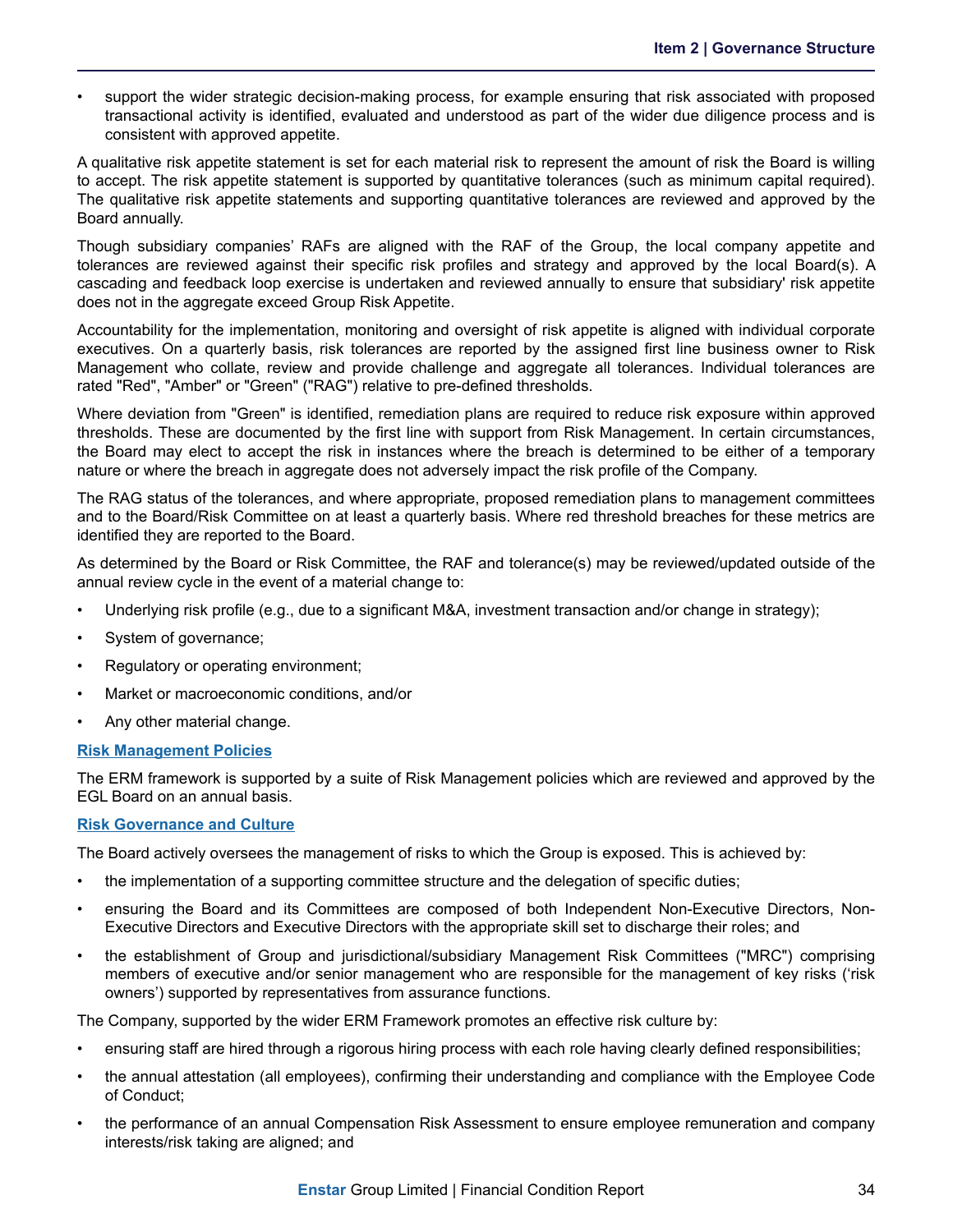• employee risk awareness training covering key compliance and IT security matters.

### **ii) Risk Management and Solvency Self-Assessment Systems Implementation and Integration into Operations**

### **Risk Ownership, Accountability and Assurance**

Enstar has adopted the traditional Three Lines model (Management, Risk & Compliance and Internal Audit) to delineate accountabilities and establish a 'check and balance' management of risks across the Group. The Three Lines model has been selected to allow for clear ownership and accountability of risks, and independent assurance that these have been considered appropriately via the Internal Audit function. This model also allows for a clear assignment of risk management responsibilities across all Group activities and helps communicate the approach to risk management throughout the organization.

The Risk Management function, headed by the Group Chief Risk Officer ("CRO"), is responsible for both designing and operationalizing the various components of the ERM Framework throughout the Group. To ensure independence, the CRO reports to the Enstar CEO and has direct access to the Chair of the EGL Risk Committee. It should be noted that the CRO will obtain expertise from other functions / subject matter experts to provide coverage over key risk areas.

The Group and its subsidiaries have internal controls in place, designed to manage risks to acceptable levels and the effectiveness of controls is regularly considered in managing and balancing risk and appetite. These are implemented within each line.

#### **Entity Level Management**

At the operating subsidiary level, risks relating to our individual (re)insurance subsidiaries are also overseen by the subsidiary boards of directors, subsidiary risk committees and other committees, and management teams, consistent with applicable regulatory requirements and our overall ERM framework that is embedded at local levels and throughout the business.

#### **Risk Management System**

The Risk Management team has a system in place to record key ERM related data, such as risk and control assessments.

#### **Capital Management**

Stress and scenario tests as well as the internal capital model are key tools within our capital management and risk appetite frameworks. There are used as risk indicators across risk categories, enabling the business to have a forward-looking view of risk. As part of monitoring and aggregating risk exposures across the Company, capital impact assessments are required to be performed for risks that are deemed material to Enstar. Capital impact assessments are performed in accordance with applicable regulatory or similar standards (including internal models where available).

The Group endeavors to manage its capital such that all of its regulated entities meet local regulatory capital requirements at all times and maintain adequate capital to enable its insurance obligations to be met while taking into account the risks faced. As a Bermuda regulated group, we are required to maintain available statutory capital and surplus in an amount that is at least equal to its enhanced capital requirement, as well as having its own view of required capital. The Group utilizes an internal capital model to assist with assessing our internal view of capital requirements and inform the Group Solvency Self-Assessment ("GSSA") process.

### **iii) Relationship Between Solvency Self-Assessment, Solvency Needs and Capital and Risk Management Systems**

The GSSA process is the entirety of the processes and procedures employed to identify, assess, monitor, manage and report the short and long term risks that the Group faces or may face and to determine the capital necessary to ensure that overall solvency needs are met at all times. The GSSA framework is fully integrated into our broader ERM Framework.

Within the GSSA framework, the key elements informing the GSSA process include:

i. the overall solvency needs, taking into account the specific risk profile, approved risk appetite and tolerance limits and the business strategy of the group and its subsidiaries;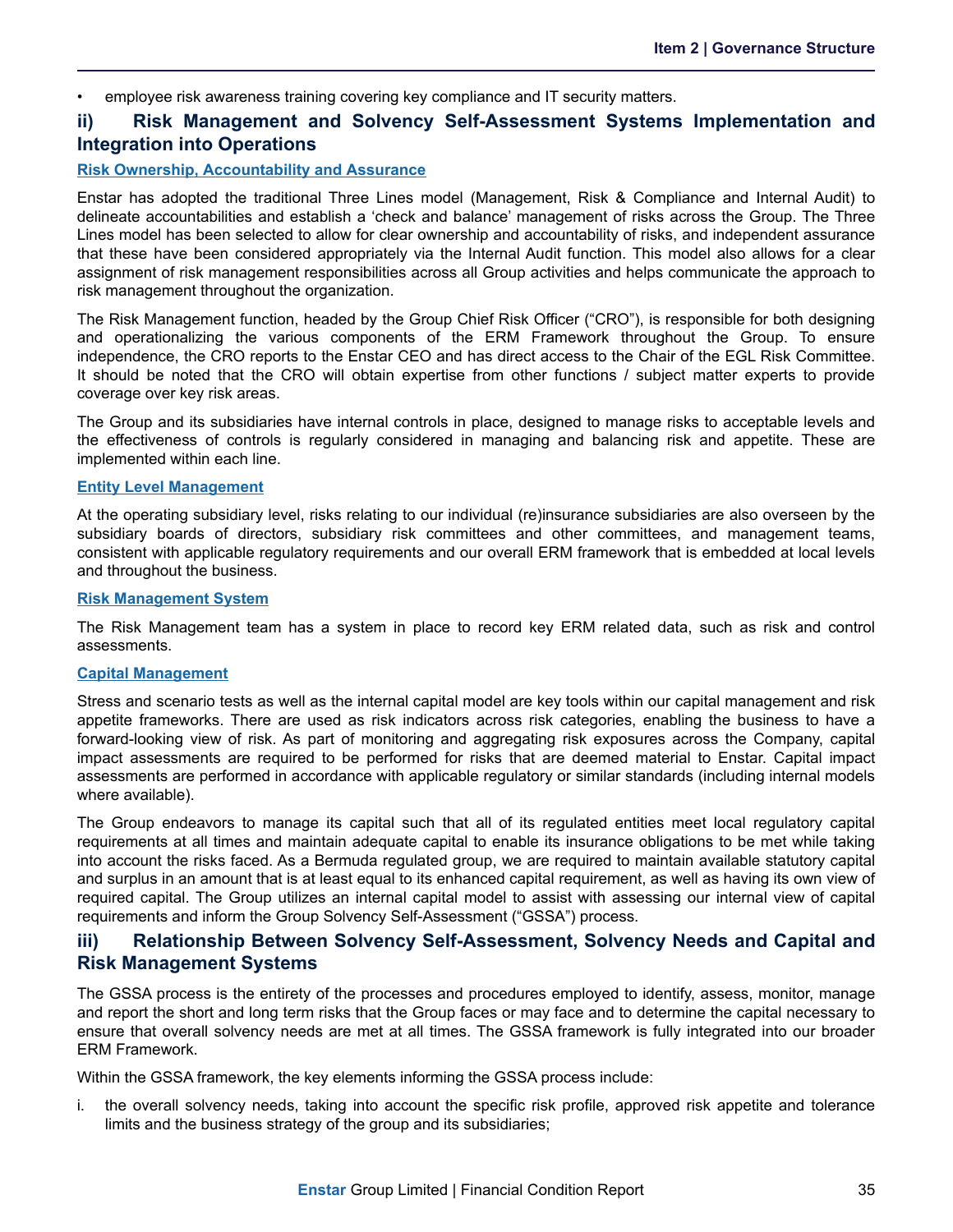- <span id="page-38-0"></span>ii. a consideration of all reasonably foreseeable material risks across all risk categories that the group is or could be exposed to, taking into account a forward looking analysis of potential future changes in the risk profile due to the business strategy or the economic and financial environment and any stresses thereon;
- iii. the significance with which the risk profile of the group deviates from the assumptions underlying the Bermuda Solvency Capital Requirements model and other capital modelling exercises;
- iv. a consideration of the nature and quality of capital or other resources appropriate to cover the risks identified and compliance, on a continuous basis, with relevant capital requirements;
- v. the internal control and risk-management systems and approved risk appetite and tolerance limits; and
- vi. Ensuring the GSSA is an integral part of the business strategy and taken into account on an ongoing basis in the strategic decisions of the group and that a re-assessment is carried out following any significant change in the risk profile.

### **iv) The Solvency Self-Assessment Approval Process**

The Risk Management function prepares and presents the quarterly ERM Report and annual GSSA Report to Senior Management, the Group MRC and EGL Risk Committee. At least annually, the Directors of the Company confirm that the risk profile is:

- appropriate relative to the business and that all known material risks within scope of the risk management process have been regularly reviewed and remain within risk appetite either with or without mitigation and that these risks have been sufficiently captured within the GSSA; and
- that the Company is adequately capitalized and sufficient liquidity is available to meet the needs of the Group.

For each relevant subsidiary, an equivalent approval process is followed with an annual Commercial Insurer's Solvency Self-Assessment ("CISSA") Report.

### **g) Internal Controls and Compliance**

### **i) Internal Control System**

The Company has adopted the Committee of Sponsoring Organizations of the Treadway Commission ("COSO") 2013 framework as the criteria for evaluating the effectiveness of the Company's internal controls. The COSO 2013 framework includes the following components:

- Control Environment
- Risk Assessment
- **Control Activities**
- Information and Communications; and
- **Monitoring Activities**

The Company's assessment of its internal control framework takes into consideration all the components of the COSO 2013 framework and includes an evaluation of the design and operating effectiveness of all five components.

The Control Environment and Risk Assessment components apply broadly across the Company, while the Control Activity component is specific to processes and/or functions. The other COSO 2013 component, namely Information and Communication and Monitoring, applies at the entity level, as well as the process level.

Our internal control framework is designed to ensure processes are performed in accordance with company standards and that risk is both monitored and managed within the approved risk appetite. Such internal controls are assessed by control owners on a quarterly basis in terms of design and operational effectiveness.

Enstar has a comprehensive Internal Control over Financial Reporting ("ICFR") framework of financial controls consisting of policies and control procedures to assess financial statement risk and provide reasonable assurance that Enstar prepares reliable financial statements. The responsibility for ensuring ICFR compliance is assumed by the Chief Executive Officer and Chief Financial Officer with responsibilities appropriately assigned to the Company's Audit and Disclosure Committees and other members of management. Where significant control failings are noted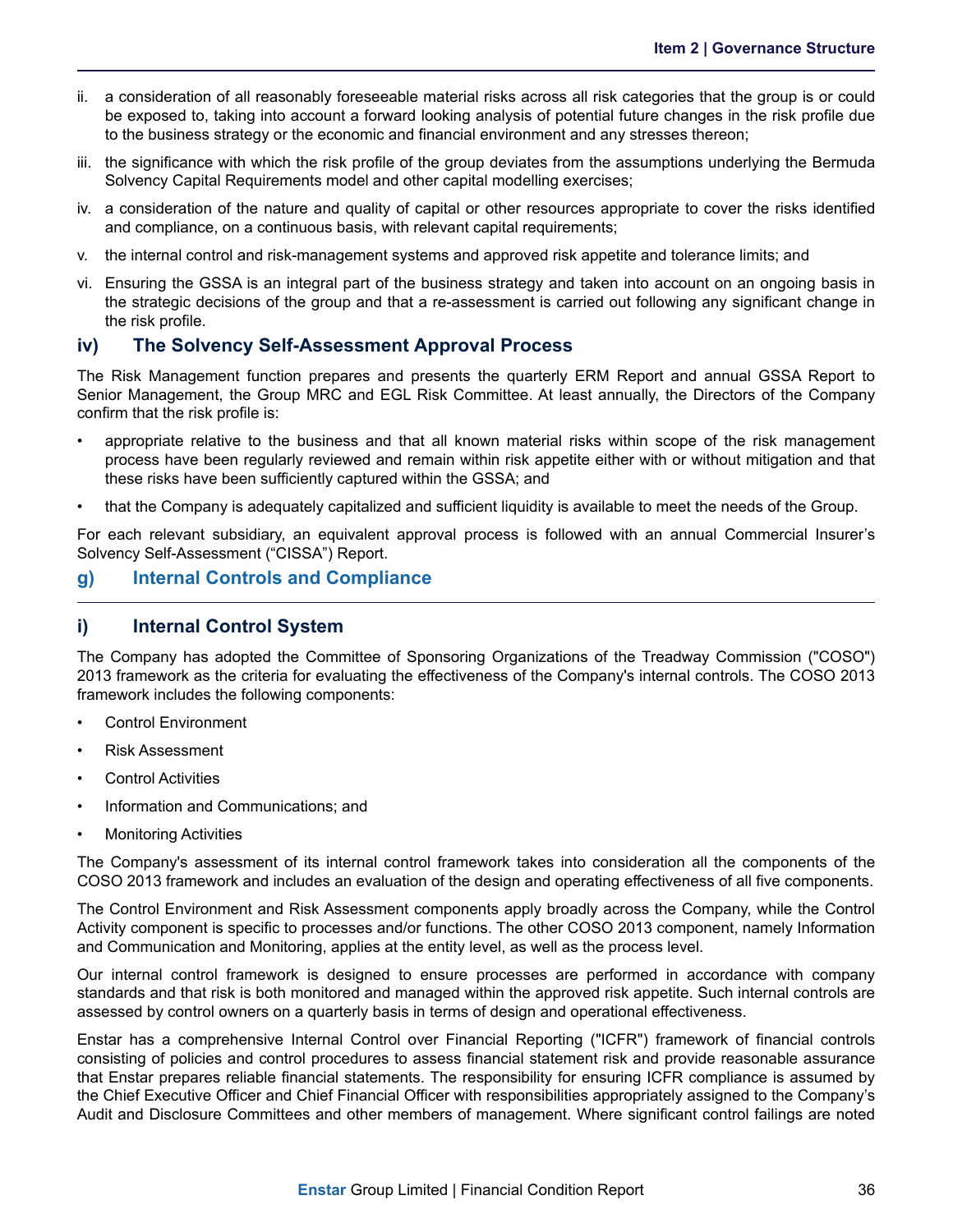<span id="page-39-0"></span>they are considered within the subsequent quarterly risk assessment as facilitated by our Risk Management application, where controls attestation is evidenced.

On an annual basis, Management attest to both the design and the operating effectiveness for all controls tested as part of the annual ICFR assessment program. The Audit Committee receives quarterly update outlining all control deficiencies noted as part of the controls testing program and, where relevant, an assessment of the aggregated impact these deficiencies could have on the consolidated financial statements.

### **ii) Compliance Function**

The Compliance Function is responsible monitoring compliance with in-scope regulatory obligations across the Group. As a second line function, the Compliance Function is responsible for monitoring the performance of internal controls designed to prevent breaches of regulatory, legal and internal compliance guidelines. Where such breaches are identified, the Compliance Function escalates these internally, working with business units to remediate such issues and recommending/implementing improvements where the control environment has not met its objective.

The Group Compliance Committee ("GCC") monitors and co-ordinates compliance activities across the Group. The GCC is chaired by our Group Head of Compliance, who is responsible for overseeing the Compliance Functions globally.

Depending on local requirements, the nature of the business and complexity of the subsidiary entity or sub-group, the Group has local Compliance Functions that support each business. The Compliance Functions are comprised of dedicated Compliance teams, who work closely with Legal, Company Secretarial and other functions, particularly Risk Management and Internal Audit.

The GCC coordinates all of the local Compliance teams' activities and ensures Group compliance issues are managed in a consistent manner. The GCC responsibilities include:

- i. Providing assurance that the Group is in compliance with prevailing statutory requirements, guidelines, regulations and best practice codes;
- ii. Developing, enhancing and maintaining the Group's compliance culture and ensuring regular training, policies and procedures to facilitate on-going compliance awareness;
- iii. Overseeing the Group's compliance program and monitoring its performance; and
- iv. Exercising general management oversight of compliance with the Group's Code of Conduct and related internal policies;

The Compliance Function reports regularly to the Board and to local subsidiary boards and/or committees (collectively 'Governing Bodies') on compliance issues, covering compliance with laws, regulations and administrative provisions from regulators (including Lloyd's), as well as the possible impact of changes in the legal environment and the assessment of compliance risk. The Compliance Function ensures that any major compliance issues identified are reported promptly to the appropriate Governing Body.

### **h) Internal Audit**

The Internal Audit team conducts independent and objective assurance and consulting activities which are designed to improve the Group's operations.

As a third line function, Internal Audit assists Enstar in accomplishing its objectives by bringing a systematic and disciplined approach to evaluate and improve the effectiveness of our organizations risk management, control, and governance processes.

### **i) Role of Internal Audit**

The Internal Audit function reports to Group and local Audit Committees or Boards. The key role of Internal Audit is to provide independent and objective assurance on the adequacy and effectiveness of governance, risk management and controls that operate to manage key risks faced by the Group. This is achieved through riskbased reviews of the Enstar Group (and subsidiary) processes as part of an Internal Audit Annual Plan, delivery of the ICFR Compliance Program and through audit consultancy to provide control based input into key projects and developments.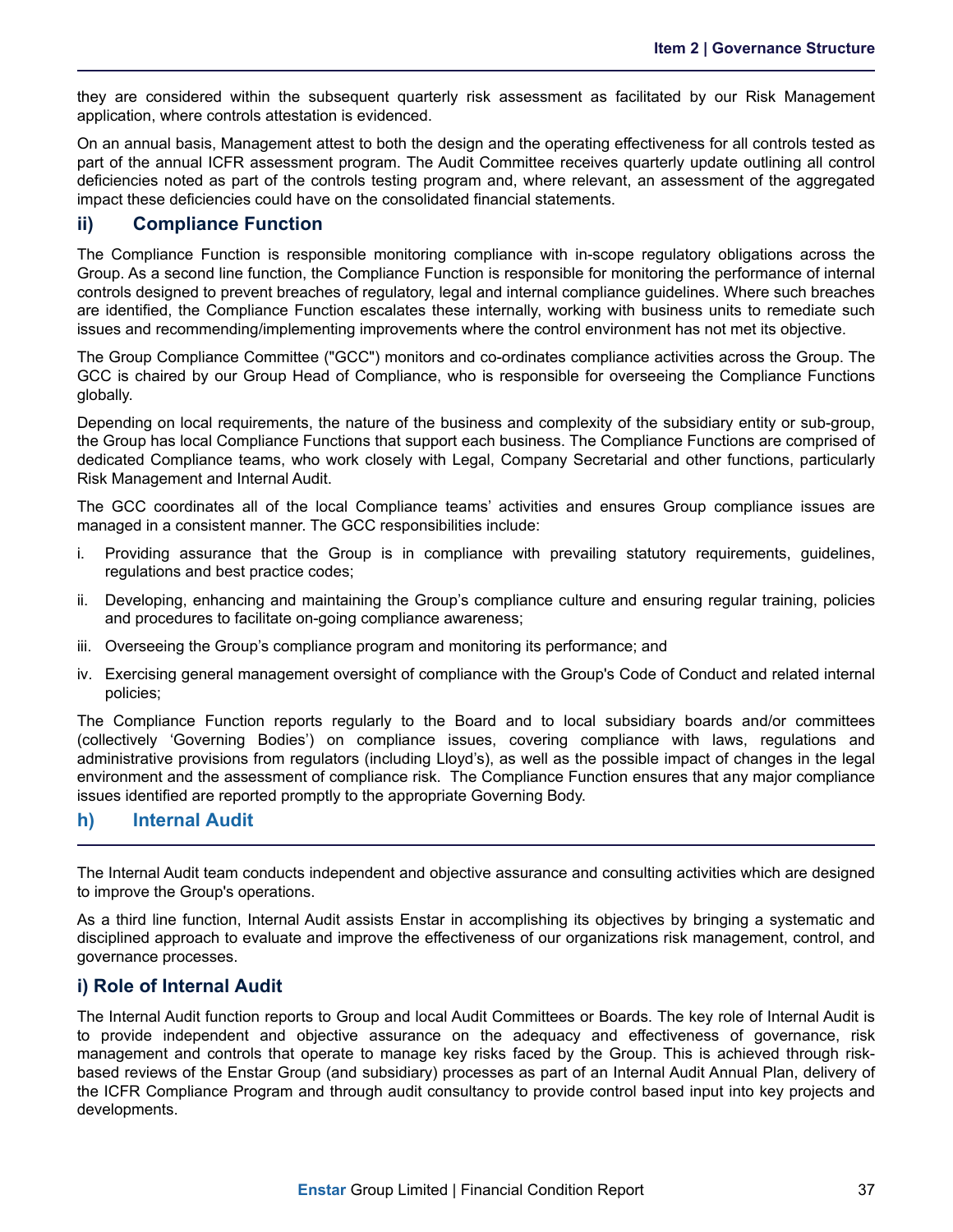<span id="page-40-0"></span>Internal Audit perform this by:

- Executing an annual risk based internal audit plan ensuring all material activities, controls and areas of greatest perceived risk are reviewed on a regular basis. This includes new business acquisitions; to enhance controls at the point of implementation rather than after the fact.
- Assisting in enabling the Chief Executive Officer and Chief Financial Officer in discharging their responsibilities related to Enstar's ICFR requirements annually.

### **ii) Independence of Internal Audit**

Internal Audit ensure they maintain independence, in order to facilitate an independent and objective attitude when performing its duties. Where Internal Audit have provided consultancy services, this is documented within a conflicts register so that the appropriate action is taken to ensure team objectivity is maintained. In addition, Internal Audit have full, free and unrestricted access to the records and personnel relevant to the functions they review. Documents and information given to Internal Audit during a periodic review are handled in a prudent and confidential manner.

### **i) Actuarial Function**

The Group's actuarial function is led by our Group Chief Actuary with responsibility for the oversight of group actuarial services over reserving and input to acquisition due diligence.

The actuarial team comprises qualified and partly qualified actuaries with experience in non-life run-off portfolios.

Internal and external actuarial reserving estimates are reviewed by the Reserve Committees to ensure that the carried loss reserves are both reasonable and appropriate. For certain subsidiary jurisdictions, a report supporting the Actuarial Function is produced annually where the lead actuary in each of the business units confirm the duties, work completed, limitations, capital model, validation, data and controls and the actuarial movement on reserves. In addition where contractually required, for example transactions such as Schemes of Arrangement, independent actuaries are used to perform an annual independent reserve review and to provide actuarial opinions.

A report is provided to the Audit Committee quarterly and the Group Chief Actuary attends the Audit Committee meeting associated with the year-end financial statements to present and report on Group actuarial matters. In addition, independent actuarial experts are brought in to present to the Audit Committee.

### **j) Outsourcing**

### **i) Outsource Policy and Key Functions that have been Outsourced**

The Company's Procurement, Outsourcing, and Third Party Management Policy sets out the methodology for managing outsourced arrangements. This document embeds sound risk management processes (including composite risk assessments) into the vetting and selection of suppliers and outsourced service providers. Once a provider has been selected, the risk assessment performed during the selection process determines the extent of the ongoing monitoring program, as well as the implementation of other risk mitigation techniques as appropriate (for example establishing alternate suppliers and contingency plans in the event of a critical or supportive supplier failing to deliver its contractual obligations).

Legacy or inherited outsourced arrangements arising from acquisitions of insurance portfolios are reviewed as part of the standard due diligence and integration methodology. If the review identifies a material supplier or outsourced service provider, then the provider would be subject to the same due diligence assessment and monitoring and oversight program.

Management of Third-Party Claims Administrators is performed by Cranmore, Enstar's specialist consultancy firm staffed with highly experienced (re)insurance claims experts, under the authority and direction of the Claims department. Management includes, but is not limited to, vendor selection, performance management, technical claims oversight, quality assurance and compliance audits, and data and analytics.

### **ii) Material Intra-Group Outsourcing**

Enstar comprises a number of regulated (re)insurance companies, which have very few employees, if any. Rather, Enstar employees are predominantly employed within regional service group companies which, through intercompany service agreements, perform the necessary operational functions required of each group company. These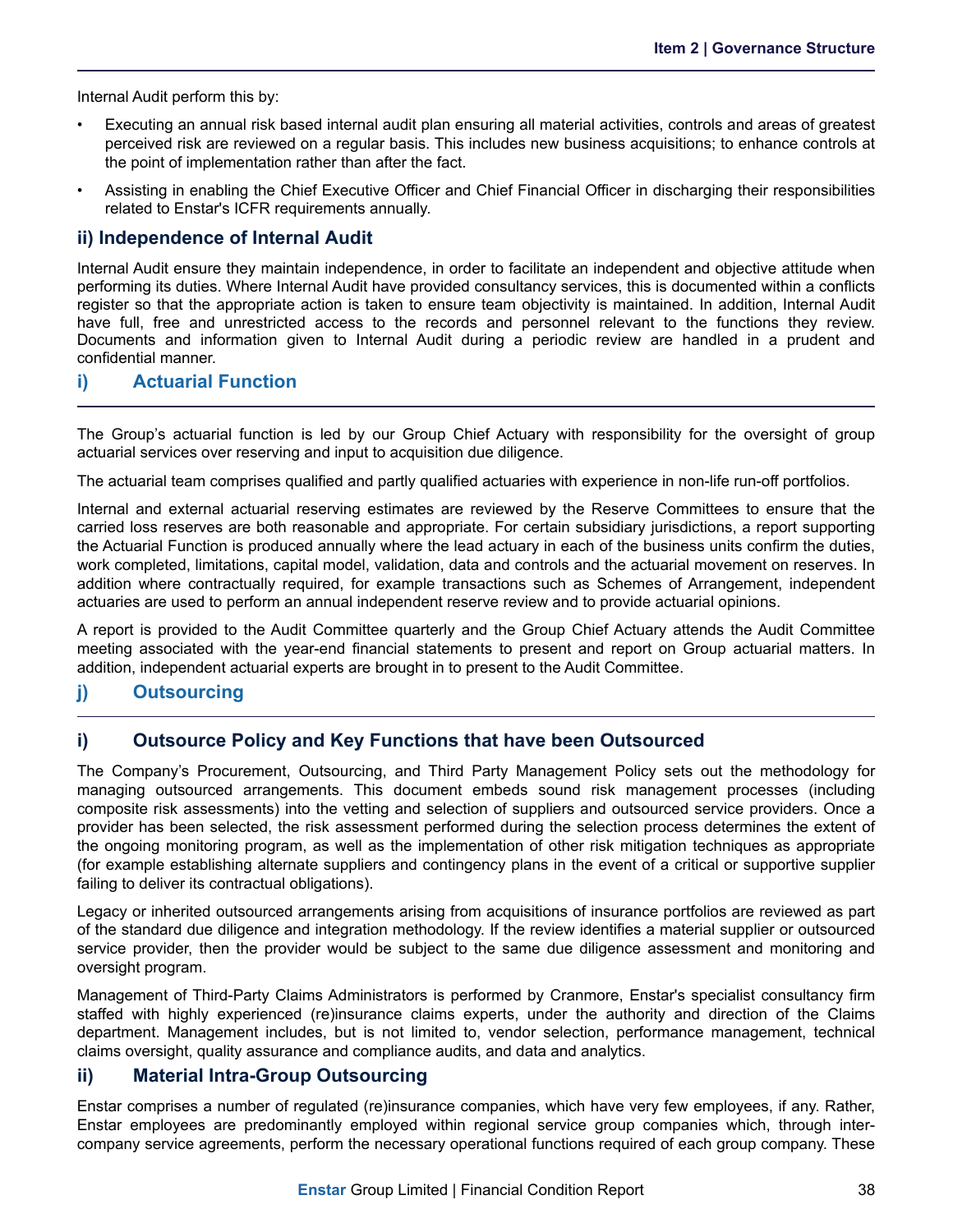<span id="page-41-0"></span>arrangements cover all the Information Technology Infrastructure as well as the Finance, Operations, Actuarial, Risk Management, Compliance and Internal Audit functions.

### **k) Other Material Information**

N/A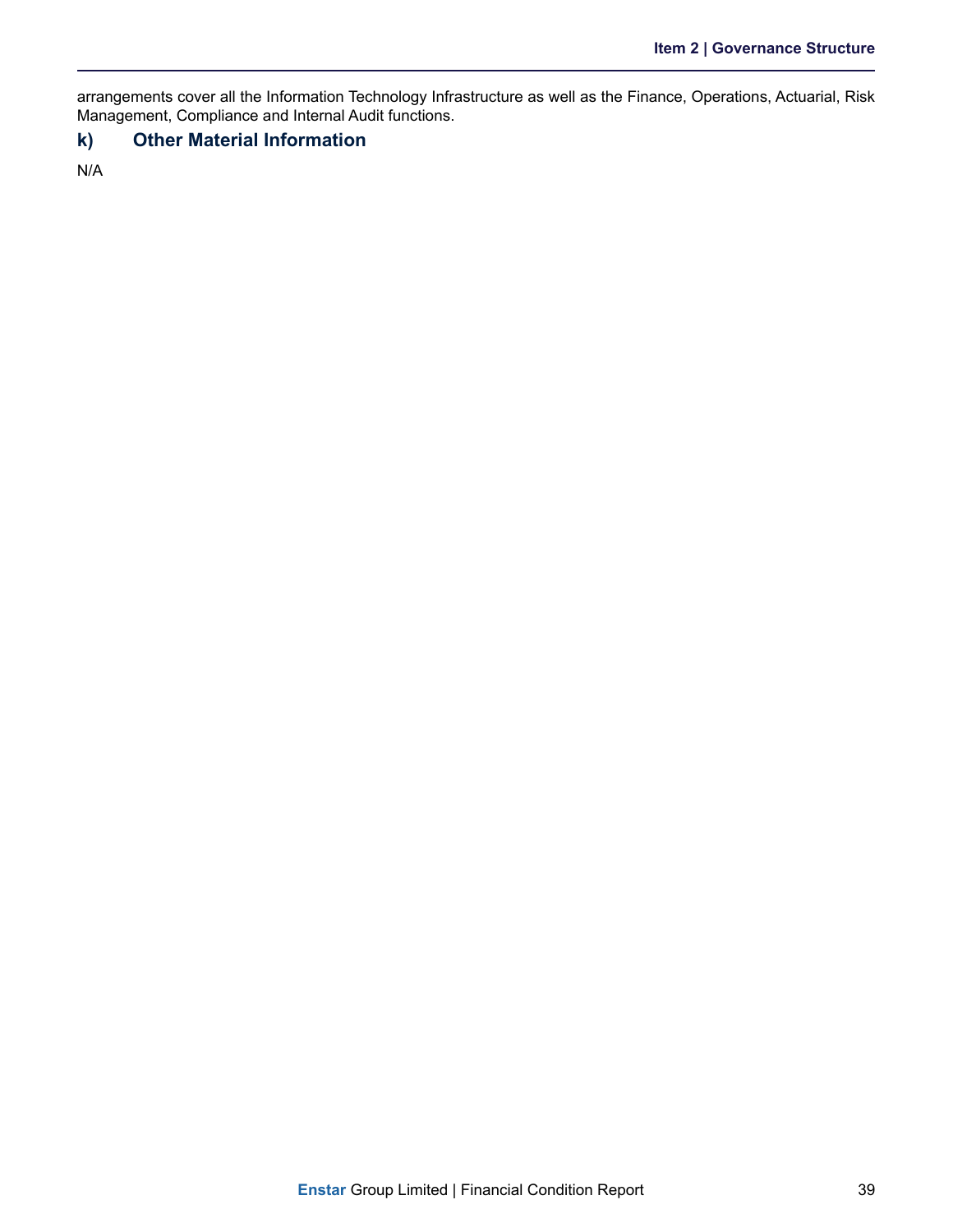### <span id="page-42-0"></span>**ITEM 3. RISK PROFILE**

### **a) Material Risks**

The risks facing the Group currently include those related to strategic risk, capital adequacy risk, acquisitions/ transactions risk, insurance (including reserving) risk, investment risk, liquidity risk, foreign exchange risk, credit/ counterparty risk, operational risk, regulatory risk, tax risk and the financial impact of ESG risks. For a discussion of risks related to our business and operations, please see "Item 1A. Risk Factors" in our Annual Report on Form 10-K for the year ended December 31, 2021.

### **b) Risk Mitigation**

The identification, analysis, evaluation treatment and reporting of risks is performed by the Risk Management function as laid out within the ERM Framework and suite of supporting policies including Emerging Risks. Risks and their assessment are reported to the Board, EGL Risk Committee and other Committees (e.g., the Management Risk Committee) as appropriate. The ERM Framework components are described below.

- Strategic risk The risk of unintended adverse impact on the business plan objectives arising from business decisions, improper implementation of those decisions, ability to adapt to changes in the external environment, or circumstances that are beyond our control.
- Capital Adequacy risk The risk that capital levels are or become insufficient to ensure our insurance obligations will be met and policyholders are protected.
- Acquisitions / Transactions risk The risk that an acquisition or portfolio transfer results in a loss or has an adverse effect on our business profile and operations.
- Insurance (including Reserving) risk The risk that the Company's reserves are not sufficient to cover its unpaid loss and loss adjustment expense costs.
- Investment risk The possibility that an investment's actual return will differ from an expected outcome or return, which may include losing some or all of the original investment.
- Liquidity risk The risk that the Company is unable to realize investments and other assets in order to settle financial obligations when they fall due or would have to incur excessive cost to do so.
- Foreign Exchange risk The risk that the Company will suffer financial loss as a result of movements in the value of currencies relative to the US Dollar. There are four categories of foreign currency risk relevant to the Company's business: transaction risk, translation risk, economic risk and contingent risk.
- Credit / Counterparty risk The risk relating to the uncertainty of a counterparty's ability to make timely payments in accordance with contractual terms of the instrument or contract.
- Operational risk The risk of a loss arising from inadequate or failed internal processes, or from external events, personnel, systems or third parties. Due to our acquisitive strategy, operational risk also includes risks and challenges associated with integrating new companies into the Group.
- Regulatory risk The risk of legal or regulatory sanctions resulting in a financial loss, or loss of reputation as a result of an insurer's failure to comply with laws, regulations, rules, related self-regulatory organization standards, and codes of conduct.
- Tax risk The risk that tax requirements are not adhered to accurately and in a timely manner resulting in a financial loss.
- Financial impact of ESG risk The potential long-term impact of Environmental (including adverse Climate impacts on physical, ecological and economic environments), Social and wider Governance risks.

The mitigation activities for the risk components outlined above are covered within Item 2(f).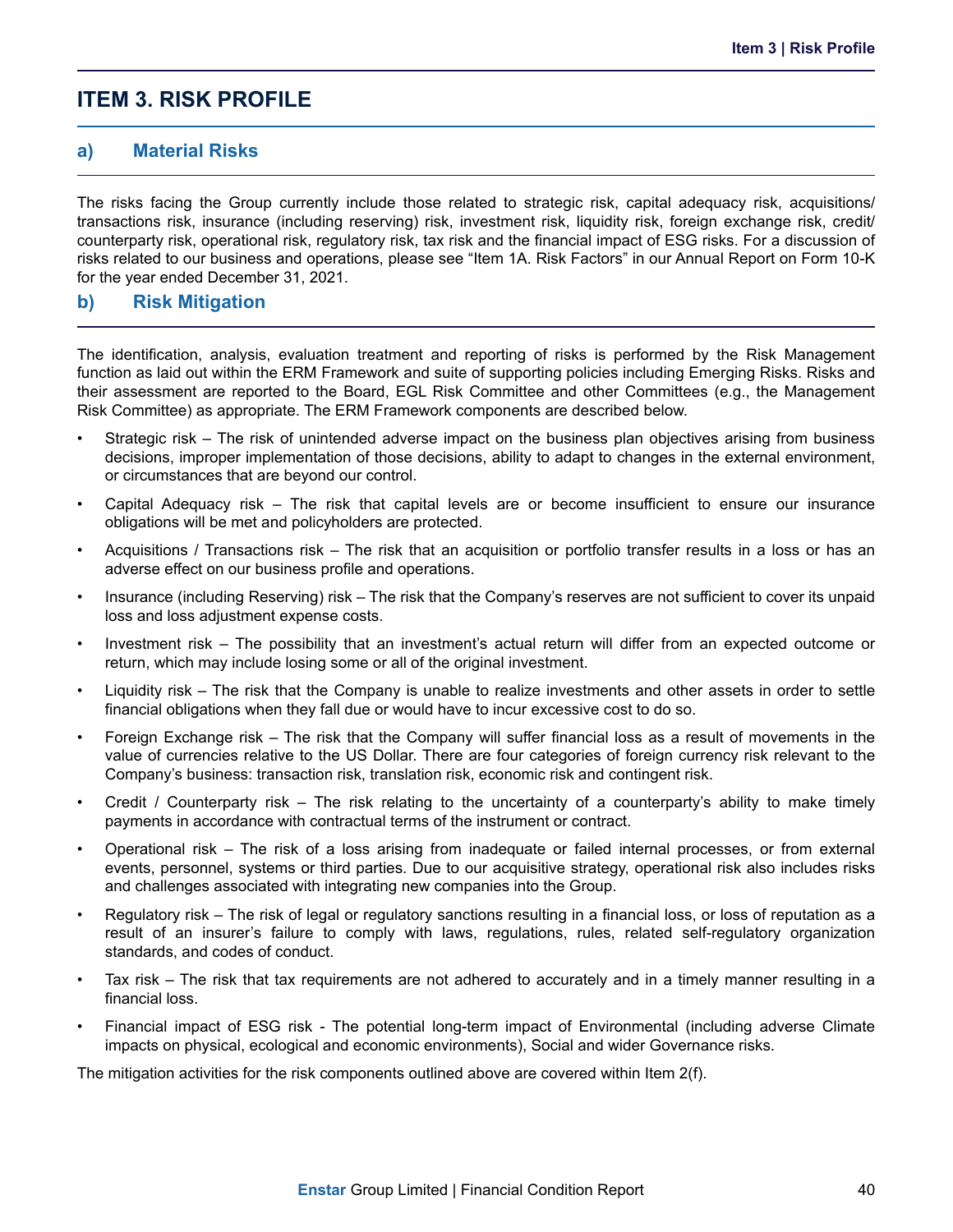### <span id="page-43-0"></span>**Emerging Risks**

As part of our ERM Framework, we maintain a Framework for the Management of Emerging Risk, which sets out the minimum standards by which emerging risks are identified, analyzed, evaluated, treated and reported on. Pursuant to this framework, the Management Risk Committees and our EGL Risk Committee continually monitor emerging risks and oversee changes to our ERM Framework to react to these risks, where appropriate. Emerging risks are defined as "risks which may develop or which already exist but are difficult to quantify." They are marked by a high degree of uncertainty, and may or may not fall within the categories outlined above under "Risk Categories." While emerging risks are not fully understood or explicitly considered within the day-to-day operation of our business due to the lack of quantifiable data, we expect that the potential impacts of these risks may crystallize over time and therefore merit additional analysis, monitoring, evaluation and, when appropriate, management of the emerging risk. See "Item 1A. Risk Factors" in our Annual Report on Form 10-K for the year ended December 31, 2021 for further detail on these risks. Recent examples of emerging risks that we review and consider include:

- Risks relating to the recalculation and/or transition from LIBOR to alternative benchmark rates;
- Risks relating to developing tax frameworks such as the OECD Pillar II Blueprint framework;
- Risks relating to our claims management activities, including social inflation, increased litigation funding, latent injury claims (e.g. Talcum powder, Glyphosate, Opioids) and laws that impose absolute liability for certain types of claims;
- Risks relating to climate change, including as a result of our investments, to transition risk (which arises from our efforts to mitigate the physical risks posed by climate change, for example by increasing our internal business investment to support transition to a low carbon economy or by incurring higher costs when using carbon intensive products); and
- Risks arising from the ongoing uncertainty in markets and other matters related to the COVID-19 global pandemic.

### **c) Material Risk Concentrations**

The Company has an Investment policy governing risk concentrations in relation to counterparties, credit quality, sectors and geographical locations. As a general practice, our investment holdings maintain a sufficient amount of diversification to mitigate the impact of concentration risk, with limits in place depending on the asset class and credit quality. Risk concentration and counterparty exposure is aggregated by the investment department and reported to the Investment Committee on a quarterly basis. Risk concentrations in relation to insurance exposures are considered as part of our stress and scenario testing covered within Item 3(e) below.

### **d) Investments in Accordance With the Prudent Person Principles of the Code of Conduct**

The Company's investment portfolio is managed by the Company's investment team in accordance with the Company's investment policy guidelines which consider the Prudent Person Principles of the Code of Conduct.

The guidelines establish as an objective:

- 1. maintaining sufficient liquidity to settle claims and pay debts as they fall due; and
- 2. providing a prudent return on the investment portfolio within prescribed risk parameters.

The guidelines outline permitted asset classes, ratings limits, single-issuer limits, duration guidance and other constraints that impact the asset allocation. These guidelines are reviewed on an annual or ad hoc basis if any significant deviations have occurred that affect the financial markets.

### **e) Stress and Scenario Testing Analysis to Assess Material Risks**

Estimates of both the impact and likelihood are determined via analysis such as stress tests and scenario analysis, including reverse stress tests, with regard to the relevant risks faced by the Company. This includes a consideration of risk aggregation and dependencies when assessing each risk.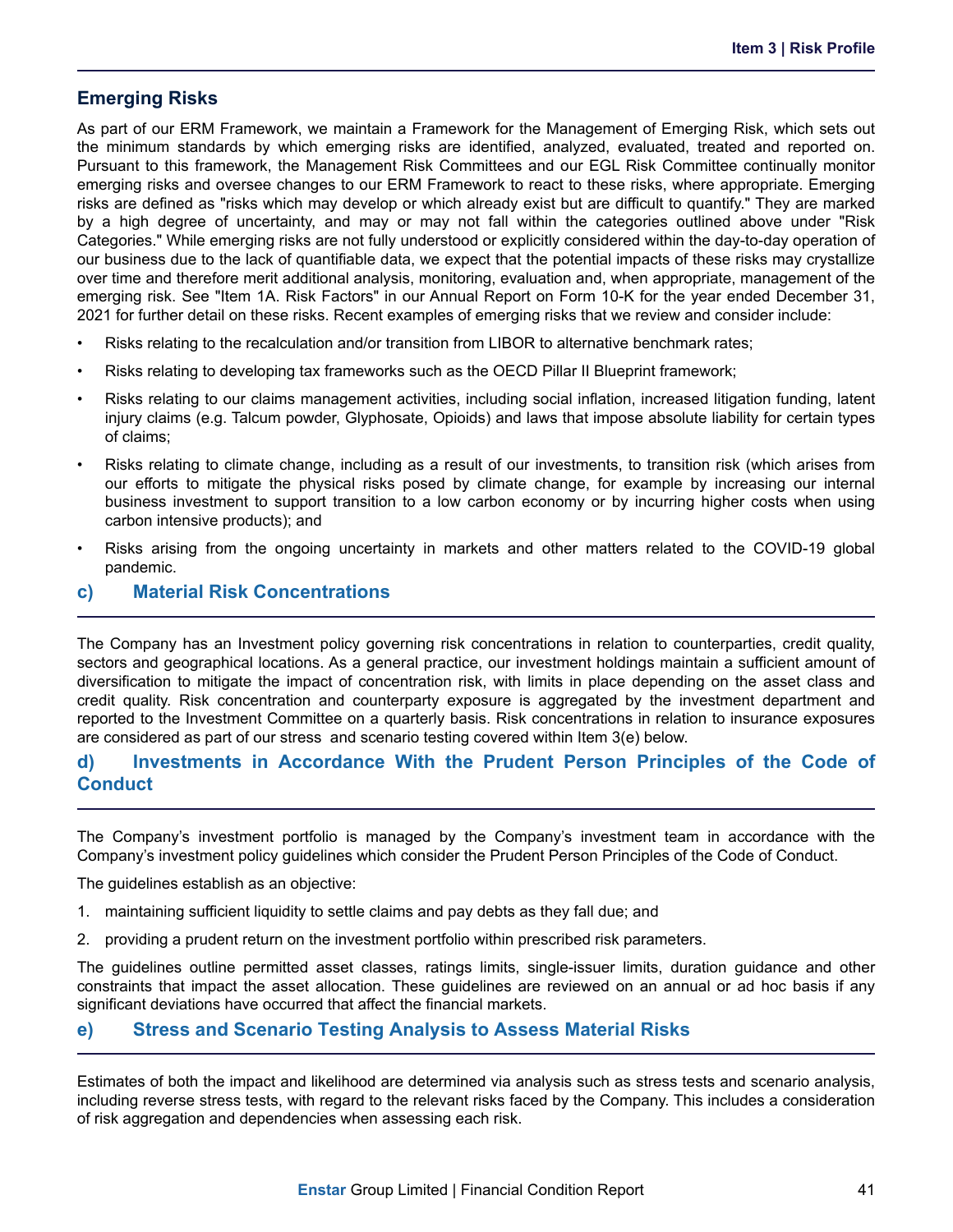A standard set of stress and scenario analysis is undertaken on a quarterly basis. This is overlayed with ad-hoc analysis undertaken due to potential changes in risk profile.

- Quarterly analysis is focused on key risk areas:
	- Investment Risk stress testing is designed to simulate interest rate shocks, market down turns, segment sell offs and inflationary/deflationary pressures are performed and reported to the Investment Committee. These standard investment stress tests are also used to evaluate potential changes in strategic direction with respect to the underlying investment allocation.
	- Insurance Risk exposure and associated concentration and aggregation is simulated to quantify both aggregate and single event perils by region and the potential for clash between regions/sub-regions.
- Ad-hoc analysis is performed for internal management purposes, to support understanding of changes in the business' risk profile and to calibrate potential management actions in response. Such tests are performed at managements and/or the Boards discretion or request. For example, when liabilities are acquired, stress testing is undertaken to ensure the pertinent risks to the business are highlighted and mitigating actions planned as a result of the new business.

Based on this on-going analysis, management consider the company to be appropriately capitalized with adequate liquidity to meet its liabilities and that risks to which the company are exposed continue to be managed within our appetite.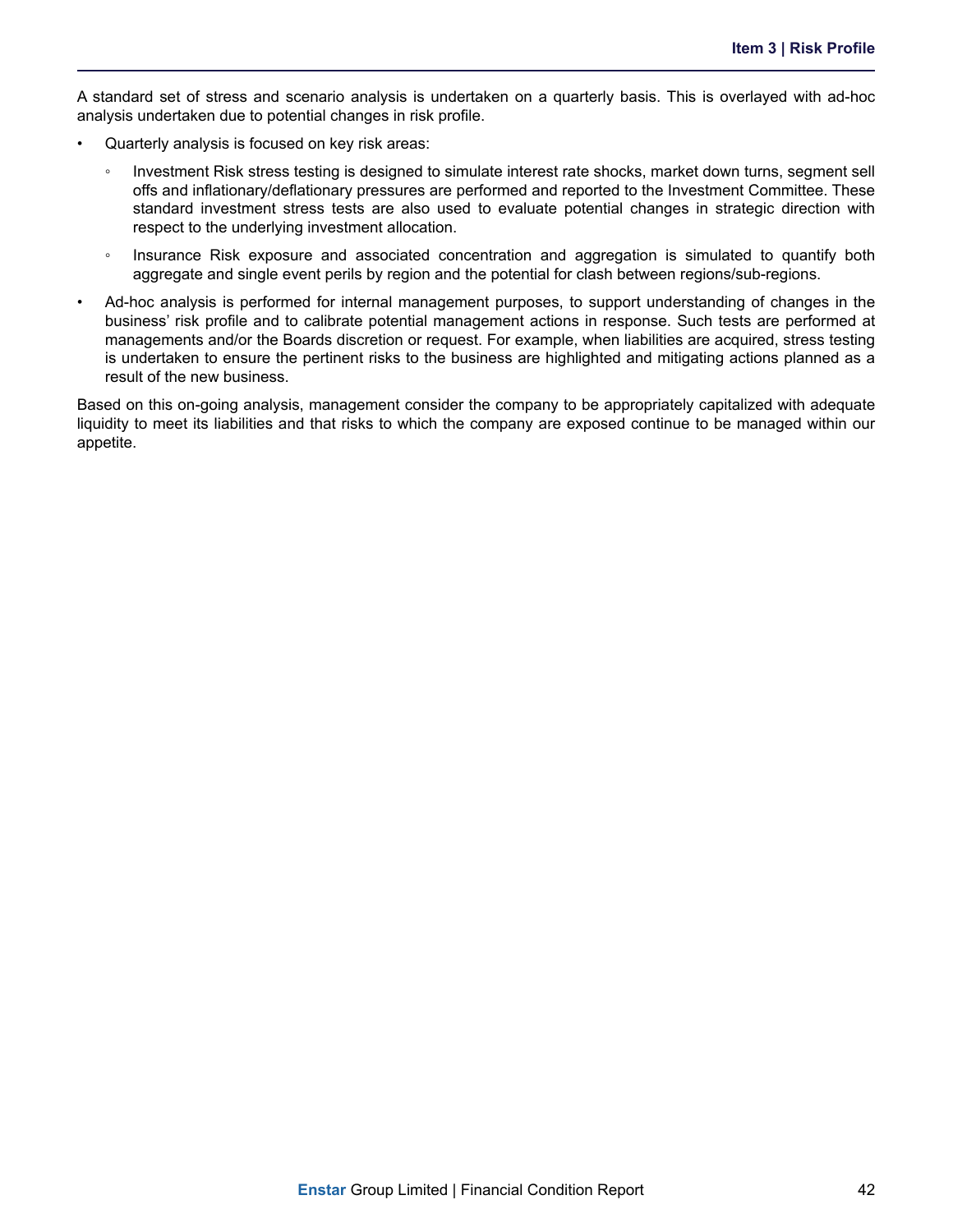### <span id="page-45-0"></span>**ITEM 4. SOLVENCY VALUATION**

### **a) Valuation Bases, Assumptions and Methods to Derive the Value of Each Asset Class**

The consolidated financial statements for Enstar and our Bermuda Operating Subsidiaries, are prepared in conformity with U.S. GAAP<sup>2</sup> and form the basis for the preparation of both the EBS and the SFS as required under Bermuda insurance regulations. The EBS and SFS are used by both Enstar and the BMA in assessing the minimum solvency and capital requirements.

Enstar has used the valuation principles outlined by the Insurance (Prudential Standards) (Insurance Group Solvency Requirement) Rules 2011, Insurance (Prudential Standards) (Class 4 and Class 3B Solvency Requirement) Rules 2008; and the BMA's "Guidance Note for Statutory Reporting Regime" to prepare its EBS. Those valuation principles are summarized below:

### **Investments and Cash and Cash Equivalents (including Restricted Cash)**

The valuation methodology for investments and cash and cash equivalents (including restricted cash) under U.S. GAAP is consistent with the valuation approach for EBS purposes.

### **Premiums Receivable**

Under the EBS approach premiums receivable are valued in line with U.S. GAAP with the exception that any balance due related to unearned premium reserves are included within the technical provisions. Refer to Item 4(b) for further information on our technical provisions.

### **Reinsurance Balances Recoverable on Paid and Unpaid Losses (including Fair Value Option)**

Under the EBS approach, reinsurance balances recoverable on unpaid losses (including fair value option, but excluding paid losses recoverable) are included within the technical provisions. Refer to Item 4(b) and (c) for further information on our technical provisions and reinsurance balances recoverable on unpaid losses, respectively.

### **Insurance Balances Recoverable**

The valuation methodology for insurance balances recoverable under U.S. GAAP is consistent with the valuation approach for EBS purposes.

### **Funds Held by Reinsured Companies**

The valuation methodology for funds held by reinsured companies under U.S. GAAP is consistent with the valuation approach for EBS purposes.

### **Deferred Charge Assets**

Under the EBS approach, deferred charge assets are valued at zero.

### **Deferred Acquisition Costs**

Under the EBS approach deferred acquisitions costs are valued at zero in order to avoid double counting as deferred acquisitions costs are implicitly included in the premium provision valuation within the technical provision.

### **Prepaid Reinsurance Premiums**

Under the EBS approach, prepaid reinsurance premiums are included within the technical provisions. Refer to Item 4(b) for further information on our technical provisions.

 $^2$  For additional information on our significant accounting policies, refer to Note 2 to our consolidated financial statements in our Annual Report on Form 10-K for the year ended December 31, 2021.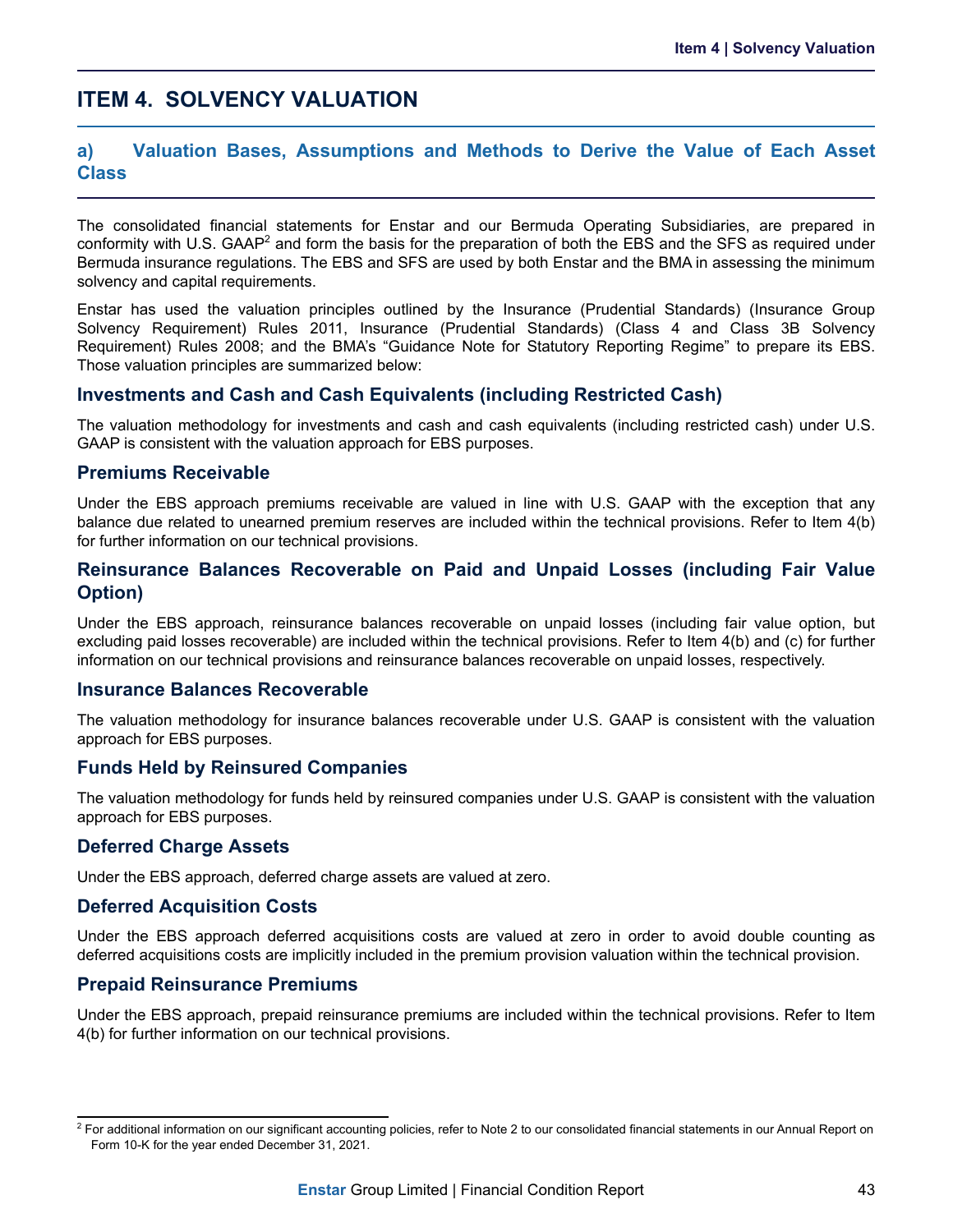### <span id="page-46-0"></span>**Goodwill and Intangible Assets**

Under the EBS valuation approach, goodwill is valued at zero and intangible assets can only be recognized if they can be sold separately and the expected future economic benefits will flow to the insurer and the value of the assets can be reliably measured.

As of December 31, 2020, the intangible assets related the Lloyd's syndicate capacity for Atrium and the Atrium management contract were classified as held-for-sale in view of the exchange transaction which was completed on January 1, 2021 as described above. During the year ended December 31, 2020, we recognized an impairment loss of \$4.0 million on StarStone's Lloyd's syndicate capacity as a result of placing StarStone International into run-off in the second quarter of 2020 as described above.

Refer to Note 15 to our consolidated financial statements in our Annual Report on Form 10-K for the year ended December 31, 2021 for more information on our goodwill and intangible assets.

### **Other Assets (including Derivative Instruments and Deferred Tax Assets)**

The valuation methodology for other assets (including derivative instruments and deferred tax assets) under U.S. GAAP is consistent with the valuation approach for EBS purposes.

### **Assets Held-for-Sale**

The valuation methodology for assets held-for-sale under U.S. GAAP is consistent with the valuation approach for EBS purposes.

### **Letters of Credit**

Under both U.S. GAAP and the EBS approach letters of credit are not recorded on our consolidated balance sheet as assets, except for in the case of Cavello Bay whereby a \$100 million letter of credit is admitted under the EBS approach as Other Fixed Capital.

### **b) Valuation Bases, Assumptions and Methods to Derive the Value of Technical Provisions**

All reserves and future policyholder benefits are initially established in accordance with U.S. GAAP. Once U.S. GAAP provisions have been determined, insurance technical provisions for our EBS are calculated in accordance with the methodology outlined by the Insurance (Prudential Standards) (Insurance Group Solvency Requirement) Rules 2011 and the BMA's "Guidance Notes for Commercial Insurers and Insurance Groups' Statutory Reporting Regime 2016."

Insurance technical provisions are valued based on best estimate cash flows, adjusted to reflect the time value of money using a risk-free discount rate with an appropriate illiquidity adjustment, and include a risk margin. The total technical provisions comprised the following for Enstar and our Bermuda Operating Subsidiaries covered under this report:

| <b>December 31, 2021</b>                 | <b>Best Estimate Net Loss and Loss</b><br>Expense Provision (1) and Net<br><b>Long-Term Business Insurance</b><br>Provision <sup>(2)</sup> |        |      | <b>Best Estimate Net</b><br>Premium Provision (3) | <b>Risk Margin</b> |       |      | Total  |
|------------------------------------------|--------------------------------------------------------------------------------------------------------------------------------------------|--------|------|---------------------------------------------------|--------------------|-------|------|--------|
|                                          |                                                                                                                                            |        |      | (in millions of U.S. dollars)                     |                    |       |      |        |
| Enstar                                   |                                                                                                                                            |        |      |                                                   |                    |       |      |        |
| <b>General Business</b>                  | \$                                                                                                                                         | 10.990 | - \$ | 96                                                | - \$               | 1,368 | - \$ | 12,454 |
| Long-term Business                       |                                                                                                                                            | 1,475  |      |                                                   |                    | 55    |      | 1,530  |
| Cavello Bay                              |                                                                                                                                            |        |      |                                                   |                    |       |      |        |
| <b>General Business</b>                  |                                                                                                                                            | 7.277  |      | 79                                                |                    | 1.034 |      | 8,390  |
| Long-term Business                       |                                                                                                                                            | 1,475  |      |                                                   |                    | 55    |      | 1,530  |
| Fitzwilliam - General<br><b>Business</b> |                                                                                                                                            | 958    |      |                                                   |                    | 131   |      | 1,089  |
| <b>SIBL - General Business</b>           |                                                                                                                                            | 373    |      | 21                                                |                    | 20    |      | 414    |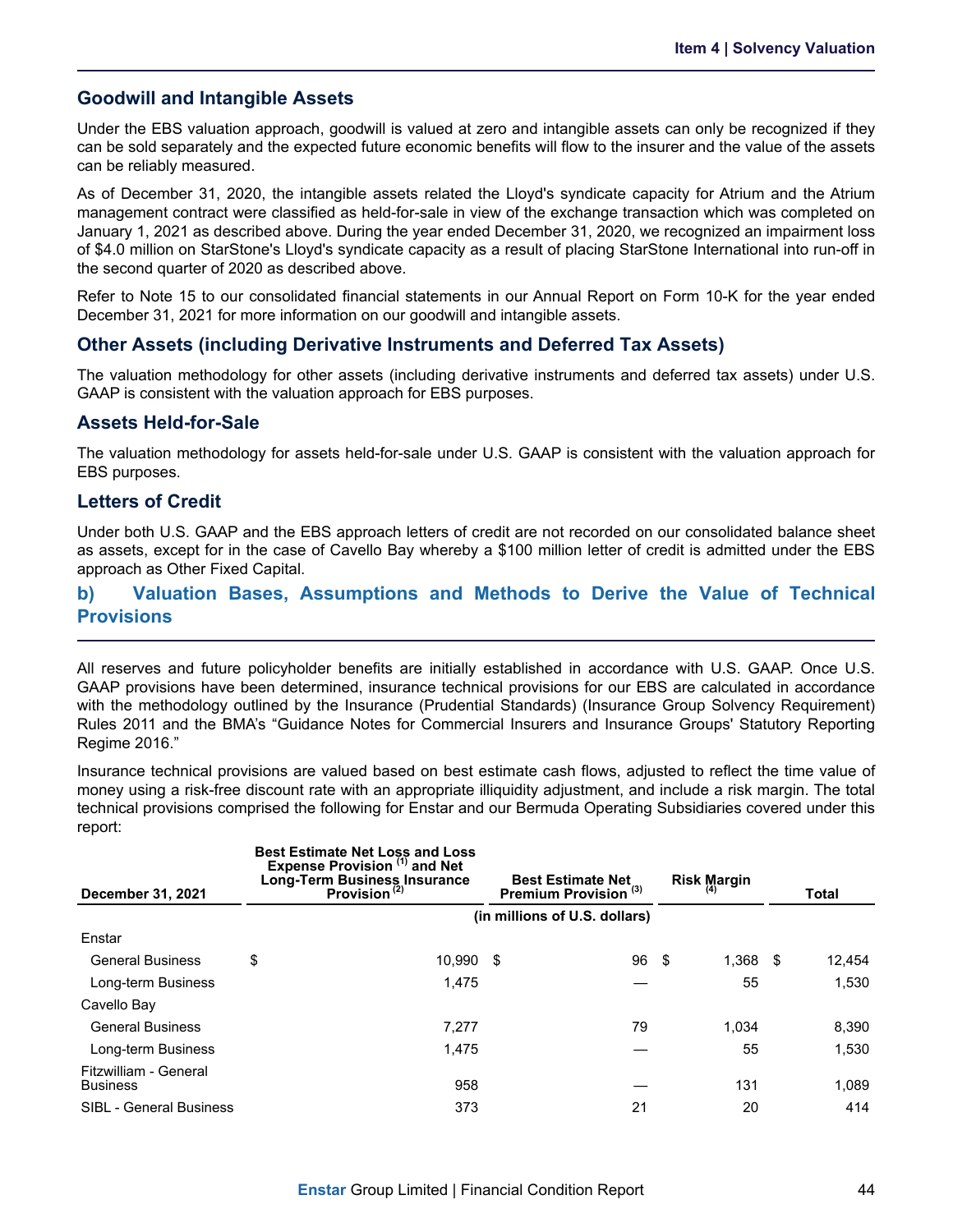<span id="page-47-0"></span>

| <b>December 31, 2020</b>                 | <b>Best Estimate Net Loss and Loss</b><br><b>Expense Provision (1)</b> | <b>Best Estimate Net</b><br>Premium Provision <sup>(3)</sup> | <b>Risk Margin</b> |      | Total |
|------------------------------------------|------------------------------------------------------------------------|--------------------------------------------------------------|--------------------|------|-------|
|                                          |                                                                        | (in millions of U.S. dollars)                                |                    |      |       |
| Enstar - General<br><b>Business</b>      | \$<br>$8.579$ \$                                                       | 102S                                                         | 1.012              | - \$ | 9.693 |
| Cavello Bay - General<br><b>Business</b> | 4.372                                                                  | 23                                                           | 573                |      | 4,967 |
| Fitzwilliam - General<br><b>Business</b> | 1,236                                                                  |                                                              | 129                |      | 1.365 |
| <b>SIBL - General Business</b>           | 394                                                                    | 75                                                           | 22                 |      | 492   |

 $<sup>(1)</sup>$  The best estimate for the net loss and loss expense provision is calculated by using U.S. GAAP net reserves as the starting point and then</sup> performing a series of adjustments:

- Removal of prudence margins;
- Incorporation of Events Not in Data Set ("ENIDS");
- Other adjustments related to consideration for investment expenses, etc.;
- Adjustments for fair value items contained in the US GAAP net loss reserves; and
- Discounting of cash flows.
- <sup>(2)</sup> The best estimate for the net long-term business insurance provision is calculated by using projected cash flows as the starting point and then performing a series of adjustments:
	- Removal of prudence margins;
	- Incorporation of Events Not in Data Set ("ENIDS");
	- Other adjustments related to consideration for investment expenses, etc.; and
	- Discounting of cash flows.
- $^{(3)}$  The best estimate for the net premium provision is calculated by using the net unearned premium reserve on a U.S. GAAP basis, adjusting for bound but not incepted ("BBNI") business and applying expected future loss ratios (including EBS adjustments), expense ratios and appropriate claims pay-out patterns to derive cash flows which are then discounted.
- <sup>(4)</sup> The risk margin to reflect the uncertainty inherent in the underlying cash flows which is calculated using a cost of capital approach and a risk-free discount rate. The risk-free discount rates are prescribed by the BMA for each reporting period.

### **c) Description of Recoverables from Reinsurance Contracts**

Technical provisions valued under the EBS approach are presented net of reinsurance balances recoverable on unpaid losses (including fair value option, but excluding paid losses recoverable). Recoverables from reinsurance contracts are valued based on principles similar to the gross best estimate bases and include reinstatement premiums required to be paid to the reinsurer, and expenses in relation to the management and administration of reinsurance claims. The balance is adjusted for counterparty credit rating based on rating agency and experience default statistics.

### **d) Valuation Bases, Assumptions and Methods to Derive the Value of Other Liabilities**

### **Losses and Loss Adjustment Expenses (including Fair Value Option)**

Under the EBS approach, losses and loss adjustment expenses (including fair value option) are included within the technical provisions. Refer to Item 4(b) for further information on our technical provisions.

### **Future Policyholder Benefits**

Under the EBS approach, future policyholder benefits are included within the technical provisions. Refer to Item 4(b) for further information on our technical provisions.

### **Defendant Asbestos and Environmental Liabilities**

The valuation methodology for defendant asbestos and environmental liabilities under U.S. GAAP is consistent with the valuation approach for EBS purposes.

### **Unearned Premiums**

Under the EBS approach, unearned premiums are included within the technical provisions. Refer to Item 4(b) for further information on our technical provisions.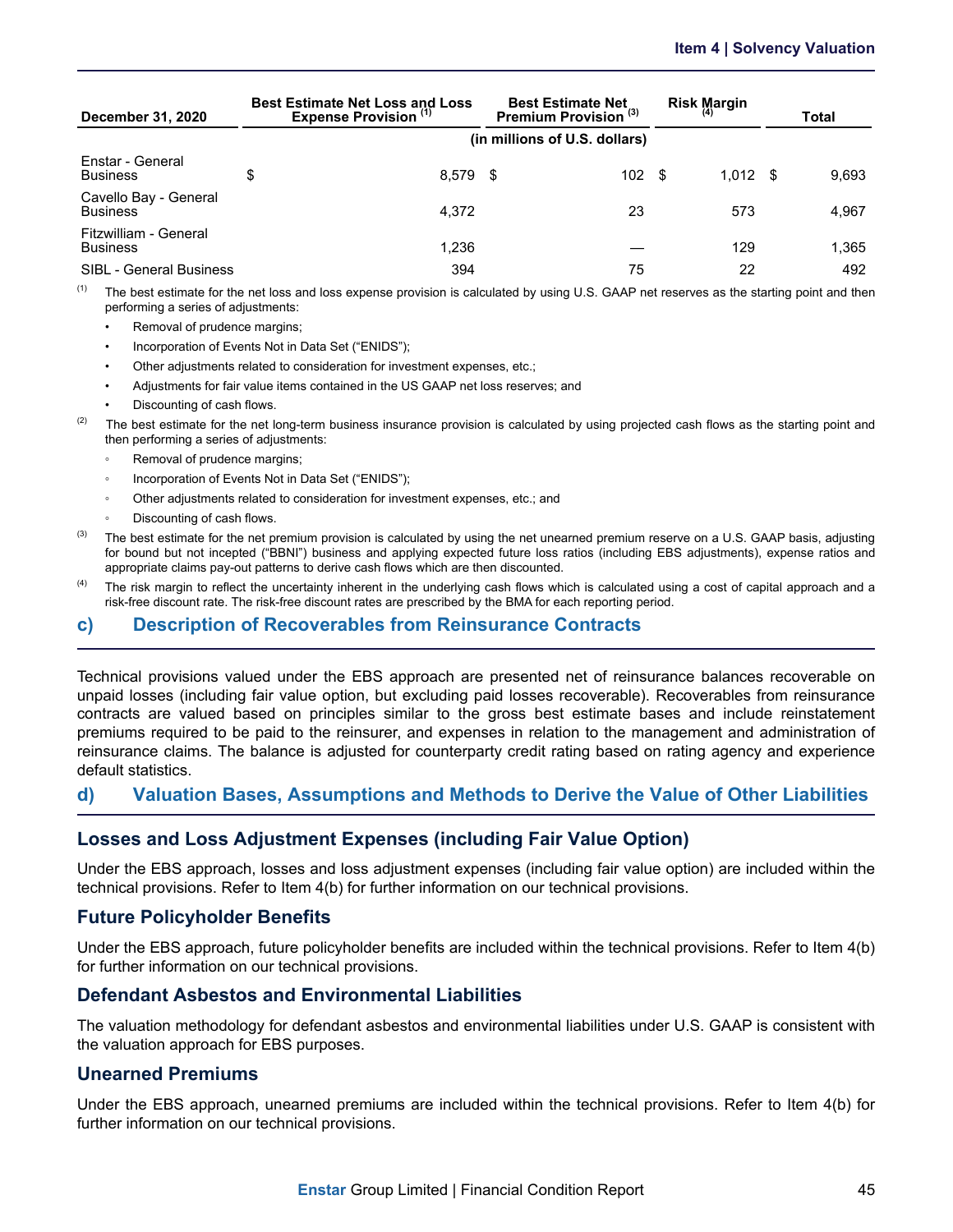### **Insurance and Reinsurance Balances Payable**

The valuation methodology for insurance and reinsurance balances payable under U.S. GAAP is consistent with the valuation approach for EBS purposes.

### **Debt Obligations**

The valuation methodology for debt obligations under U.S. GAAP is consistent with the valuation approach for EBS purposes, however certain of our debt obligation have been approved by the BMA as eligible capital as described in the following section.

### **Other Liabilities (including Derivative Instruments and Deferred Tax Liabilities)**

The valuation methodology for other liabilities (including derivative instruments and deferred tax liabilities) under U.S. GAAP is consistent with the valuation approach for EBS purposes.

### **Liabilities Held-for-Sale**

The valuation methodology for liabilities held-for-sale under U.S. GAAP is consistent with the valuation approach for EBS purposes.

### **Redeemable Noncontrolling Interest**

The valuation methodology for redeemable noncontrolling interest under U.S. GAAP is consistent with the valuation approach for EBS purposes.

### **Letters of Credit**

Under both U.S. GAAP and the EBS approach letters of credit are not recorded on our consolidated balance sheet as liabilities.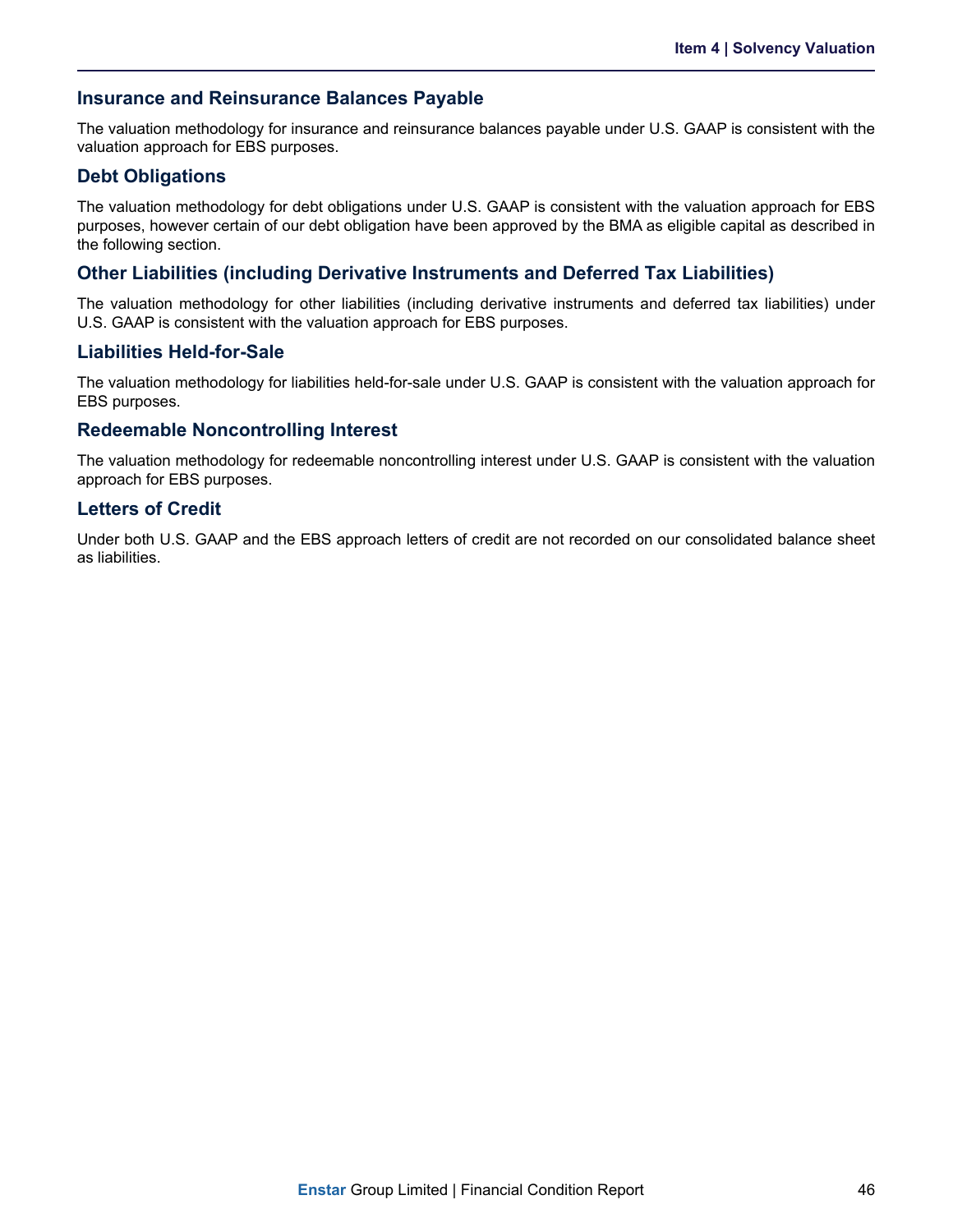### <span id="page-49-0"></span>**ITEM 5. CAPITAL MANAGEMENT**

### **a) Eligible Capital**

### **i) Capital Management Policy and Process for Capital Needs**

#### **Overview**

We aim to generate cash flows from our (re)insurance operations and investments, preserve sufficient capital for future acquisitions, and develop relationships with lenders who provide borrowing capacity at competitive rates.

Our U.S. GAAP capital resources as of December 31, 2021 included ordinary shareholders' equity of \$5.6 billion (2020: \$6.2 billion), preferred equity of \$510 million (2020: \$510 million), noncontrolling interests of \$409 million (2020: \$379 million) and our debt obligations of \$1.7 billion (2020: \$1.4 billion). Based on our current loss reserves position, our portfolios of in-force (re)insurance business, and our investment positions, we believe we are well capitalized.

#### **Share Repurchases and Dividends**

We believe that the best investment is in our business, by funding future transactions and meeting our financing obligations. We may choose to return value to shareholders in the form of share repurchases or dividends. To date, we have not declared any dividends on our ordinary shares. For details on our share repurchase programs, refer to Notes 18 and 25 to our consolidated financial statements in our Annual Report on Form 10-K for the year ended December 31, 2021. We may re-evaluate this strategy from time to time based on overall market conditions and other factors.

Dividends on the preferred shares are non-cumulative and may be paid quarterly in arrears on the first day of March, June, September and December of each year, only when, as and if declared. For further information on preferred share dividends, refer to Note 18 to our consolidated financial statements of our Annual Report on Form 10-K for the year ended December 31, 2021.

Any payment of common or preferred dividends must be approved by our Board. Our ability to pay ordinary and preferred dividends is subject to certain restrictions as described in Note 23 to our consolidated financial statements of our Annual Report on Form 10-K for the year ended December 31, 2021.

#### **Sources and Uses of Cash**

The potential sources of cash flows to Enstar as a holding company consist of cash flows from our subsidiaries including dividends, advances and loans, and interest income on loans to our subsidiaries. We also utilize our credit and loan facilities, and we have issued senior notes and preferred shares and guaranteed junior subordinated notes issued by one of our subsidiaries.

We use cash to fund new acquisitions of companies and significant new business. We also utilize cash for our operating expenses associated with being a public company and to pay dividends on our preference shares and interest and principal on loans from subsidiaries and debt obligations, including loans under our credit facilities, our 4.50% senior notes due 2022 (the "2022 Senior Notes"), our 4.95% senior notes due 2029 (the "2029 Senior Notes"), our 3.10% senior notes due 2031 (the "2031 Senior Notes" and, together with the 2022 Senior Notes and the 2029 Notes, the "Senior Notes") and our 5.75% Junior Subordinated Notes due 2040 (the "Junior Subordinated Notes") and Enhanzed Re's 2031 Subordinated Notes (together with the Junior Subordinated Notes, the "Subordinated Notes"), as well as for ordinary share repurchases. Under the eligible capital rules of the BMA, the Senior Notes qualify as Tier 3 capital and the Preferred Shares and Subordinated Notes qualify as Tier 2 capital when considering the BSCR.

We may, from time to time, raise capital from the issuance of equity, debt or other securities as we continuously evaluate our strategic opportunities. We filed an automatic shelf registration statement on August 17, 2020 with the U.S. Securities and Exchange Commission ("SEC") to allow us to conduct future offerings of certain securities, if desired, including debt, equity and other securities.

As we are a holding company and have no substantial operations of our own, our assets consist primarily of investments in subsidiaries and our loans and advances to subsidiaries. Dividends from our (re)insurance subsidiaries are restricted by (re)insurance laws and regulations, as described below. The ability of all of our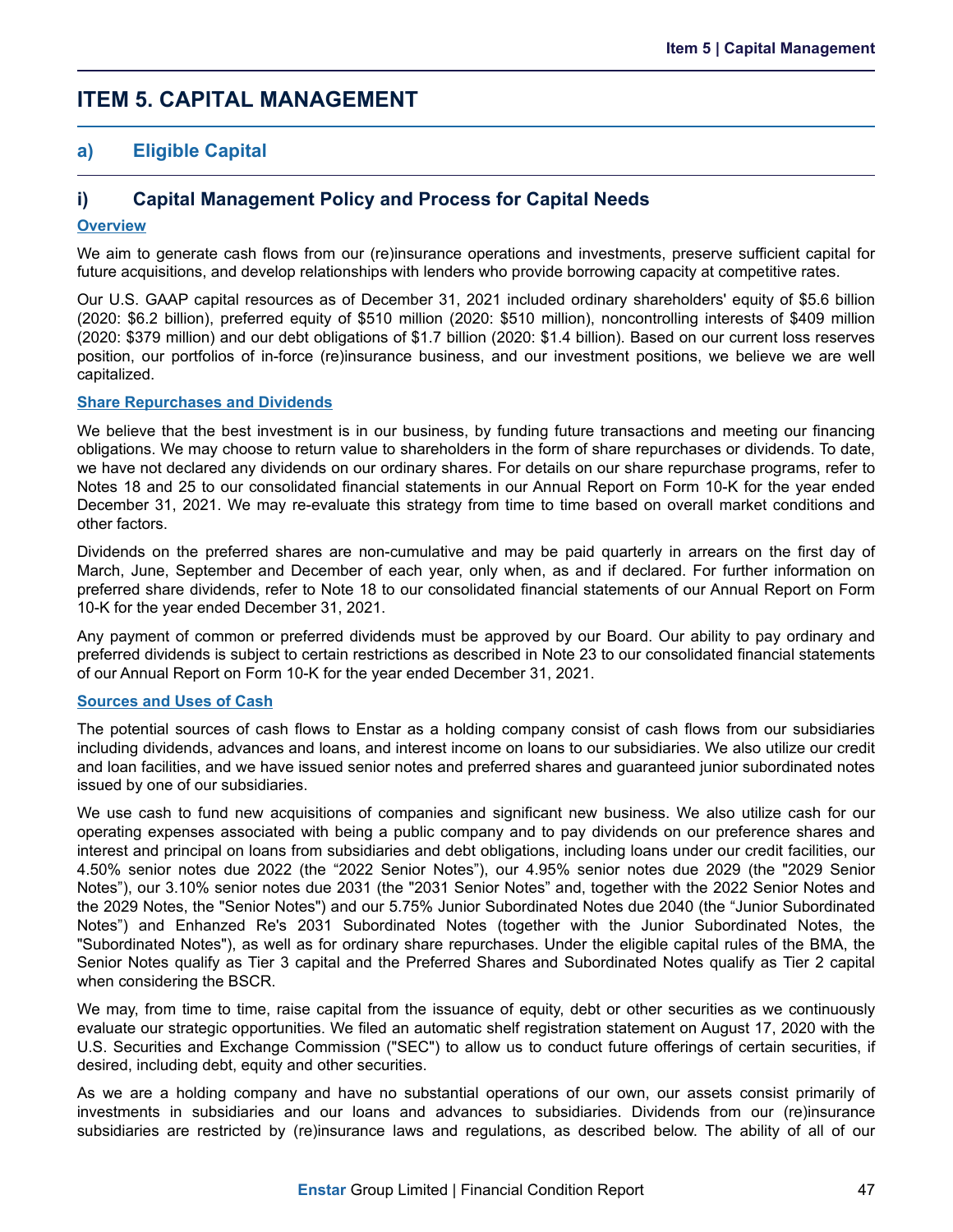subsidiaries to make distributions and transfers to us may also be restricted by, among other things, other applicable laws and regulations and the terms of our credit facilities and our subsidiaries' bank loans and other issued debt instruments.

The ability of our (re)insurance subsidiaries to pay dividends and make other distributions is limited by the applicable laws and regulations of the jurisdictions in which our (re)insurance subsidiaries operate, including Bermuda, the United Kingdom, the United States, Australia and Continental Europe, which subject these subsidiaries to significant regulatory restrictions.

These laws and regulations require, among other things, certain of our (re)insurance subsidiaries to maintain minimum capital requirements and limit the amount of dividends and other payments that these subsidiaries can pay to us, which in turn may limit our ability to pay dividends and make other payments.

As of December 31, 2021, all of our (re)insurance subsidiaries' capital requirement levels were in excess of the minimum levels required.

Our subsidiaries' ability to pay dividends and make other forms of distributions may also be limited by our repayment obligations under certain of our outstanding credit facility agreements and other debt instruments. Variability in ultimate loss payments may also result in increased liquidity requirements for our subsidiaries.

Our sources of funds primarily consist of cash and investment portfolios acquired on the completion of acquisitions and new business, investment income earned, proceeds from sales and maturities of investments and collection of reinsurance receivable.

We expect to use funds acquired from cash and investment portfolios, collected premiums, collections from reinsurance debtors, fees and commission income, investment income and proceeds from sales and redemptions of investments to meet expected claims payments and operational expenses, with the remainder used for acquisitions and additional investments.

Overall, we expect our cash flows, together with our existing capital base and cash and investments acquired and from new business, to be sufficient to meet cash requirements and to operate our business.

### **ii) Eligible Capital Categorized by Tiers in accordance with the Eligible Capital Rules**

Eligible capital represents the Company's assessment of the quality of its capital resources eligible to satisfy its regulatory requirements. As of December 31, 2021 and 2020, the Company's eligible capital was categorized as follows:

|             | 2020                                                    |
|-------------|---------------------------------------------------------|
|             |                                                         |
| \$<br>4.946 | 5,290                                                   |
| 930         | 974                                                     |
| 1.037       | 850                                                     |
| 6,913       | 7,114                                                   |
|             | 2021<br>(expressed in millions of U.S. dollars)<br>- \$ |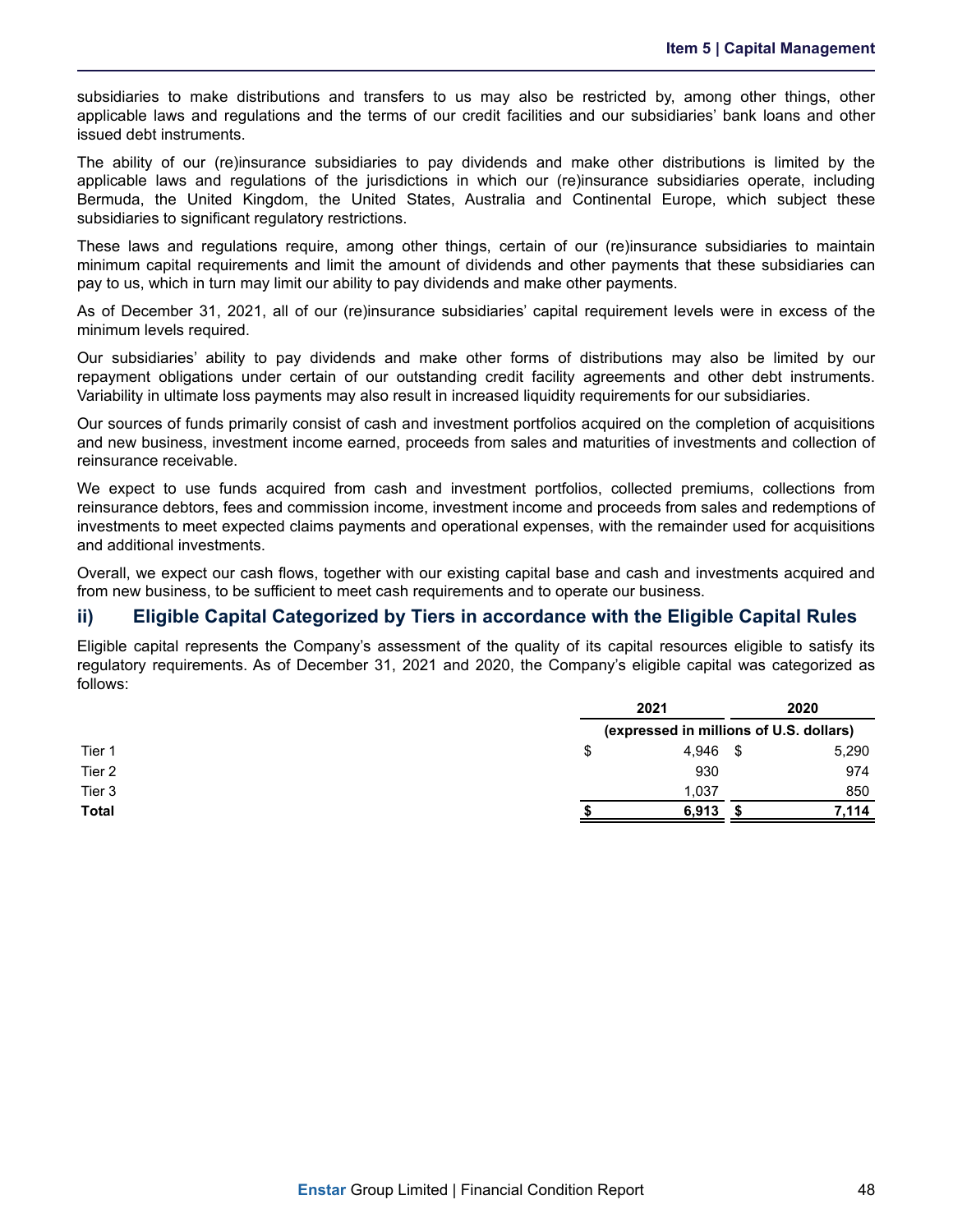|                                                                                | 2021 |                                         |  | 2020  |
|--------------------------------------------------------------------------------|------|-----------------------------------------|--|-------|
|                                                                                |      | (expressed in millions of U.S. dollars) |  |       |
| Fully paid common shares                                                       | \$   | 18 \$                                   |  | 22    |
| Preference shares                                                              |      |                                         |  |       |
| <b>Contributed Surplus</b>                                                     |      | 921                                     |  | 1,836 |
| <b>Statutory Economic Surplus</b>                                              |      | 4,199                                   |  | 3,955 |
| Noncontrolling (Minority) interest                                             |      | 230                                     |  | 14    |
| Treasury shares                                                                |      | (422)                                   |  | (422) |
| Encumbered assets transferred to Tier 2 in respect of policyholder obligations |      |                                         |  | (114) |
| Encumbered assets not securing policy holder obligations                       |      |                                         |  | (1)   |
| Total Tier 1 capital                                                           | \$   | $4,946$ \$                              |  | 5,290 |
| Total Tier 2 capital                                                           |      | 930                                     |  | 974   |
| Total Tier 3 capital                                                           |      | 1,280                                   |  | 850   |
| Less Tier 3 capital in excess of limits                                        |      | (243)                                   |  |       |
| <b>Total Eligible capital</b>                                                  |      | 6,913                                   |  | 7,114 |

A description of the eligible capital categorized by tiers, in accordance with the eligible capital rules used to meet the ECR and the Minimum Margin of Solvency ("MSM") defined in accordance with section (1) of the Act, is as follows:

Tier 1 capital is all eligible capital of Enstar, except those described below.

Tier 2 capital consists of the following:

- \$400 million of Series D Preferred Shares, approved by the BMA as Tier 2 basic capital on July 25, 2018;
- \$110 million of Series E Preferred Shares, approved by the BMA as Tier 2 basic capital on February 1, 2019;
- \$350 million of Junior Subordinated Notes due August 26, 2040, pre-approved by the BMA as Tier 2 ancillary capital on March 16, 2020;
- \$70 million of Enhanzed Re's Subordinated Notes due 2031, pre-approved by the BMA as Tier 2 ancillary capital on December 4, 2018; and
- \$0 which is the amount in respect of the excess of encumbered assets for policy holder obligations, which is greater than the respective liabilities (December 31, 2020: \$114 million).

Tier 3 capital consists of the following:

- \$280 million of Senior Notes due March 10, 2022, approved by the BMA as Tier 3 ancillary capital on March 27, 2019 (December 31, 2020: \$350 million);
- \$500 million of Senior Notes due June 1, 2029, approved by the BMA as Tier 3 ancillary capital on May 20, 2019; and
- \$500 million of Senior Notes due August 24, 2031, pre-approved by the BMA as Tier 3 ancillary capital on December 21, 2020; less
- Tier 3 capital in excess of limits of \$243 million (December 31, 2020: \$0).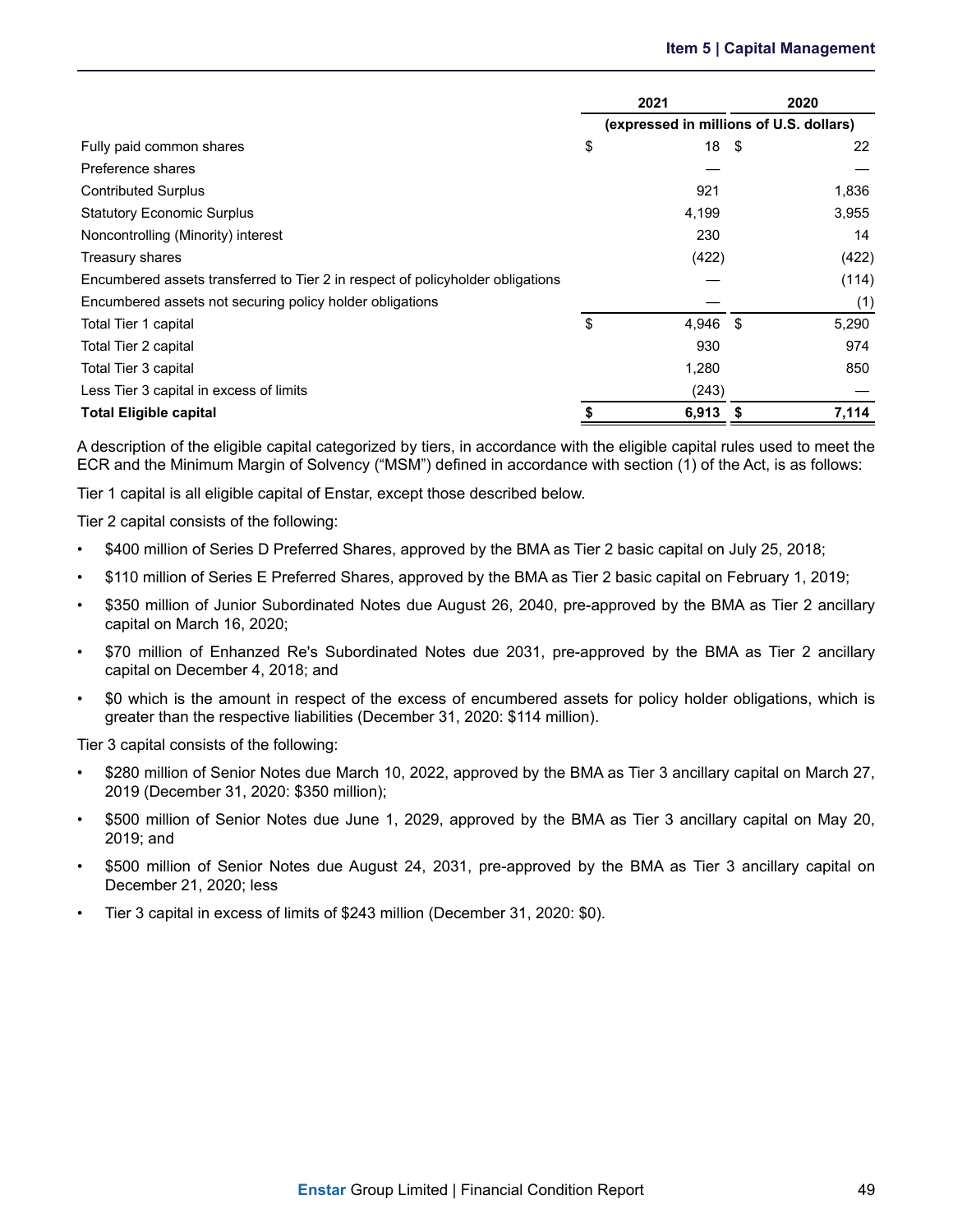The following table shows the Eligible Capital of our Bermuda Operating Subsidiaries covered under this report, categorized by Tier, as of December 31, 2021 and 2020:

|              |                                         | Cavello Bay |    |       |      |      | <b>Fitzwilliam</b> |                  |      | <b>SIBL</b> |     |      |  |
|--------------|-----------------------------------------|-------------|----|-------|------|------|--------------------|------------------|------|-------------|-----|------|--|
|              |                                         | 2021        |    | 2020  |      | 2021 |                    | 2020             |      | 2021        |     | 2020 |  |
|              | (expressed in millions of U.S. dollars) |             |    |       |      |      |                    |                  |      |             |     |      |  |
| Tier 1       | \$                                      | 4,928       | \$ | 4,512 | - \$ | 521  | \$                 | 608              | - \$ | 276         | -\$ | 244  |  |
| Tier 2       |                                         | 100         |    | 128   |      | 2    |                    | 13               |      | 33          |     | 82   |  |
| Tier 3       |                                         |             |    |       |      |      |                    |                  |      |             |     |      |  |
| <b>Total</b> |                                         | 5,028       | S  | 4,640 | - \$ | 523  | S.                 | 620 <sup>5</sup> |      | 309         | S   | 326  |  |

Tier 1 capital is all eligible capital of the subsidiary, except those described below.

Tier 2 capital consists of the following:

- \$100 million Letter of Credit, approved by the BMA as Tier 2 ancillary capital on December 22, 2017 for Cavello Bay; and
- \$0, \$2 million and \$33 million, which is the amount in respect of the excess of encumbered assets for policyholder obligations, which is greater than the respective liabilities, for Cavello Bay, Fitzwilliam and SIBL, respectively (December 31, 2020: \$28 million, \$13 million and \$82 million, respectively).

|                                                                                   | <b>Cavello Bay</b> |       |    | <b>Fitzwilliam</b> |    |      |    |                                         |    |       |    |       |
|-----------------------------------------------------------------------------------|--------------------|-------|----|--------------------|----|------|----|-----------------------------------------|----|-------|----|-------|
|                                                                                   | 2021               |       |    | 2020               |    | 2021 |    | 2020                                    |    | 2021  |    | 2020  |
|                                                                                   |                    |       |    |                    |    |      |    | (expressed in millions of U.S. dollars) |    |       |    |       |
| Fully paid common shares                                                          | \$                 |       | \$ |                    | \$ | 1    | \$ | 1.                                      | \$ |       | \$ |       |
| Preference shares                                                                 |                    |       |    |                    |    |      |    |                                         |    |       |    |       |
| <b>Contributed Surplus</b>                                                        |                    | 2,834 |    | 2,759              |    | 452  |    | 484                                     |    | 873   |    | 873   |
| <b>Statutory Economic Surplus</b>                                                 |                    | 2,076 |    | 1,981              |    | 69   |    | 136                                     |    | (565) |    | (548) |
| Noncontrolling (minority) interest                                                |                    | 219   |    |                    |    |      |    |                                         |    |       |    |       |
| Treasury shares                                                                   |                    | (201) |    | (201)              |    |      |    |                                         |    |       |    |       |
| Encumbered assets transferred to Tier 2 in<br>respect of policyholder obligations |                    |       |    | (28)               |    | (2)  |    | (13)                                    |    | (33)  |    | (82)  |
| <b>Total Tier 1 Capital</b>                                                       |                    | 4,928 |    | 4.512              |    | 521  |    | 608                                     |    | 276   |    | 244   |
| Total Tier 2 Capital                                                              |                    | 100   |    | 128                |    | 2    |    | 13                                      |    | 33    |    | 82    |
| <b>Total Eligible capital</b>                                                     |                    | 5,028 |    | 4,640              |    | 523  | S  | 620                                     |    | 309   | Ъ  | 326   |

### **iii) Eligible Capital Categorized by Tiers in accordance with the Eligible Capital Rules used to meet ECR and MSM Requirements of the Insurance Act**

The following table shows the MSM and ESR for the Company categorized by Tier as at December 31, 2021:

|                   | Limits | <b>MSM</b> | <b>ECR</b> | Minimum Margin of<br><b>Solvency</b> | <b>Enhanced Capital</b><br><b>Requirement</b> |       |  |
|-------------------|--------|------------|------------|--------------------------------------|-----------------------------------------------|-------|--|
|                   |        |            |            |                                      | (expressed in millions of U.S. dollars)       |       |  |
| Tier 1            | Min    | 80%        | 60%        | 4.946                                |                                               | 4,946 |  |
| Tier 2            | Max    | 20%        | 40%        | 930                                  |                                               | 930   |  |
| Tier <sub>3</sub> |        |            | 15%        |                                      |                                               | 1,037 |  |
| <b>Total</b>      |        |            |            | 5,876                                |                                               | 6,913 |  |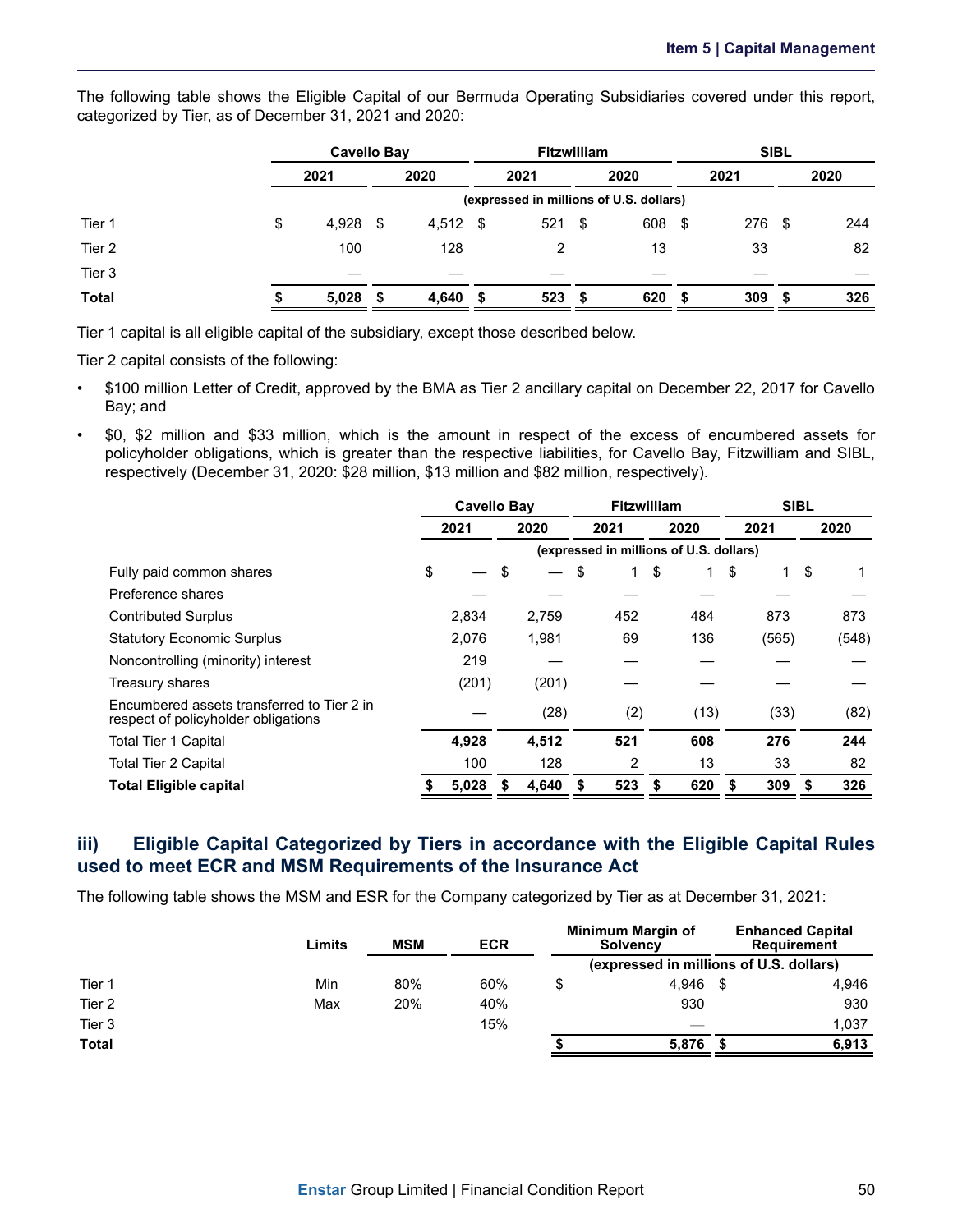The following tables show the MSM and ESR for our Bermuda Operating Subsidiaries covered under this report categorized by Tier as at December 31, 2021:

|        |        |            | Cavello Bay | <b>Fitzwilliam</b> |            |            | <b>SIBL</b> |
|--------|--------|------------|-------------|--------------------|------------|------------|-------------|
|        | Limits | <b>MSM</b> | <b>ECR</b>  | <b>MSM</b>         | <b>ECR</b> | <b>MSM</b> | <b>ECR</b>  |
| Tier 1 | Min    | 80%        | 60%         | 80%                | 60%        | 80%        | 60%         |
| Tier 2 | Max    | 25%        | 66.67%      | 25%                | 66.67%     | 25%        | 66.67%      |
| Tier 3 |        |            | 17.65%      |                    | 17.65%     |            | 17.65%      |

|        | Cavello Bay |     |            |      |                                         | <b>Fitzwilliam</b> |     |            |     | <b>SIBL</b> |            |  |
|--------|-------------|-----|------------|------|-----------------------------------------|--------------------|-----|------------|-----|-------------|------------|--|
|        | <b>MSM</b>  |     | <b>ECR</b> |      | <b>MSM</b>                              | <b>ECR</b>         |     | <b>MSM</b> |     |             | <b>ECR</b> |  |
|        |             |     |            |      | (expressed in millions of U.S. dollars) |                    |     |            |     |             |            |  |
| Tier 1 | \$<br>4,928 | \$. | 4,928      | - \$ | 521                                     | \$                 | 521 | - \$       | 276 | S           | 276        |  |
| Tier 2 | 100         |     | 100        |      | っ                                       |                    | 2   |            | 33  |             | 33         |  |
| Tier 3 |             |     |            |      |                                         |                    |     |            |     |             |            |  |
| Total  | 5,028       | S   | 5,028      | - \$ | 523                                     | £.                 | 523 | - \$       | 309 | S           | 309        |  |

### **iv) Confirmation of Eligible Capital That is Subject to Transitional Arrangements as Required under Eligible Capital Rules**

N/A

### **v) Identification of Any Factors Affecting Encumbrances on the Availability and Transferability of Capital to Meet the ECR**

N/A

### **vi) Identification of Ancillary Capital Instruments Approved by the Authority**

The Subordinated Notes and Senior Notes were approved by the BMA as ancillary capital for Enstar and a \$100 million Letter of Credit was approved as ancillary capital for Cavello Bay. Refer to Tier 2 and Tier 3 capital for Enstar and Tier 2 capital for Cavello Bay in Item 5(a)(ii) above.

### **vii) Identification of Differences in Shareholder's Equity as Stated in the Financial Statements Versus the Available Capital and Surplus**

The following is a reconciliation of the U.S. GAAP shareholders' equity attributable to shareholders to the available statutory capital and surplus for the Company as of December 31, 2021 and 2020:

|                                                                    | 2021                                    | 2020    |
|--------------------------------------------------------------------|-----------------------------------------|---------|
|                                                                    | (expressed in millions of U.S. dollars) |         |
| <b>Shareholders' Equity per U.S. GAAP</b>                          | \$<br>$6,326$ \$                        | 6,688   |
| Remove non-admitted prepaid expenses                               | (16)                                    | (17)    |
| Remove non-admitted goodwill and intangibles                       | (63)                                    | (63)    |
| Remove non-admitted value of business acquired                     | (4)                                     |         |
| Redeemable noncontrolling interest                                 | 179                                     | 365     |
| Reallocate Senior Notes and Subordinated Notes to Eligible Capital | 1,700                                   | 1,200   |
| <b>Statutory Capital and Surplus</b>                               | \$<br>$8,122$ \$                        | 8,173   |
| General business technical provision adjustments                   | (1,062)                                 | (1,058) |
| Long term business technical provision adjustments                 | 96                                      |         |
| <b>Statutory Economic Capital and Surplus (EBS)</b>                | \$<br>$7,156$ \$                        | 7,115   |
| Encumbered assets not securing policy holder obligations           |                                         | (1)     |
| Tier 3 capital in excess of limits                                 | (243)                                   |         |
| <b>Group Eligible Capital</b>                                      | 6,913                                   | 7,114   |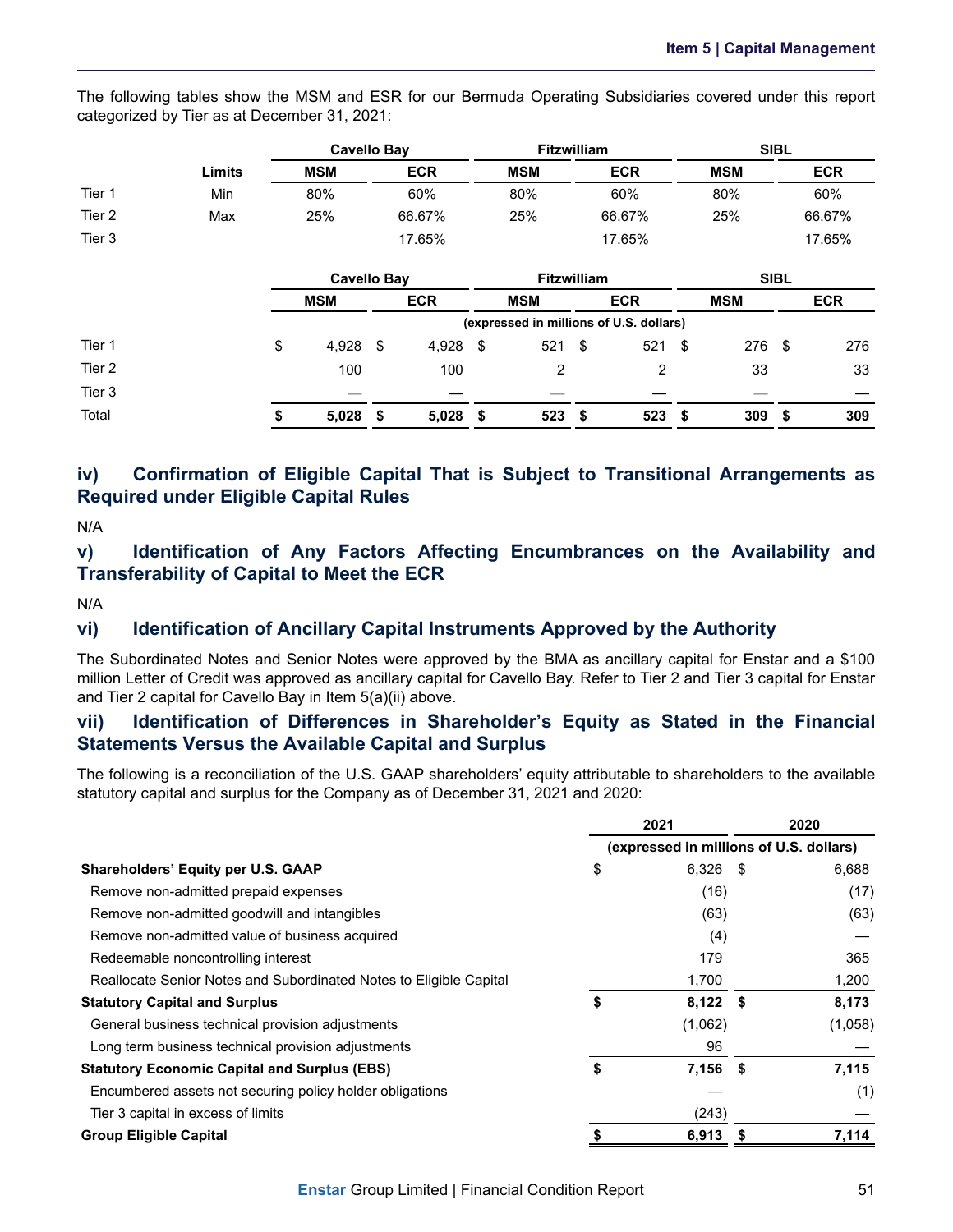<span id="page-54-0"></span>The following is a reconciliation of the U.S. GAAP shareholders' equity attributable to shareholders to the available statutory capital and surplus for our Bermuda Operating Subsidiaries covered under this report as of December 31, 2021 and 2020:

|                                                     | Cavello Bay |       |    | <b>Fitzwilliam</b>                      |  |        | <b>SIBL</b> |      |      |      |      |      |
|-----------------------------------------------------|-------------|-------|----|-----------------------------------------|--|--------|-------------|------|------|------|------|------|
|                                                     | 2021        |       |    | 2020                                    |  | 2021   | 2020        |      | 2021 |      |      | 2020 |
|                                                     |             |       |    | (expressed in millions of U.S. dollars) |  |        |             |      |      |      |      |      |
| <b>Shareholders' Equity per U.S. GAAP</b>           | \$          | 5.504 | \$ | $5.122$ \$                              |  | 594    | - \$        | 666  | -\$  | 312S |      | 297  |
| Other fixed capital - letter of credit              |             | 100   |    | 100                                     |  |        |             |      |      |      |      |      |
| Remove non-admitted assets                          |             |       |    |                                         |  |        |             |      |      | (2)  |      | (2)  |
| <b>Statutory Capital and Surplus</b>                | S           | 5.604 | S. | $5,222$ \$                              |  | 594 \$ |             | 666  | - \$ | 310  | - \$ | 295  |
| General business technical provision adjustments    |             | (576) |    | (582)                                   |  | (71)   |             | (46) |      | (65) |      | (60) |
| Deferred retroactive reinsurance gain               |             |       |    |                                         |  |        |             |      |      | 64   |      | 91   |
| <b>Statutory Economic Capital and Surplus (EBS)</b> |             | 5.028 |    | 4.640                                   |  | 523    |             | 620  |      | 309  |      | 326  |
| Eligible capital                                    |             | 5,028 |    | 4.640                                   |  | 523    |             | 620  | S    | 309  |      | 326  |

### **b) Regulatory Capital Requirements**

### **i) ECR and MSM Requirements at the End of the Reporting Period**

|             |                               | <b>Minimum Margin of Solvency</b> |             |      | <b>Enhanced Capital Requirement</b> |       |  |  |  |  |
|-------------|-------------------------------|-----------------------------------|-------------|------|-------------------------------------|-------|--|--|--|--|
|             |                               | 2021<br><b>Ratio</b>              |             | 2021 |                                     | Ratio |  |  |  |  |
|             | (in millions of U.S. dollars) |                                   |             |      |                                     |       |  |  |  |  |
| Enstar      | \$                            | 1,679                             | $350 \%$ \$ |      | 3.987                               | 179 % |  |  |  |  |
| Cavello Bay | \$                            | 1.043                             | 482 % \$    |      | 2,873                               | 175 % |  |  |  |  |
| Fitzwilliam | \$                            | 153                               | $342 \%$ \$ |      | 301                                 | 174 % |  |  |  |  |
| <b>SIBL</b> | \$                            | 49                                | 634 % \$    |      | 161                                 | 192 % |  |  |  |  |

### **ii) Identification of Any Non-Compliance with the MSM and the ECR**

N/A, the Company was compliant with the MSM and ECR capital requirements.

**iii) A Description of the Amount and Circumstances Surrounding the Non-Compliance, the Remedial Measures Taken and Their Effectiveness**

N/A

**iv) Where the Non-Compliance is not Resolved, a Description of the Amount of the Non-Compliance at the End of the Reporting Period**

N/A

### **c) Approved Internal Capital Model to derive the ECR**

The company does not utilize an approved internal capital model to derive its ECR. The ECR is based on the BSCR model.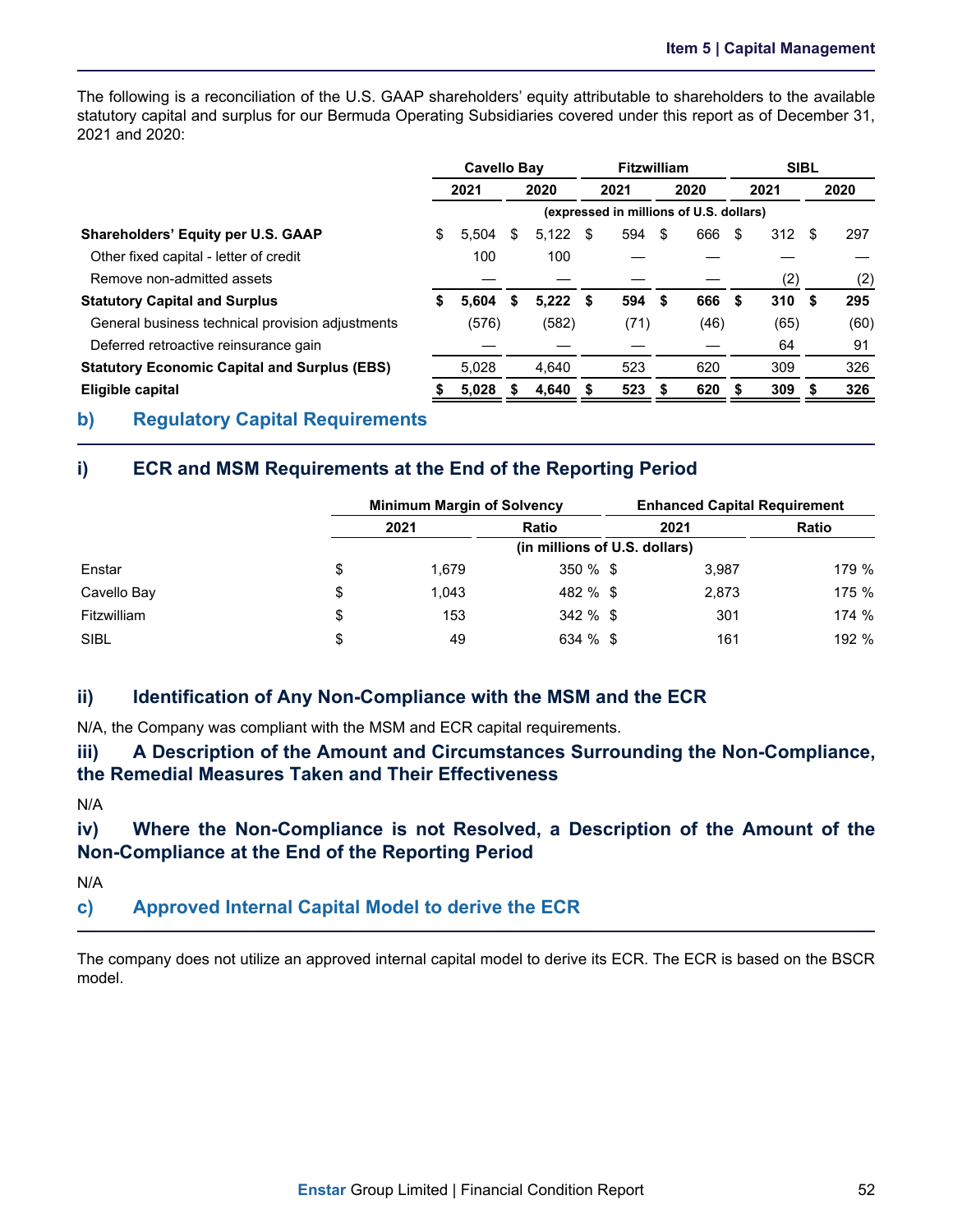### <span id="page-55-0"></span>**ITEM 6. SUBSEQUENT EVENTS**

### **a) Debt Obligations**

On January 14, 2022, our wholly-owned subsidiary, Enstar Finance, completed the issuance and sale of a series of junior subordinated notes due 2042 (the "2042 Junior Subordinated Notes") in an aggregate principal amount of \$500 million. The 2042 Junior Subordinated Notes bear interest (i) during the initial five-year period ending January 14, 2027, at a fixed rate per annum of 5.50% and (ii) during each five-year reset period thereafter beginning January 15, 2027, at a fixed rate per annum equal to the five-year U.S. treasury rate calculated as of two business days prior to the beginning of such five-year period plus 4.006%.

The 2042 Junior Subordinated Notes are unsecured junior subordinated obligations of Enstar Finance, are fully and unconditionally guaranteed by the Parent Company on an unsecured and junior subordinated basis, and are contractually subordinated in right of payment to the existing and future obligations of our other subsidiaries (other than Enstar Finance).

Subject to threshold regulatory requirements, Enstar Finance may repurchase the 2042 Junior Subordinated Notes, in whole or in part, at any time during a par call period, at a repurchase price equal to 100% of the principal amount of such notes, plus accrued and unpaid interest, and at any time not during a par call period, plus an additional "make-whole" premium.

We incurred costs of \$6 million in issuing the 2042 Junior Subordinated Notes. The net proceeds of the 2042 Junior Subordinated Notes will be used to fund the payment at maturity of the outstanding \$280 million aggregate principal amount of our 2022 Senior Notes, which mature on March 10, 2022. We intend to use the remaining net proceeds for general corporate purposes, including, but not limited to, funding our acquisitions, working capital and other business opportunities.

The 2042 Junior Subordinated Notes were pre-approved by the BMA as Tier 2 ancillary capital on December 20, 2021.

### **b) Change in Approved Auditor**

On March 15, 2022, the Audit Committee of the Board did not reappoint KPMG Audit Limited, which has served as the Company's auditor since 2012, as the Company's independent registered public accounting firm for the year ending December 31, 2022.

Subsequently, on the same date, the Audit Committee approved the appointment of PricewaterhouseCoopers LLP ("PwC") as the Company's independent registered public accounting firm for the year ending December 31, 2022. The Audit Committee's appointment of PwC is subject to the approval of the Company's shareholders at the Company's 2022 Annual General Meeting.

### **c) Share Repurchases**

Subsequent to March 31, 2022, we repurchased 65,249 voting ordinary shares for \$17 million at an average price per share of \$255.87, and fully utilized the remaining capacity under the 2021 Repurchase Program<sup>3</sup>.

On May 5, 2022, our Board authorized the repurchase of up to \$200 million of our ordinary shares, such authorization to be effective through May 5, 2023.

Enstar has since agreed to repurchase an aggregate of 470,197 ordinary shares from two shareholders in separate transactions for an aggregate purchase price of \$105 million. Both transactions were priced at \$222.74 per share, representing a 5% discount to the closing price of the Company's ordinary shares on the NASDAQ stock market on May 9, 2022. The repurchases will be funded by the Company with available cash on hand.

 $3$  An ordinary share repurchase program adopted by our Board on November 29, 2021, for the purpose of repurchasing a limited number of our ordinary shares, not to exceed \$100 million in aggregate. This plan was fully utilized in April 2022.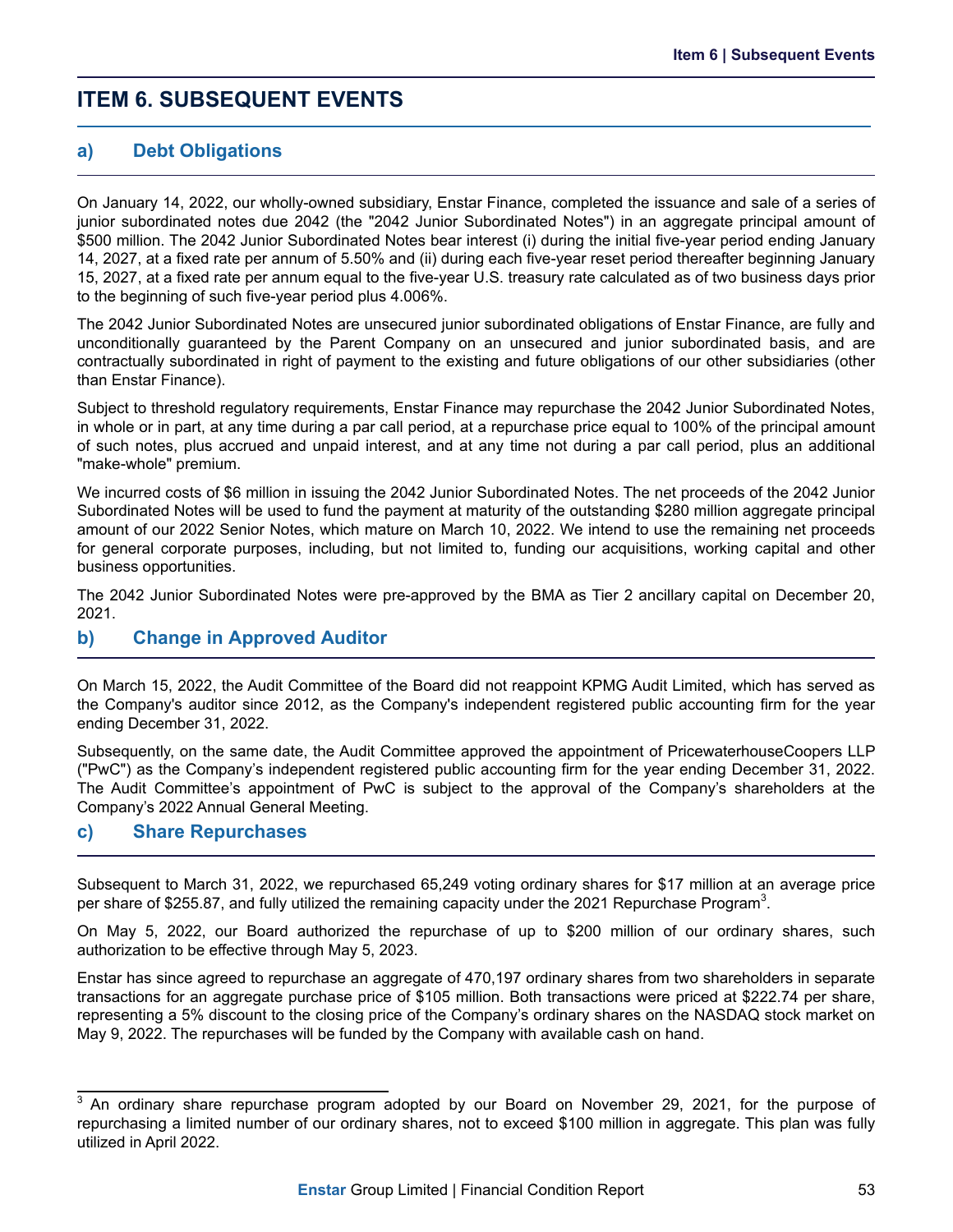The first transaction, entered into on May 9, 2022, is to acquire 380,407 ordinary shares from an institutional shareholder unaffiliated with Enstar.

The second transaction, entered into on May 10, 2022, is pursuant to the purchase agreement between Enstar and Trident Public Equity LP ("Trident Public Equity"). Trident Public Equity will sell 89,790 ordinary shares to the Company for an aggregate price of \$20 million. Trident Public Equity is an affiliate of Stone Point, which manages investment funds that own 9.9% of the Company's outstanding voting ordinary shares. James D. Carey, one of the Company's directors, is the sole member of an entity that is one of four general partners of the entities serving as general partners for such investment funds. Mr. Carey is also a member of the investment committees of such general partners and is a member and Managing Director of Stone Point.

### **d) Transactions**

On May 20, 2022, we closed an agreement for a ground-up loss portfolio transfer with Aspen Insurance Holdings Limited and its subsidiaries for their 2019 and prior business (the "Aspen LPT"). We will assume net loss reserves of \$3.1 billion, subject to a limit of \$3.6 billion.

The existing adverse development cover between the parties that closed in June 2020, under which we assumed \$770 million of loss reserves (the "Aspen ADC"), has been absorbed into the Aspen LPT.

As a result of the Aspen LPT, we assumed an incremental \$2.4 billion of net loss reserves, with a diverse mix of property, liability and specialty lines, in exchange for incremental premium of \$2.4 billion, and will assume claims control.

The amount of net loss reserves assumed, as well as the premium and limit amounts provided in the Aspen LPT agreement, will be adjusted for claims paid between October 1, 2021 and the closing date of the transaction, pursuant to the terms of the contract.

This transaction is being assumed by Cavello Bay. Internal solvency calculations indicate that the Company and Cavello Bay will continue to meet all regulatory (including solvency) requirements following this transaction.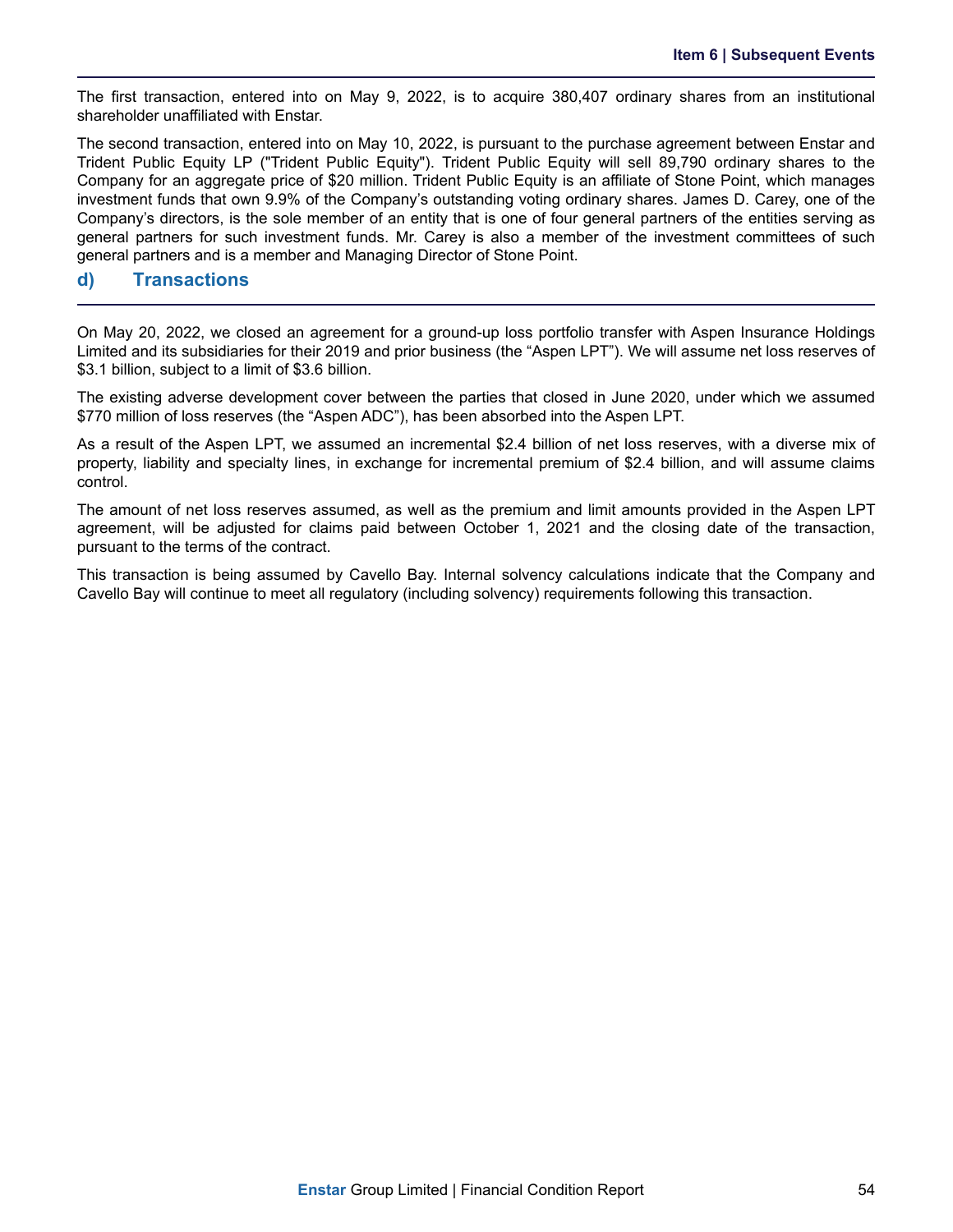# <span id="page-57-0"></span>**DECLARATION ON FINANCIAL CONDITION REPORT**

To the best of our knowledge and belief, we the undersigned confirm that the Financial Condition Report fairly represents the financial condition of Enstar Group Limited, in all material respects:

/s/ Dominic Silvester Enstar Group Limited, Chief Executive Officer May 31, 2022

/s/ Seema Thaper Enstar Group Limited, Group Chief Risk Officer May 31, 2022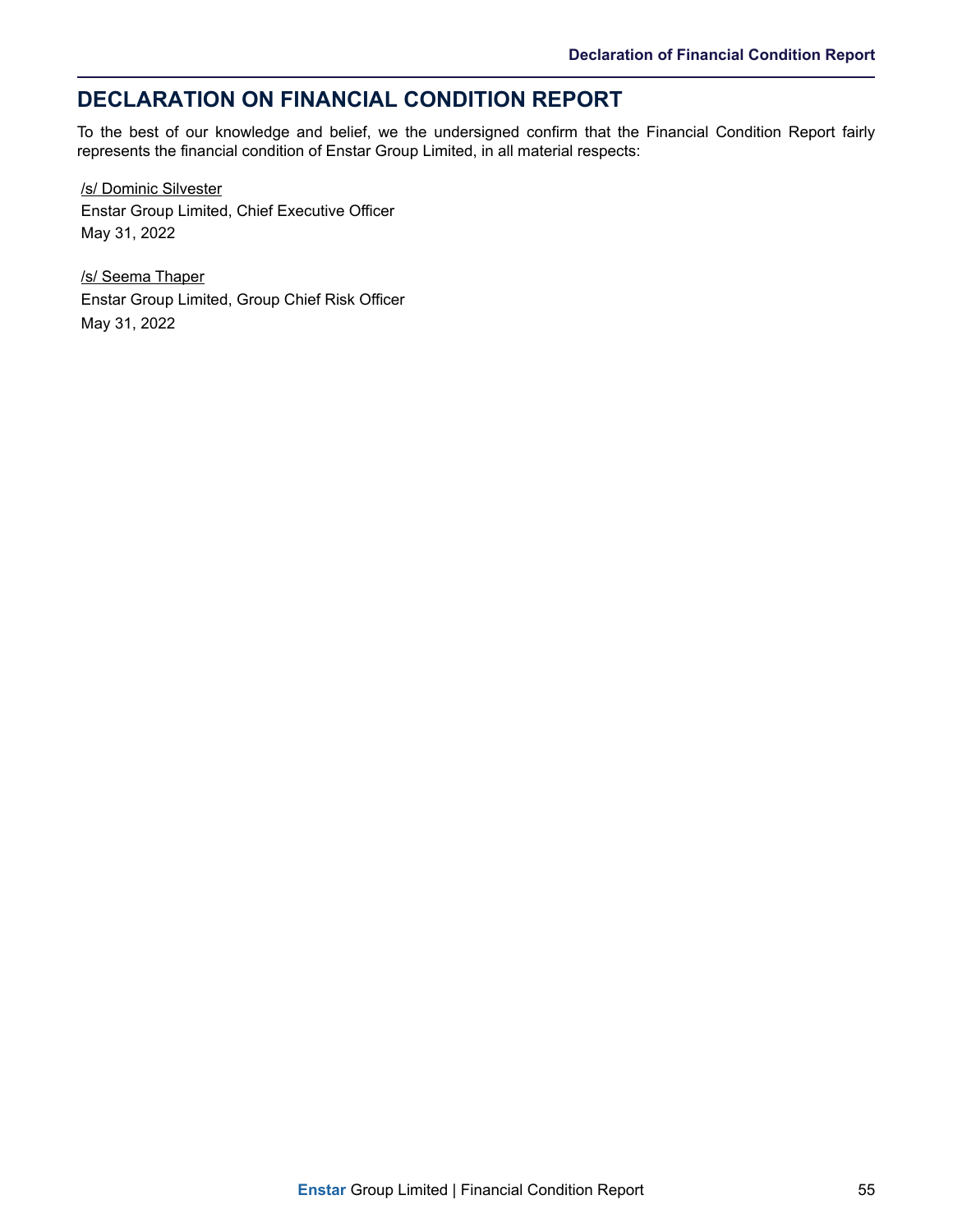# <span id="page-58-0"></span>Appendix I - Listing of Subsidiaries as of December 31, 2021

| <b>Subsidiary Name</b> | Jurisdiction of Incorporation |
|------------------------|-------------------------------|
|                        | Australia                     |
|                        | Belgium                       |
|                        | Bermuda                       |
|                        | Delaware                      |
|                        | Delaware                      |
|                        | Bermuda                       |
|                        | Texas                         |
|                        | United Kingdom                |
|                        | Delaware                      |
|                        | Australia                     |
|                        | Belgium                       |
|                        | Ireland                       |
|                        | Virginia                      |
|                        | Hong Kong                     |
|                        | Argentina                     |
|                        | Virginia                      |
|                        | Bermuda                       |
|                        | United Kingdom                |
|                        | United Kingdom                |
|                        | United Kingdom                |
|                        | Delaware                      |
|                        |                               |
|                        | United Kingdom                |
|                        | Australia                     |
|                        | Bermuda                       |
|                        | Australia                     |
|                        | Australia                     |
|                        | Delaware                      |
|                        | Cayman Islands                |
|                        | <b>Bermuda</b>                |
|                        | Delaware                      |
|                        | Ireland                       |
|                        | Bermuda                       |
|                        | Malta                         |
|                        | United Kingdom                |
|                        | Delaware                      |
|                        | Georgia                       |
|                        | California                    |
|                        | Bermuda                       |
|                        | Missouri                      |
|                        | Delaware                      |
|                        | Massachusetts                 |
|                        | Bermuda                       |
|                        | Australia                     |
|                        | United Kingdom                |
|                        | Luxembourg                    |
|                        | Hong Kong                     |
|                        | Cayman Islands                |
|                        | Ireland                       |
|                        | Bermuda                       |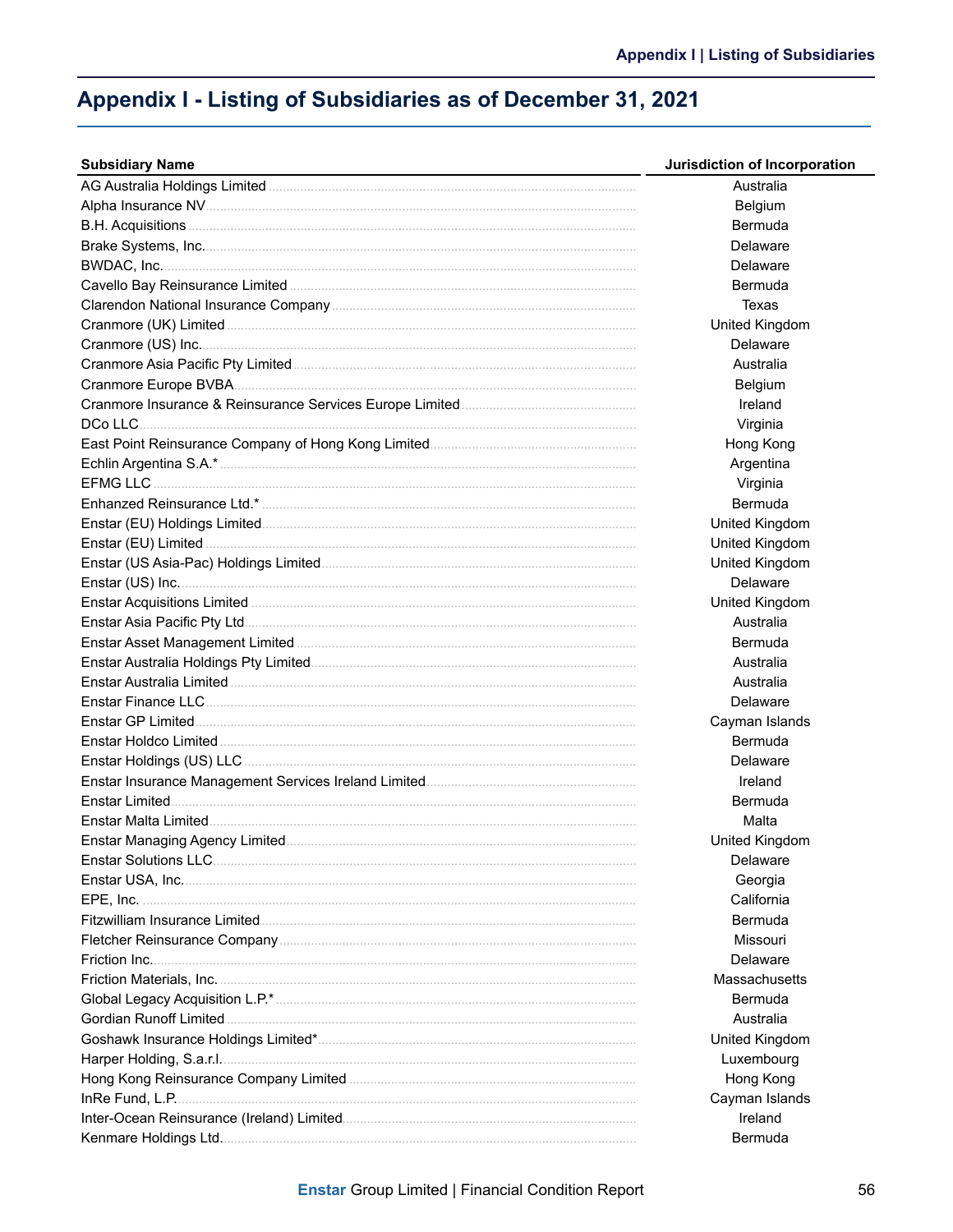| <b>Subsidiary Name</b> | Jurisdiction of Incorporation |
|------------------------|-------------------------------|
|                        | United Kingdom                |
|                        | Mexico                        |
|                        | United Kingdom                |
|                        | Delaware                      |
|                        | Delaware                      |
|                        | California                    |
|                        | United Kingdom                |
|                        | Delaware                      |
|                        | United Kingdom                |
|                        | United Kingdom                |
|                        | United Kingdom                |
|                        | United Kingdom                |
|                        | United Kingdom                |
|                        | Ireland                       |
|                        | United Kingdom                |
|                        | Bermuda                       |
|                        | Liechtenstein                 |
|                        | United Kingdom                |
|                        | Bermuda                       |
|                        | Netherlands                   |
|                        | India                         |
|                        | Delaware                      |
|                        | Oklahoma                      |

#### Notes:

(1) The subsidiary listing excludes noncontrolled entities and branches of subsidiaries. Subsidiaries marked with an asterisk are not wholly held, directly or indirectly, by Enstar Group Limited.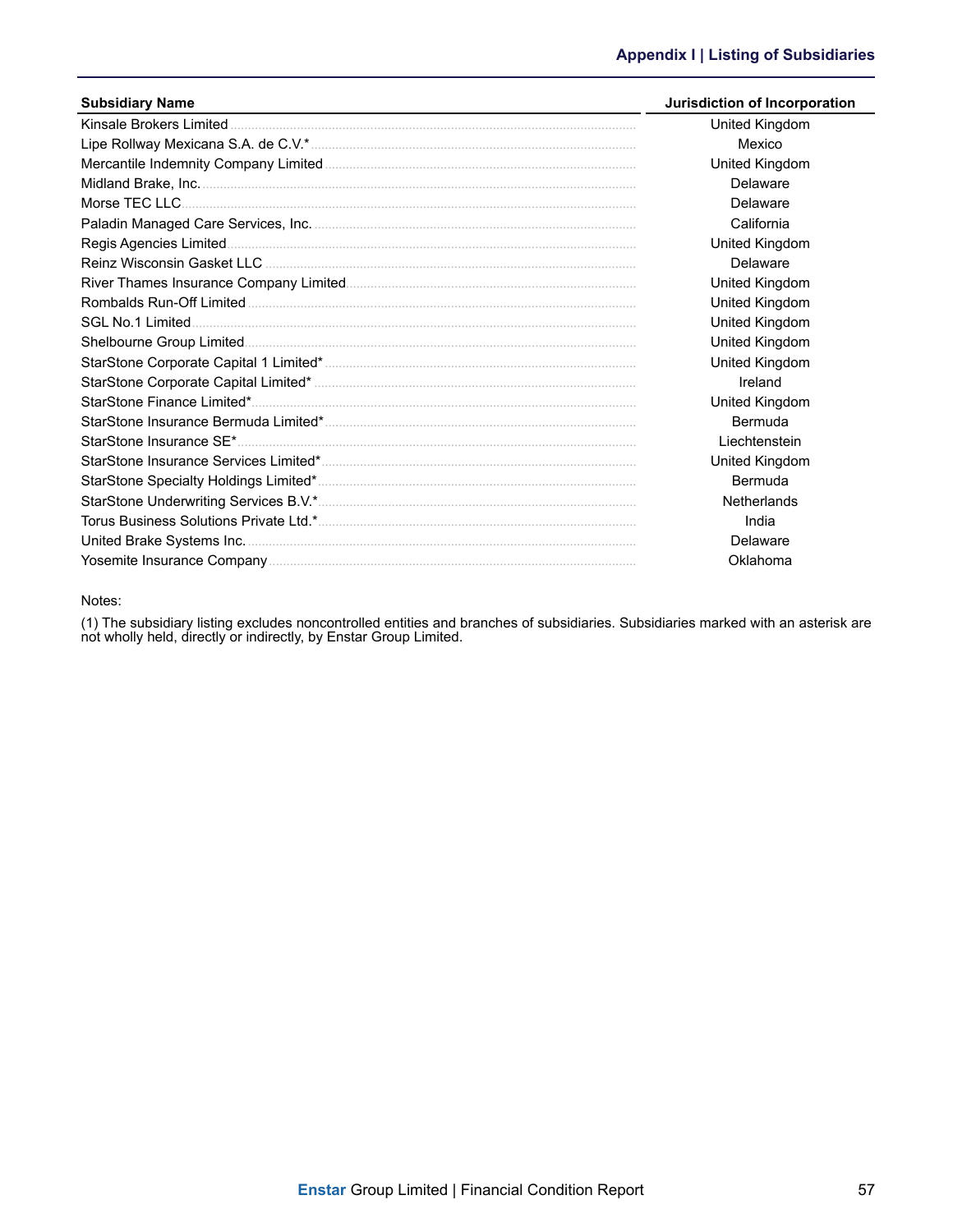# <span id="page-60-0"></span>**Appendix II - Details of Subsidiary Board Membership**

The tables below detail the membership of the Boards of Directors for our Bermuda Operating Subsidiaries covered under this report:

| Company     | <b>Name</b>          | <b>Board &amp; Senior Executive Position</b>     | <b>Enstar Role</b>             |
|-------------|----------------------|--------------------------------------------------|--------------------------------|
| Cavello Bay | Paul C. Bohus        | Director & Chief Executive Officer               | SVP Corporate Development      |
|             | Duncan Scott         | Director & Chairperson                           | SVP Managing Director, Finance |
|             | Orla Gregory         | <b>Director</b>                                  | Group Chief Operating Officer  |
|             | Theo Wilkes          | <b>Director</b>                                  | <b>Group Controller</b>        |
|             | Robin Mehta          | Independent Non-Executive Director               |                                |
| Fitzwilliam | Duncan Scott         | Director, Chairperson & Chief Executive Officer  | SVP Managing Director, Finance |
|             | Paul C. Bohus        | <b>Director</b>                                  | SVP Corporate Development      |
|             | Orla Gregory         | Director                                         | Group Chief Operating Officer  |
|             | Theo Wilkes          | Director                                         | <b>Group Controller</b>        |
|             | Robin Mehta          | Independent Non-Executive Director               |                                |
| <b>SIBL</b> | <b>Walker Rainey</b> | Independent Non-Executive Director & Chairperson |                                |
|             | Duncan Scott         | Director & Chief Executive Officer               | SVP Managing Director, Finance |
|             | Orla Gregory         | Director                                         | Group Chief Operating Officer  |
|             | Theo Wilkes          | <b>Director</b>                                  | <b>Group Controller</b>        |
|             | Paul C. Bohus        | Director <sup>(1)</sup>                          | SVP Corporate Development      |

(1) Effective April 1, 2022.